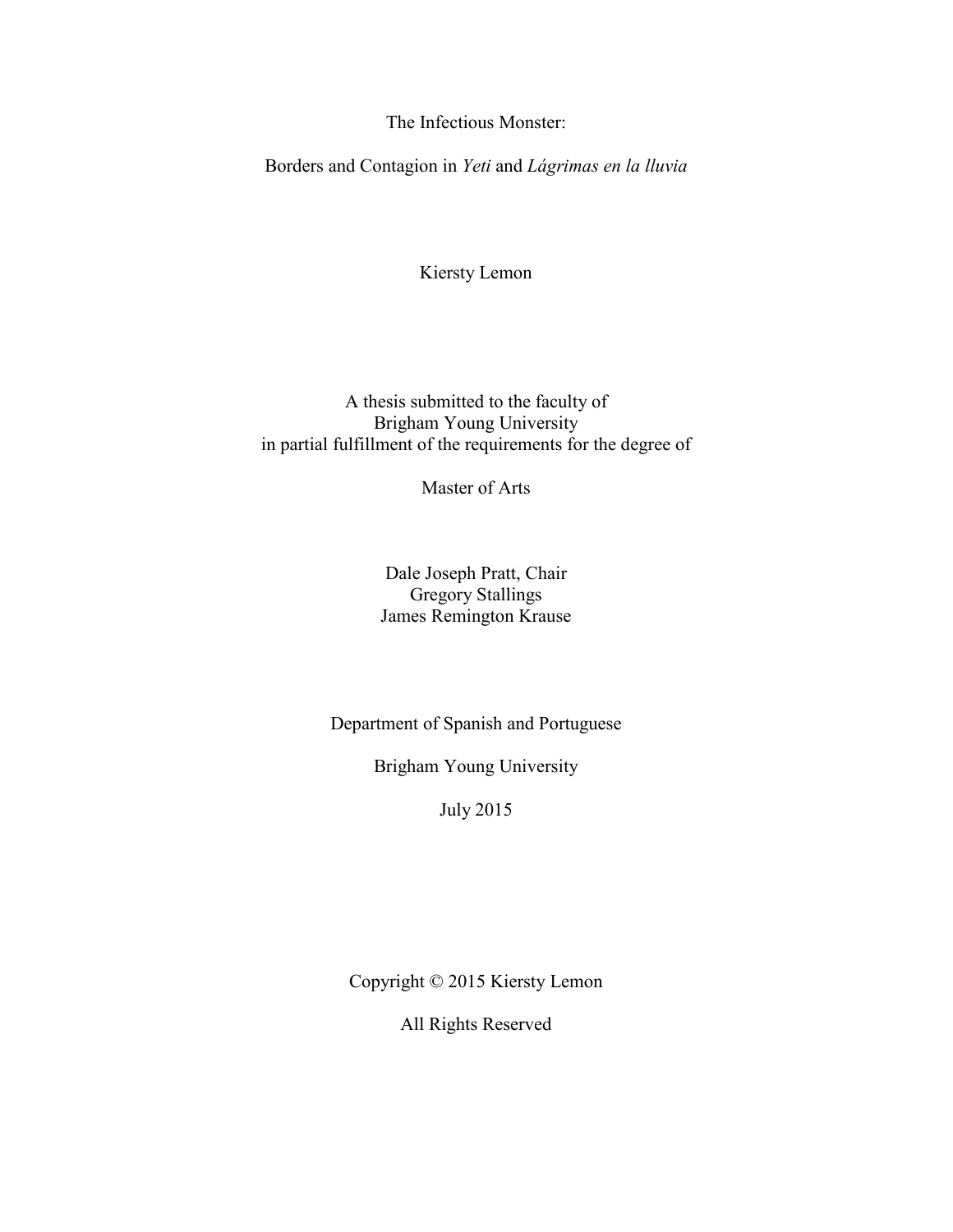#### ABSTRACT

# The Infectious Monster: Borders and Contagion in *Yeti* and *Lágrimas en la lluvia*

# Kiersty Lemon Department of Spanish and Portuguese, BYU Master of Arts

Monsters are disruptive characters, who cross boundaries and blend categories. They come in various kinds: Non-human monsters, such as Dracula, created-by-human monsters like Frankenstein, human monsters like Hitler, and more-than-human monsters such as the X-men. These monsters can either be dangerous or helpful to humanity. Dangerous monsters appear as infectious, viral forces, while helpful monsters are inoculative forces for positive change. In either case, they penetrate the borders set up between normatively separate categories. Critics and authors have long realized the connection between heroes and monsters, often portraying them as necessary to one another, as two sides of a single coin. However, this analogy is lacking, because it does not allow for the possibility that a single character can display varying degrees of both heroism and monstrosity. Mario Yerro and Bruna Husky present such characteristics in *Yeti*  and *Lágrimas en la lluvia*, as evidenced by their physical appearance, their relations to scapegoats, the porosity of species and other boundaries, and the decisions they make in regards to the Other.

Keywords: monsters, heroes, others, monstrosity, heroism, science fiction, speculative fiction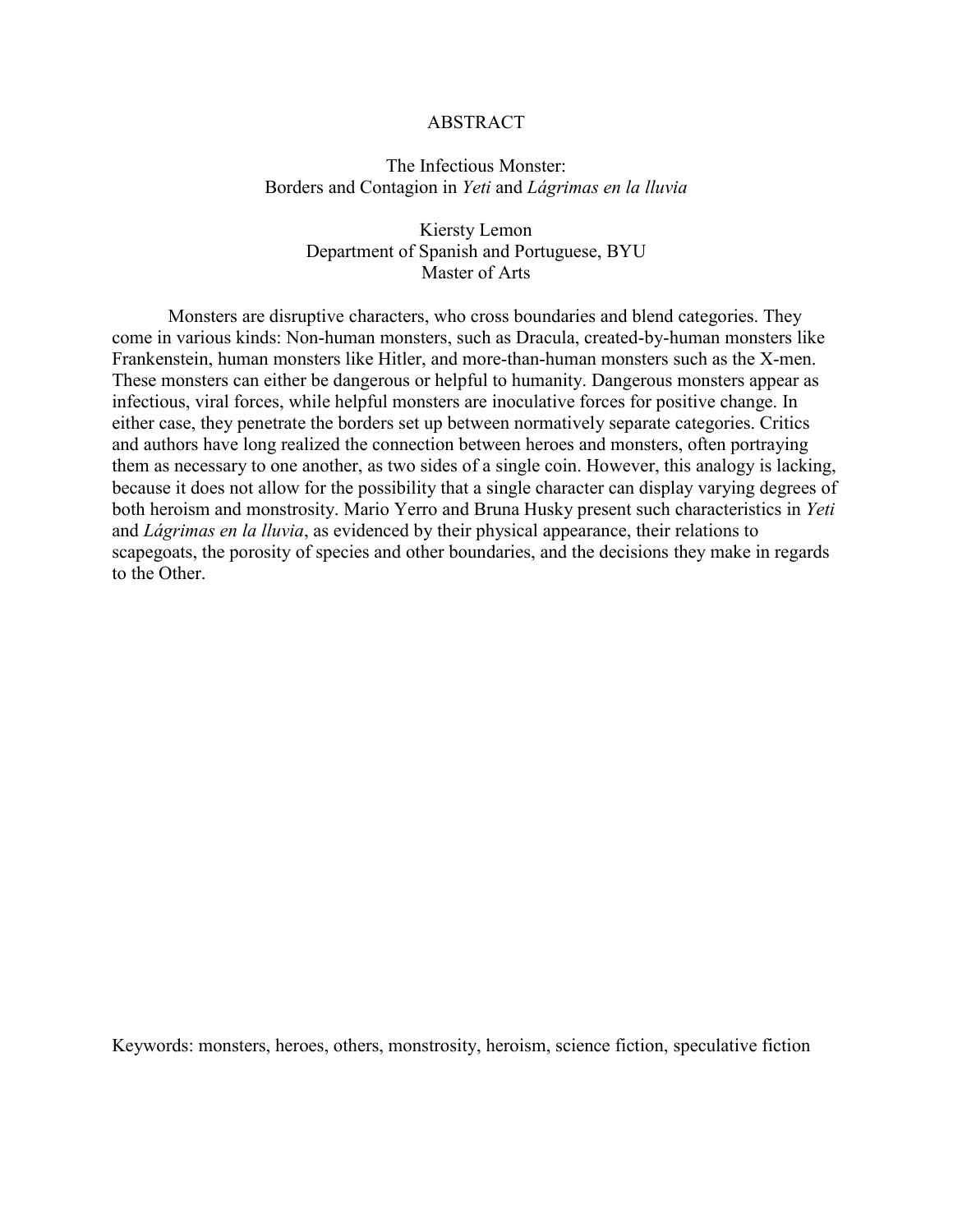#### ACKNOWLEDGEMENTS

<span id="page-2-0"></span>I could never have completed this thesis without the help and support of my thesis chair, Dr. Dale Pratt, nor without the friendship and help of Rosa Montero and Fernando J. López del Oso. These two authors kindly agreed to speak with me, and have answered multiple questions via email and in person. Fernando gave me the gift of ten pages of notes with his own thoughts on monsters and heroes and the necessity of the Other as seen in his novel, and his insights have been invaluable, as have Rosa's. My conversations with them in the summer of 2014 helped me greatly when I finally sat down to write. I am especially grateful to my husband Jacob Lemon-Rogers for his love and support throughout this process, as well as to the rest of my family and friends. Neither could I have completed my studies without the friendship of my professors and my fellow graduate students in the Department of Spanish and Portuguese. Our subject librarian, David Wiseman, also provided valuable help and support. To everyone, thank you.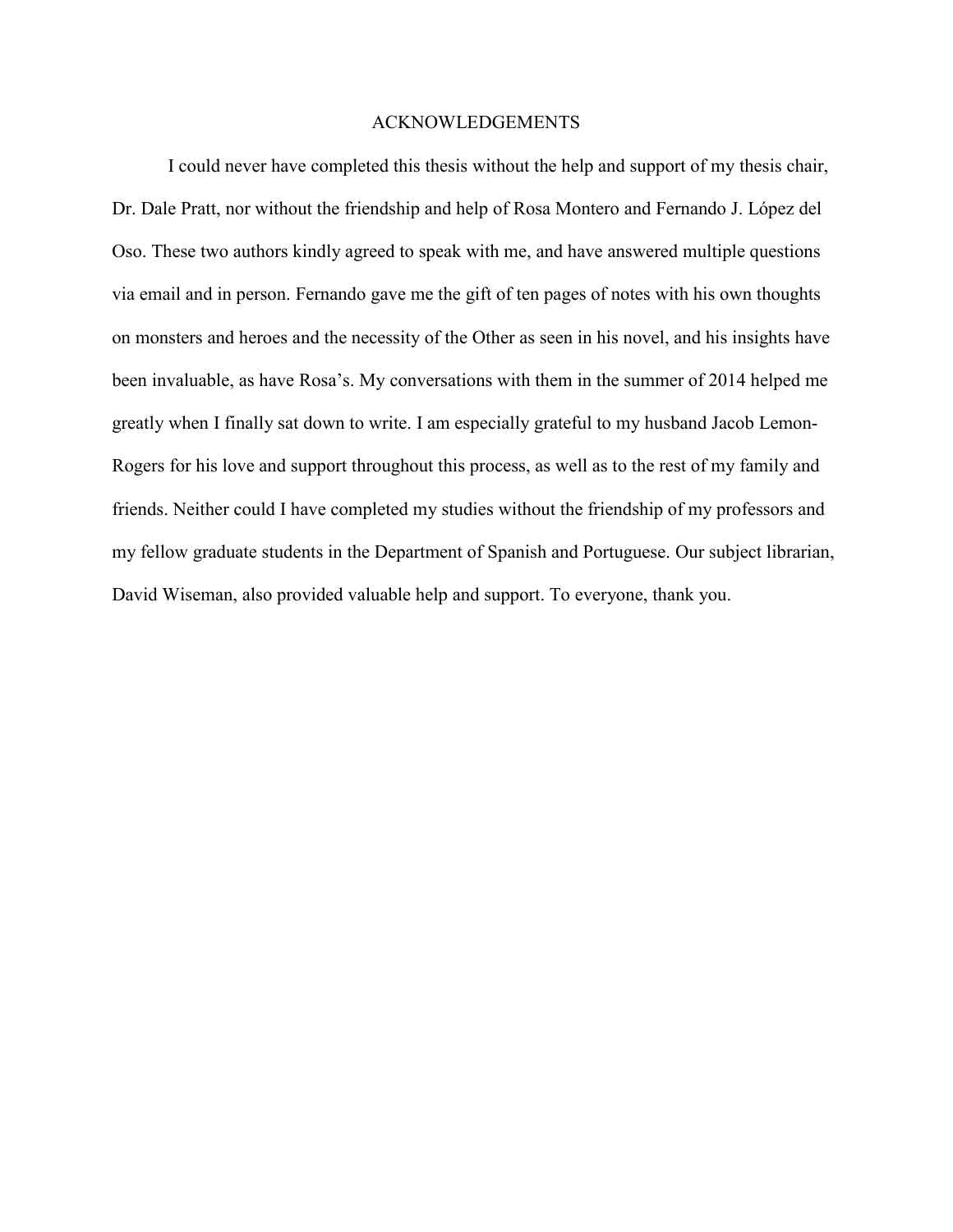# Table of Contents

<span id="page-3-0"></span>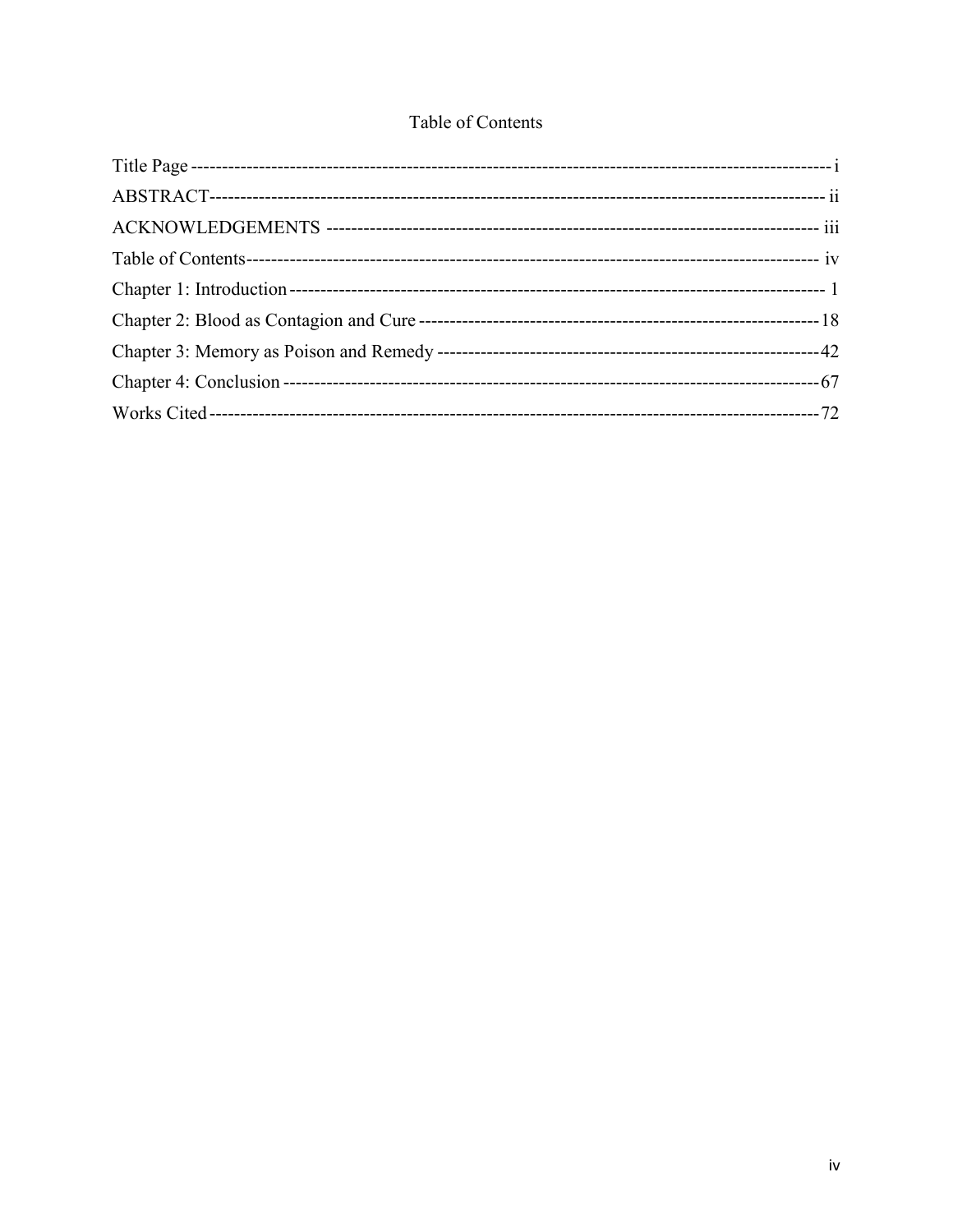#### Chapter 1: Introduction

<span id="page-4-0"></span>The word genre shares a common root with gender and genus; it is a broad term, a set of sets, which humans have used to classify many different things, from books and movies to species, and to humans themselves (OED). In "The Law of Genre," Derrida discusses the possibility of separate and mixed genres. As he explains it, genre is a norm or a law, a metaphorical border: "Thus, as soon as genre announces itself, one must respect a norm, one must not cross a line of demarcation, one must not risk impurity, anomaly, or monstrosity" (Derrida "Genre" 57). Derrida then shows how the notion of genre deconstructs itself as an impermeable division. He shows that genres can in fact mix, suggesting that there is no such thing as a "pure" genre: "And suppose for a moment that it were impossible not to mix genres. What if there were, lodged within the heart of the law itself, a law of impurity or a principle of contamination? And suppose the condition for the possibility of the law were the a priori of a counter-law, an axiom of impossibility that would confound its sense, order, and reason?" (Derrida "Genre" 57). The idea of unclear divisions and boundaries can extend far beyond literature to deal with the divisions humans have set up (or perhaps have accepted as already existing) between themselves and others. Joshua Lund's comments on Derrida point towards this conclusion: "That principle of contamination, which governs the discriminatory effects of *genre*, is the same inner principle that enables the formulation of *genus*, a genus that we might here call the 'Western intellectual tradition'" (Lund 18). Although in practice we accept these categories as preexisting and immovable, under scrutiny we observe the porosity of their boundaries, as Derrida has said.

The genre of Speculative Fiction has historically questioned and pushed the boundaries between literary genres. Spec Fic has also provided room to explore problems and potential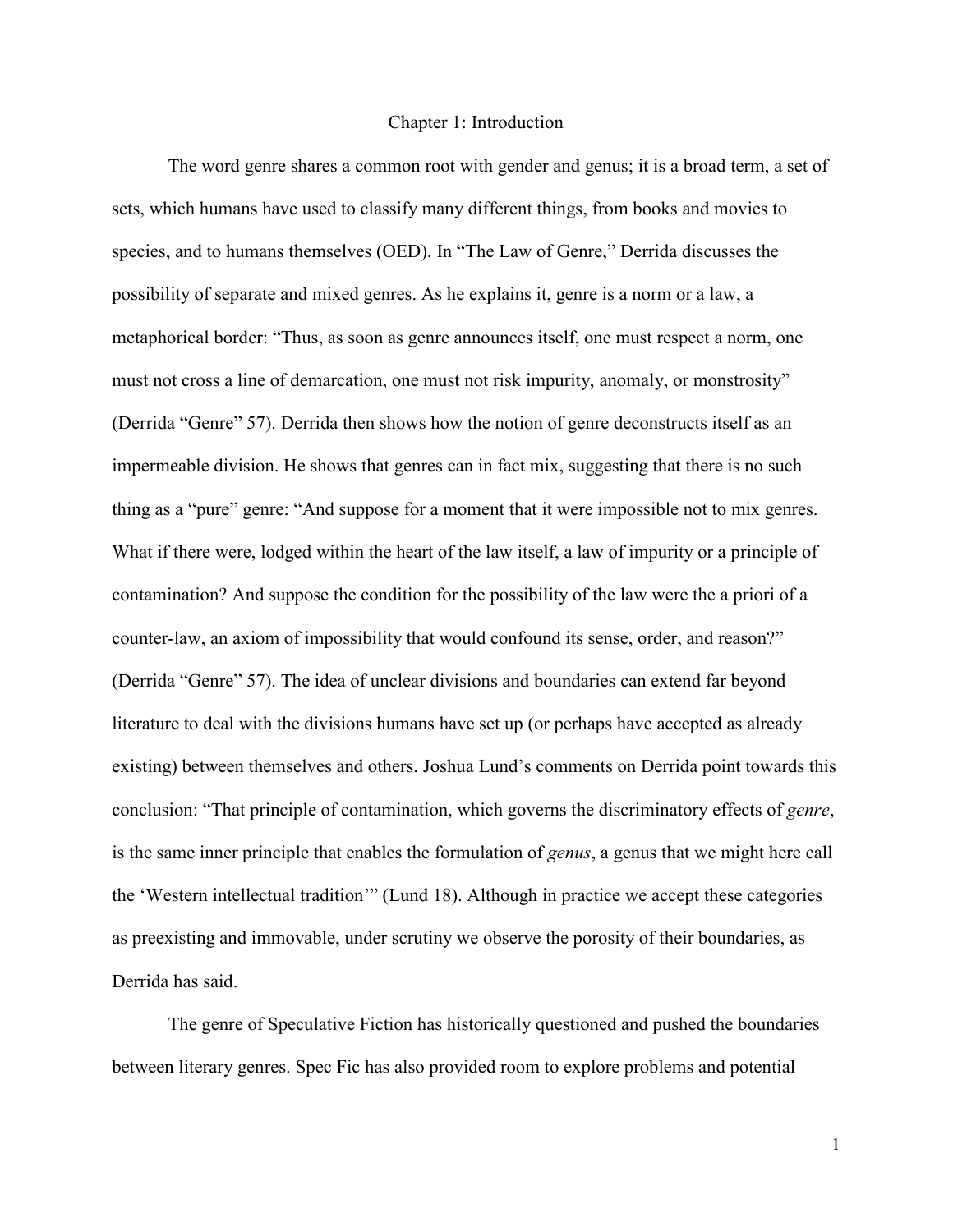solutions in a fictional space. Istvan Csicery-Ronay has provided insight into the importance of Spec Fic as a literary genre:

> So it is that, encountering problems issuing from the social implications of science, and viewing dramatic technohistorical scenes in real life, we displace them into a virtual imaginary space, an alternate present or future that we can reflect on, where we can test our delight, anxiety, or grief, or simply play, without having to renounce our momentary sense of identity, social place, and the world. We transform our experience into sf, if only for a moment. (5)

Besides providing a forum for problem solving, either via allegory or through a closer-to-reality setting, Speculative Fiction has embraced aliens, cyborgs, androids, robots, BEMs (bug-eyed monsters), mutants and other monstrous figures. Thanks to Spec Fic, we have long accepted such strangers as at least potential friends, and often as heroes. Janeen Webb writes: "Ever since Gilgamesh embraced his monster-brother Enkidu, literature has been speculatively exploring the problem of how to react sympathetically to monstrous protagonists" (6). Of course, some monsters still represent a danger to humans, but friendly monsters protect and aid us as we fight their more malevolent counterparts. Although the monster is not necessarily a genre, we can read it as if it were. The monster as genre creates porous boundaries between many categories. Monsters exist as more than just Others. They mark and police boundaries and trespass borders. Just as they mark the edge of the normal, they also act as a virus, crossing over membranes and contaminating the otherwise separate categories by blending them together. The crossing of borders is a form of infection.

The issue of contagion is central in the two works of Spanish speculative fiction at hand: *Yeti* by Fernando J. López del Oso and *Lágrimas en la lluvia* by Rosa Montero. At first glance,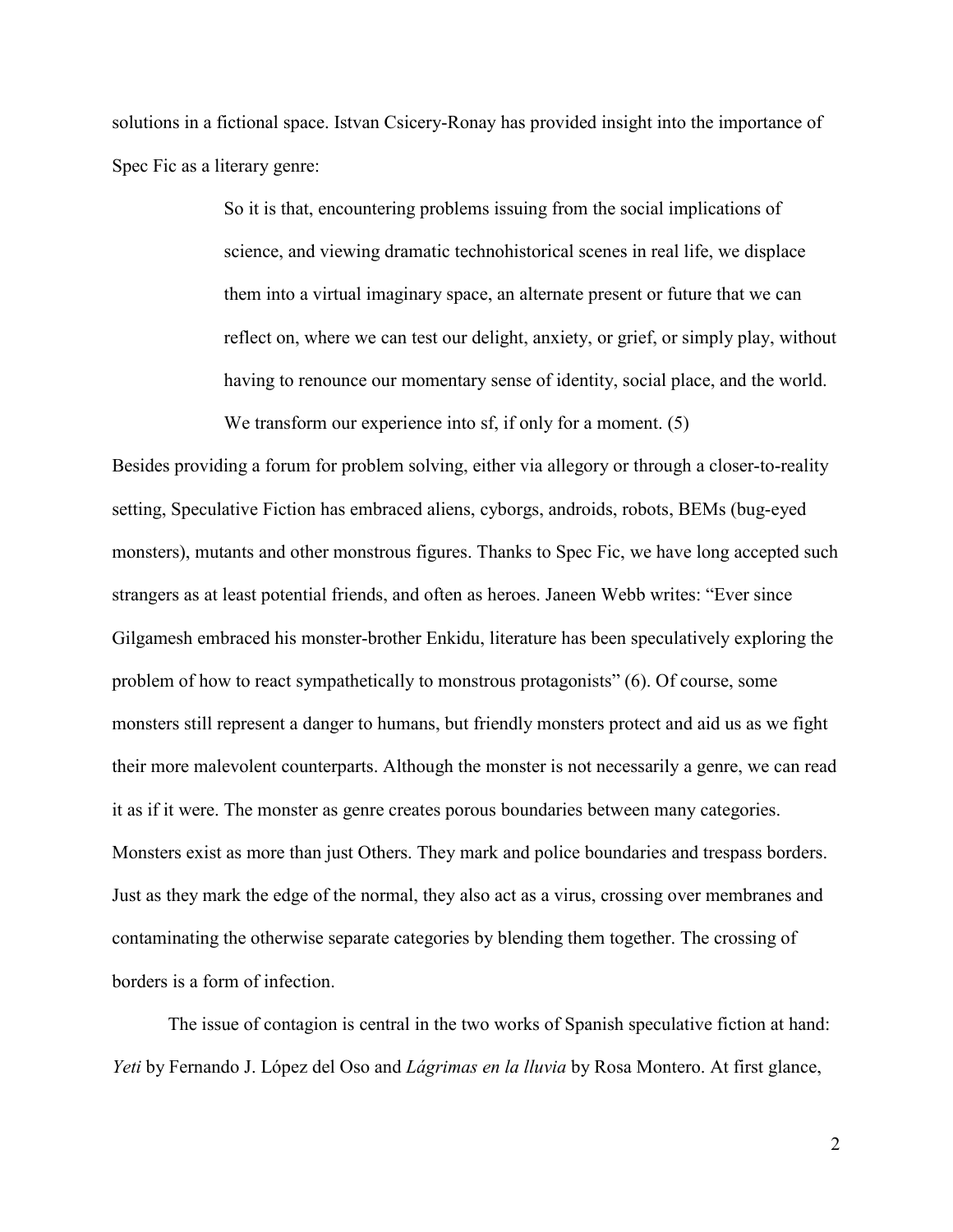the two novels have little in common apart from their classification as Speculative Fiction, specifically Science Fiction. They could both be called thrillers, but *Yeti*, a Michael Crichton style adventure takes place in the present, while *Lágrimas en la lluvia*, an allegorical journey of discovery, takes place in 2109. However, taking a deeper look, the novels have more in common. They both deal with contagion, with monstrous trespass, and with the ethical questions of dealing with the Other. The characters within the novels, especially the respective protagonists, confront monstrosity in others and in themselves. Contemporary speculative fiction shows us the changing role of monsters in our world and our imaginary, while highlighting problems that humankind needs to resolve in its relationship with the world. Some might view contemporary heroism and monstrosity as a binary opposition; nonetheless, the boundaries prove impossible to defend for long. Any potential division between heroes and monsters remains porous, because a single individual can be both monstrous and heroic.

Both Mario and Bruna tend to view the Other with compassion while many of the other characters opt to reject it. These protagonists act ethically when dealing with the Other: they view people as ends in themselves rather than as a means to other ends. They recognize Others as fellow sentient beings while those around them only see the opportunity to gain political or monetary advantage by blaming a scapegoat or taking advantage of a weaker person. By highlighting the complicated nature of the dealings between the protagonists and their respective Others, both novels question the binary of heroism versus monstrosity and explore the self's need for the Other. Monsters are disruptive characters, who cross boundaries and blend categories. They come in various kinds: Non-human monsters, such as Dracula, created-byhuman monsters like Frankenstein, human monsters like Hitler, and more-than-human monsters such as the X-men. These monsters can either be dangerous or helpful to humanity. Dangerous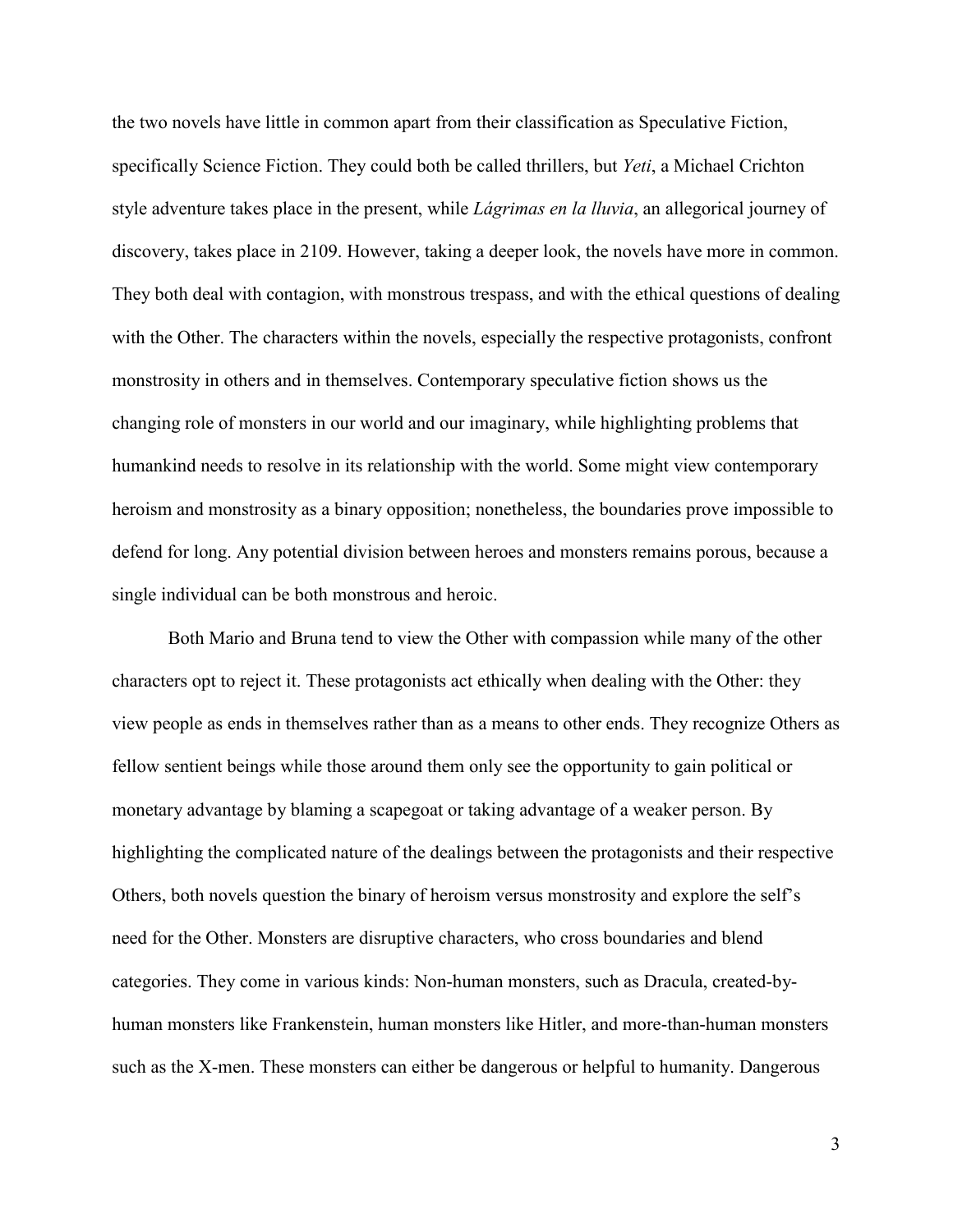monsters appear as infectious, viral forces, while helpful monsters are inoculative forces for positive change. In either case, they penetrate the borders set up between normatively separate categories. Critics and authors have long realized the connection between heroes and monsters, often portraying them as necessary to one another, as two sides of a single coin. However, this analogy is lacking, because it does not allow for the possibility that a single character can display varying degrees of both heroism and monstrosity. A better portrayal of the relationship between these qualities would be two parallel sliding scales. Mario Yerro and Bruna Husky each present such heroic and monstrous characteristics, as evidenced by their physical appearance, their relations to scapegoats, their crossing of species and other boundaries, the decisions they make in regards to the Other, and their personal codes of ethics.

#### **Blood as Contagion and Cure**

In Chapter 2, I demonstrate how Mario Yerro of *Yeti* acts as a hero on behalf of the Others around him. He confronts monstrosity in himself and others in varying degrees and learns to deal with it, embracing and rejecting it as needed. Mario, a Spaniard living in present-day New York, works to protect wildlife around the globe. His story is a thriller, an adventure story about the search for the cure for the virus threatening humanity. Though human, Mario's atypical size and appearance make him stand out in relation to other humans. He often relates more with the animal world than he does to human society. The modern-day knight appears monstrous due to his size and his physical strength in comparison to his fellow humans, as well as in his affinity with the natural world rather than human society.

Mario embodies many aspects of the archetypal heroic figure, specifically the knights of King Arthur's court and the Grail Quest. As a knight in the modern world, he also projects a quixotic sense of honor. He cares about protecting humanity from the threats that arise, but he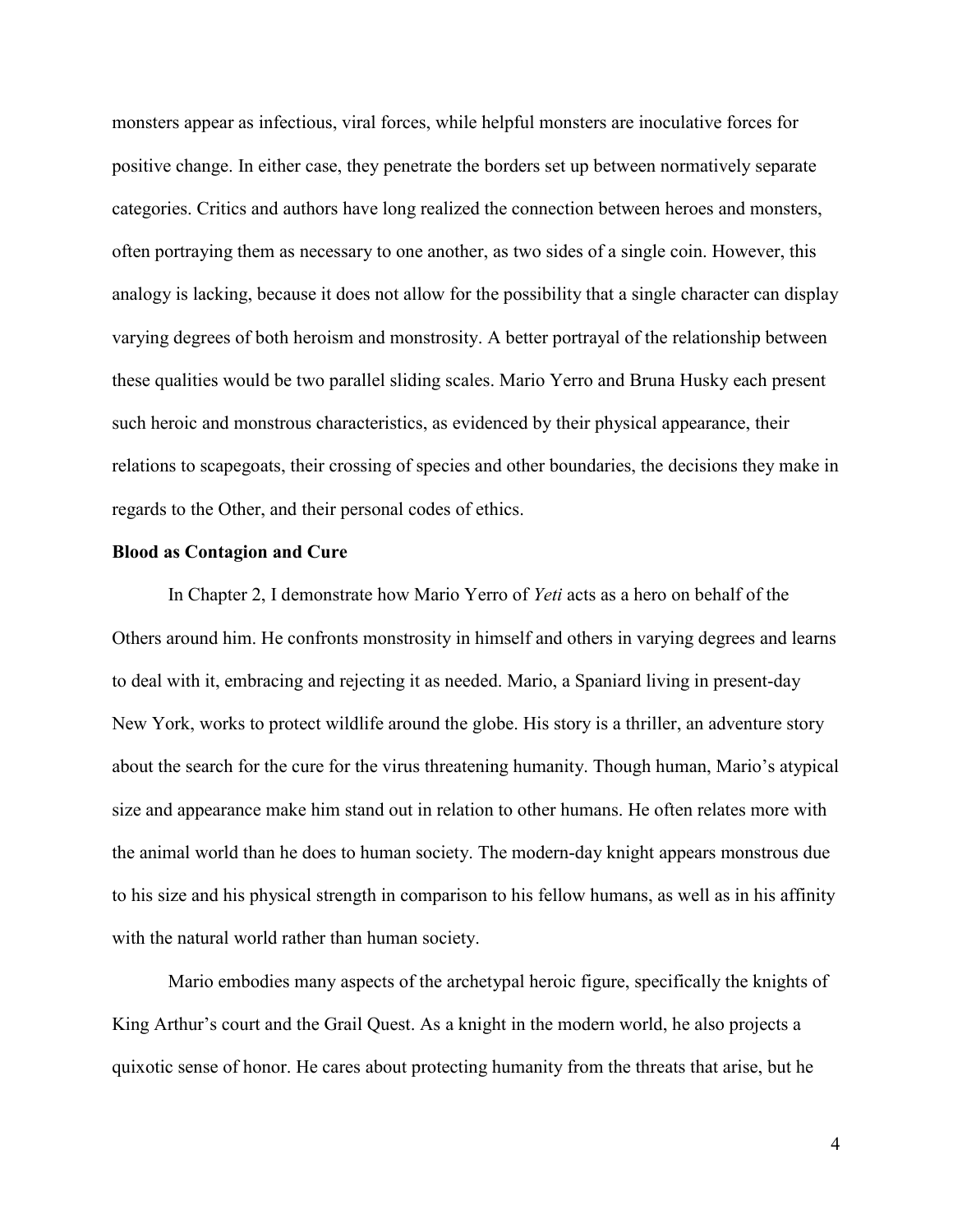also confronts the temptation to reject his fellow humans to protect the Other, thus expanding the definition of the chivalric code. At a critical point in the novel, Mario makes a cryptozoological discovery of a small, isolated tribe of *Homo erectus* in remote Sumatra. These Orang Pendek display physical monstrosity, compared to humans, but they do not present an inherent danger to humans, nor are they malicious without reason. They simply try to keep their border secure, only attacking when an outsider violates their boundaries. In fact, they avoid mixing with the outside world to protect themselves against what they perceive as monstrous or dangerous to themselves. In both his appearance and his affinity for the non-human world, Mario seems more like the Orang Pendek than the other humans. Contact between the Orang Pendek and *Homo sapiens* leads to a worldwide pandemic, but also to a reformulating of spatial boundaries and the elision of apparent species-boundaries.

As he pursues his quest to find a cure for the virus, Mario must decide where his priorities lie and how to best care for all the people affected by the pandemic. As I analyze his quest, I show how his physical appearance, his reaction to the idea of treating the Orang Pendek as scapegoat, and the relationships he builds with Others inform his heroic identity.

#### **Memory as Poison and Remedy**

In Chapter 3, I analyze how Bruna Husky, the main character of *Lágrimas en la lluvia*, deals with her otherness and acts as a hero despite the treatment she and other androids receive. Her body, like Mario's, shapes her identity, her memories, and her actions. Bruna lives in 2109 Madrid, where she confronts a series of decisions about who to trust and how to work with the Others she encounters. Bruna appears in *Lágrimas* as an allegorical figure who pursues a quest to discover her own identity and place in the world. The novel's plot constitutes what might seem to be a typical detective story, but the solution to the mystery takes second place to Bruna's self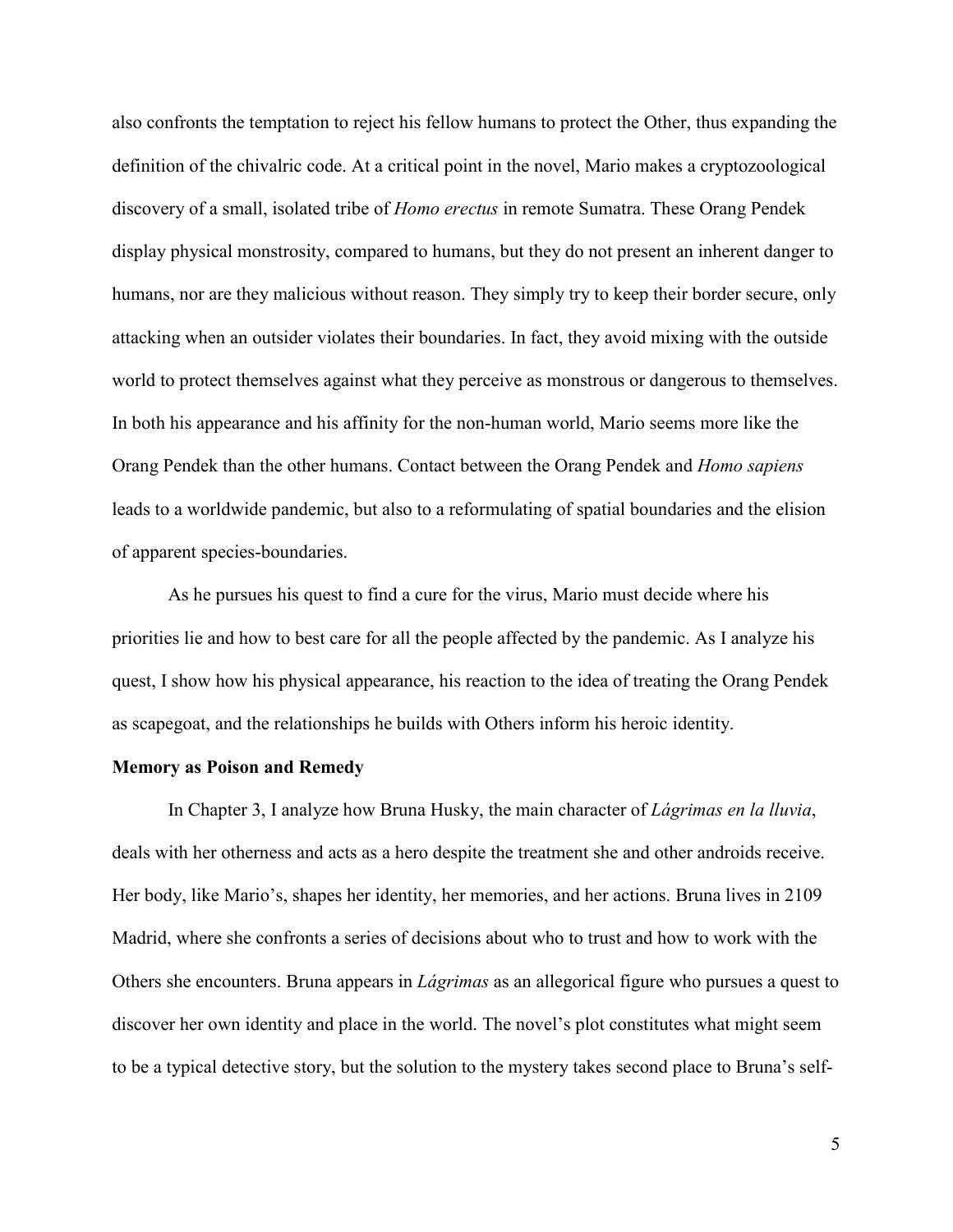discovery. Many of the people in her world consider her a monstrous figure, an alien in Richard Kearney's definition (67).<sup>[1](#page-9-0)</sup> She experiences conflicted feelings towards humans, a mix of rage and jealousy and longing.

Physically, Bruna and the other androids appear monstrous. Their eyes have a vertical, almost feline, pupil, an outward sign of an inward monstrosity. Androids' bodies have been adapted to whatever task they were made to fulfill. For example, Bruna, as a combat replicant, is both taller and stronger than most humans. Also, because they cannot have children and they originate in factories, their origin is monstrously "unnatural." However, they do not inherently pose a threat to humans, any more than other humans do. Though she herself exists as an Other in madrileño society, Bruna Husky takes her place as the hero of her story. She therefore has a complicated relationship with the "normal" people who surround her. As a cyborg, Bruna certainly does not fit the traditional binary of heroism/monstrosity. I examine how her identity is informed by physical appearance, her rebellion against the scapegoating of the reps, the boundaries between species, and the choices she makes regarding those with whom she comes in contact in her search for truth.

Even though the two novels differ so widely, a few thematic convergences between the two books offer a provisional logic to guide this study. The remainder of this introduction is devoted to enunciating this logic, while detailed textual analysis follows in Chapters Two and **Three** 

 $\overline{\phantom{a}}$ 

<span id="page-9-0"></span><sup>&</sup>lt;sup>1</sup> "I take the term 'other' here, as frequently invoked by contemporary Continental theory, to refer to an alterity worthy of reverence and hospitality. I take the term 'alien', by contrast to refer to the experience of strangers associated with: (a) discrimination (as in certain immigration policies or acts of separating natives from foreigners); (b) suspicion (as in UFOs, extraterrestrials or other unwelcome invaders); and (c) scapegoating (as in xenophobic, racist or anti-Semitic practices)" (Kearney 67).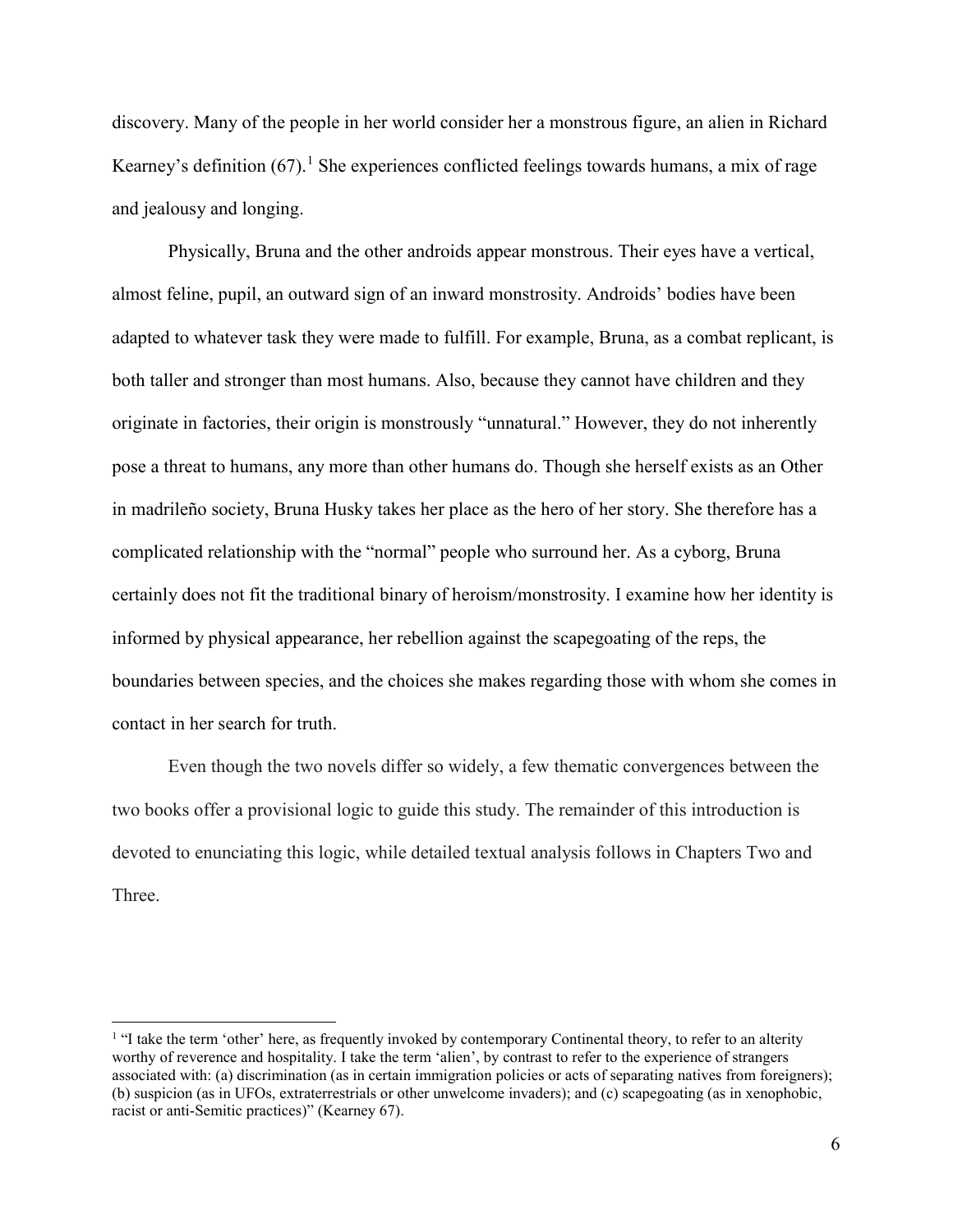### **Embodying Heroism** and **Monstrosity**

l

Mario and Bruna, despite their monstrous characteristics, are each the heroes of their narratives. They embody the idea that monstrosity has close ties with heroism. Janeen Webb notes: "in speculative fiction, monsters are indeed necessary in that they generate an undeniable stimulus that provokes an heroic response" (21). The complex dichotomy of heroism and monstrosity, as we have already seen, extends beyond a simple binary relationship. "The Monster," Webb asserts, "appears to be an essential part of the human condition" (21). Yet Webb's view, that "the monster and the hero are two sides of the fictive coin" does not hold: *Yeti*  and *Lágrimas en la lluvia* contain examples of more complex situations, and monstrosity and heroism blend more than the two faces of a coin which can only appear one at a time. A possible definition for heroism comes from Alejandro Gándara, a Spanish author, who makes a cameo appearance in *Lágrimas en la lluvia*. [2](#page-10-0) Gándara explains that heroes are those who know how to suffer without fragmenting their identity: "la característica del héroe es la de la construcción de un carácter que nos haga capaces de saber morir, de ir en busca de la muerte para regresar a la vida y proyectar sobre ella todo lo aprendido. Eso es el filósofo. La filosofía en la antigua Grecia no era más que el viaje que se hace hacia la muerte y del que se regresa" (Sainz Borgo). The hero, then, has a character that allows him or her to confront death and return. Mario displays characteristics of heroism as he enters the jungles of Sumatra and faces death on multiple occasions. *Yeti* contains explicit references to Camelot and the chivalric ideals of Arthurian legend. Maurice Keen describes the duties of a knight as considered in the height of the chivalric code:

<span id="page-10-0"></span><sup>2</sup> Rosa Montero often uses her friends' names in her novels. Gándara appears as a coroner, a friend to Bruna and an important secondary character (*Lágrimas* 417).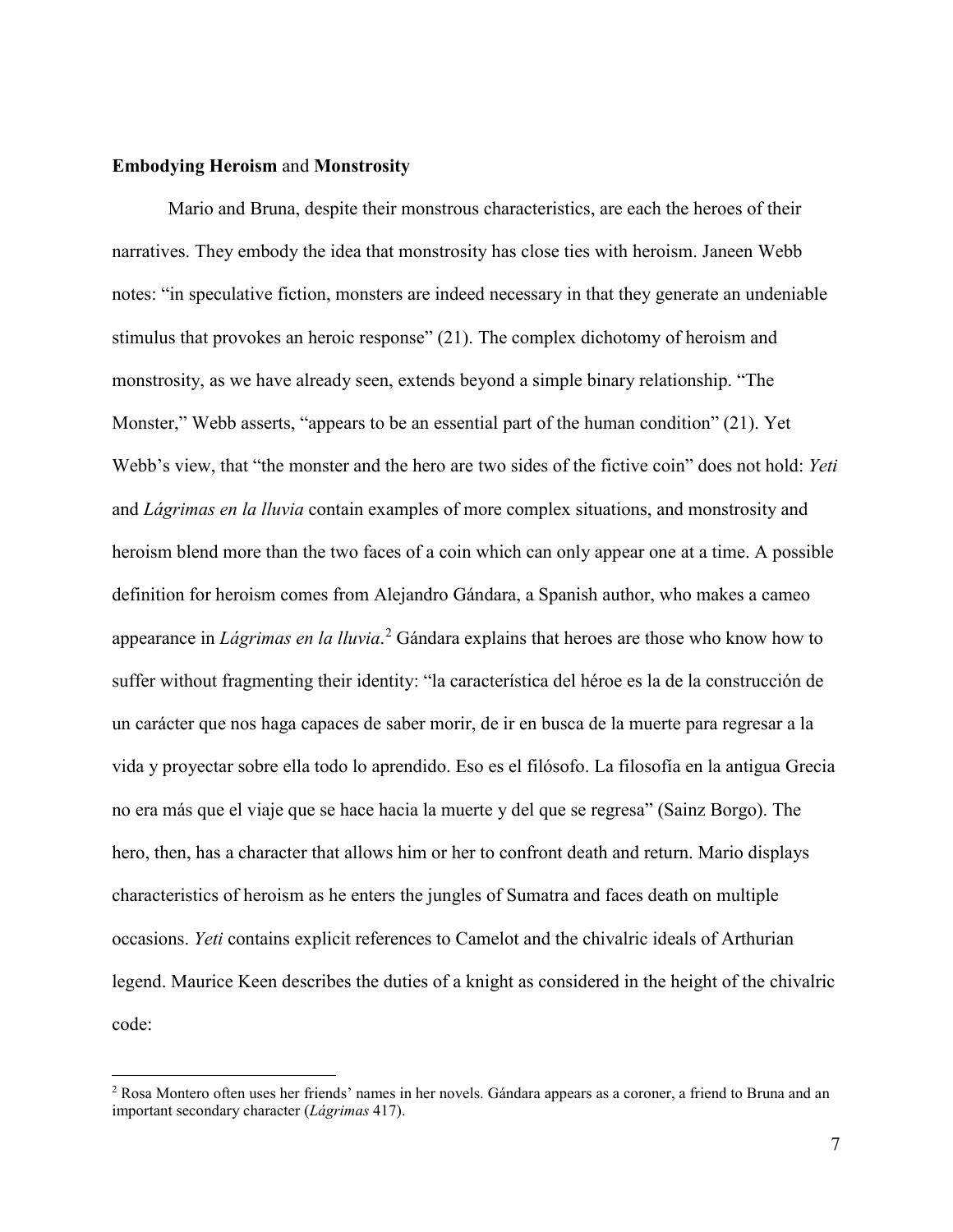[The knight's] first duty … is to defend the faith of Christ against unbelievers, which will win him honour both in this world and the next … He must also defend his temporal lord, and protect the weak, women, widows and orphans. He should exercise his body continually, by hunting wild beasts - the hart, the bear and the wolf - and by seeking jousts and tournaments. (Keen 9)

Though Lopez's references to Camelot in *Yeti* are more secular than religious, so was chivalry in general, tied to the ideals of knighthood and to Christian mythology rather than directly to a church. Some of the rituals of knighthood involved a church, but knightings could also be performed by anyone who was a knight, without the need for an altar or a church. The expected characteristics of a knight expanded at the beginning of the twelfth century. They included, according to Nigel Saul, "a range of qualities which softened and civilised the conduct of war. To the manly qualities of honour, courage and prowess were now added the humane ones of courtesy and magnanimity, mercy and generosity" (12). In *Yeti,* Mario's quest for the cure appears as a new version of the quest for the Holy Grail, in which Percival succeeded because of the pureness of his heart and his devotion to the ideals of the chivalric code. As an environmentalist, Mario is also open to finding new species of life. In *Lágrimas en la lluvia,*  Bruna likewise plays the part of a hero, but as a noir detective rather than as a knight. She nonetheless exhibits a similar moral code to that of Mario, calling attention to injustice and concerning herself with the plight of the Other. Her role draws upon the tradition of noir detectives, who confront the murky areas between good and evil, searching for answers amid shades of gray. Unlike the classic chivalric knight, who must always remain clearly aligned with good, the noir detective exists in a liminal space. Mario and Bruna embody these tropes, but their characters extend beyond them as well.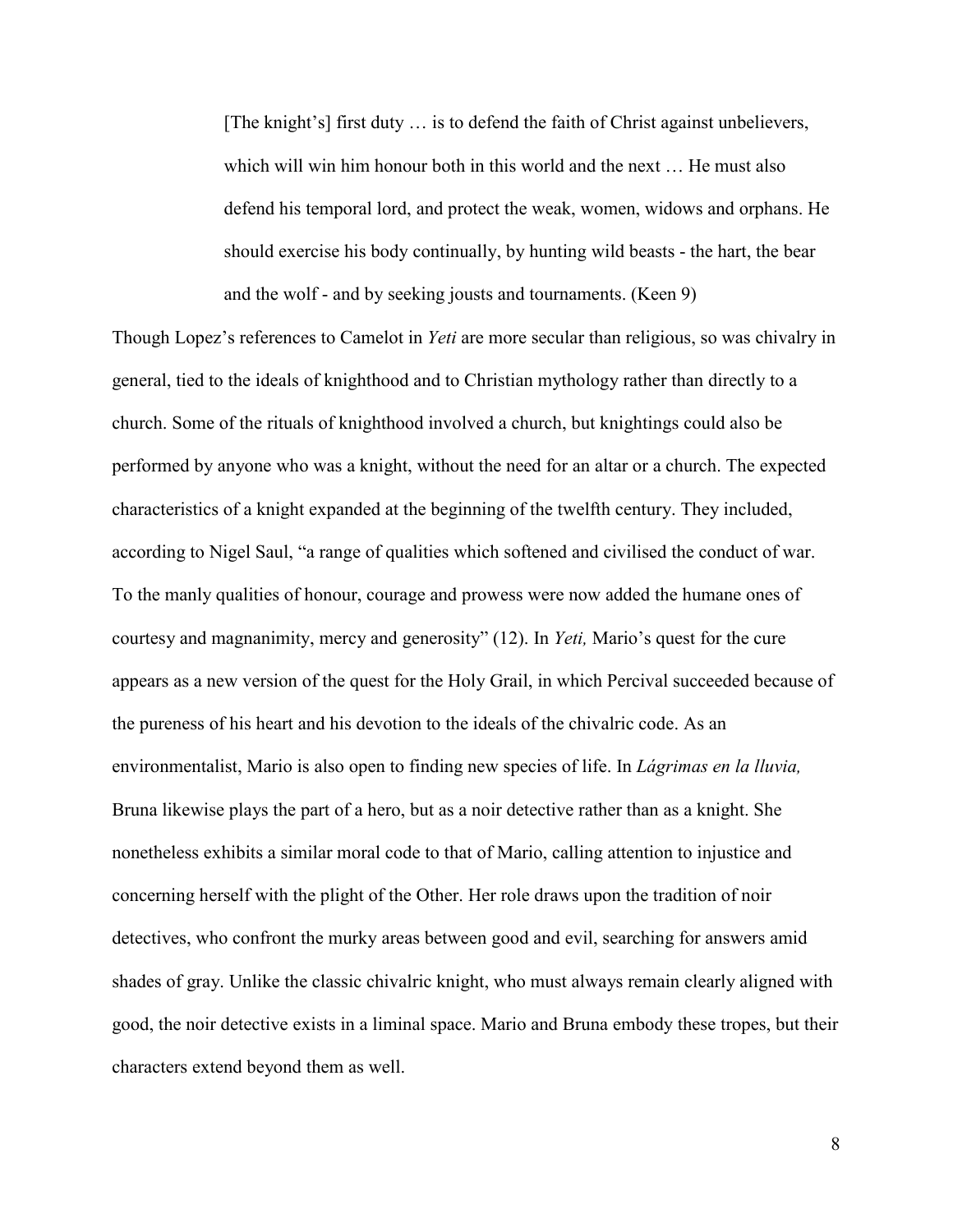### **Monsters as Portents**

In their heroic roles, Mario and Bruna face monsters which test them and push them to their limits. In these novels, as in many narratives, the reader can judge the heroes' strength by the villains they face. A well-written tale uses the challenges faced by the protagonist to show character development and strength of character. For example, Don Quixote knows he must fight giants and the like to truly be a knight, and as he creates his own narrative, he includes these elements. The heroes of the novels in this thesis also face and overcome great difficulties on their journeys. Perhaps human beings have long felt a fascination with monsters because we need obstacles to overcome. However, Dominique Lestel explores another possibility, that monsters fascinate us because of our own monstrous nature: "Human beings are redundant monsters, biological monsters that aspire to become cultural monsters. In addition, humans let their cultural monstrosity spill onto other biological monsters. As humans, we are not only monsters, but, moreover, vectors of monstrosity. Furthermore, we are also meta-monsters who produce and generate monsters" (Lestel 260). Since before the time of the Greeks, we have created narratives that center on the struggle between heroes and monsters, and that fascination has never entirely disappeared. In many early works, such as fairy tales or epics, the monsters and heroes usually distinguish themselves clearly. In classic tales, the monsters were the ones trying to kill the hero, and the hero tamed, destroyed or escaped them on his or her journey towards greatness. The tales of Perseus and Medusa, Beowulf and Grendel, and even Little Red Riding Hood and the Big Bad Wolf provide examples of this archetype. Those stories do not require us to sympathize with or relate to the monsters. In Early Modern Spanish literature, however, we see examples of complicated monsters in Calderón de la Barca's *La vida es sueño* and in Cervantes's *Don*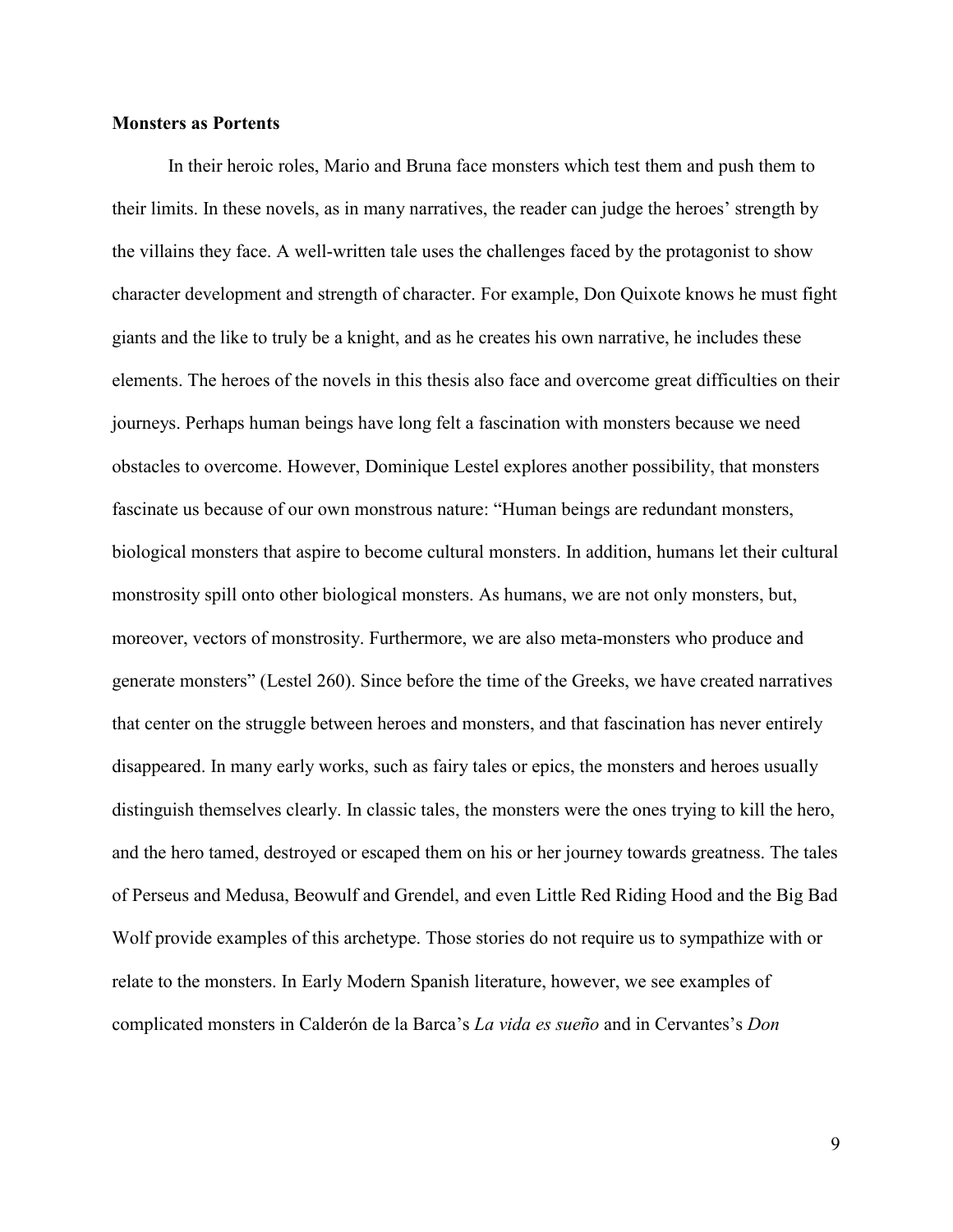Quixote,<sup>[3](#page-13-0)</sup> for instance. In many other works, we see a tendency to blur the lines between hero and monster, and to question assumptions about the Other and its place in the world. Lestel writes: "Human attraction to monsters is such that we could almost characterize *Homo sapiens* as 'the species that loves monsters'. In fact, there is hardly a single human culture that finds itself indifferent to monsters; human culture either responds to monsters with fear or feeds on them joyously" (259). In much of contemporary literary criticism, we see monstrosity become synonymous with alterity or otherness. In this sense, it encompasses a range of characteristics and possibilities. The Monstrous can take many forms, physical, mental, visible or otherwise. The monstrous form shifts in conjunction with the current societal norms.

#### **Monstrosity vs. Normality**

l

Monsters, as disruptive characters, deviate from that which society calls "natural." Janeen Webb states that "One's status as a monster, then, depends largely upon the degree of one's deviation from the 'normal', as defined by the parameters of the text" (Webb 6). Monsters like Dracula pose a danger to humans. Dracula feeds off of humans and uses his blood to infect and turn them into creatures like himself, making him a perfect example of the border crossing we see in *Yeti* and *Lágrimas en la lluvia*. Nonetheless, speculative fiction boasts several forms of monsters, not all of whom are dangerous to humanity. Webb points out that:

> The term monster covers a multitude of possibilities, but its usage suggests that literature concerns itself with three main categories: that of the imaginary animal (compounded of elements from human and/or any number of brute forms); that of the malformed or misshapen variants of recognizable life forms (whether human,

<span id="page-13-0"></span><sup>3</sup> Don Quixote encounters monstrosity at nearly every turn, from the Dukes, the Curate and the Barber, and the other people who mistreat him to the windmill/giants and the other monstrous figures who exist solely in his imagination. He himself could be read as a monster, one who does not fit the norms of his society, who lives according to his own rules and writes his own life as he goes.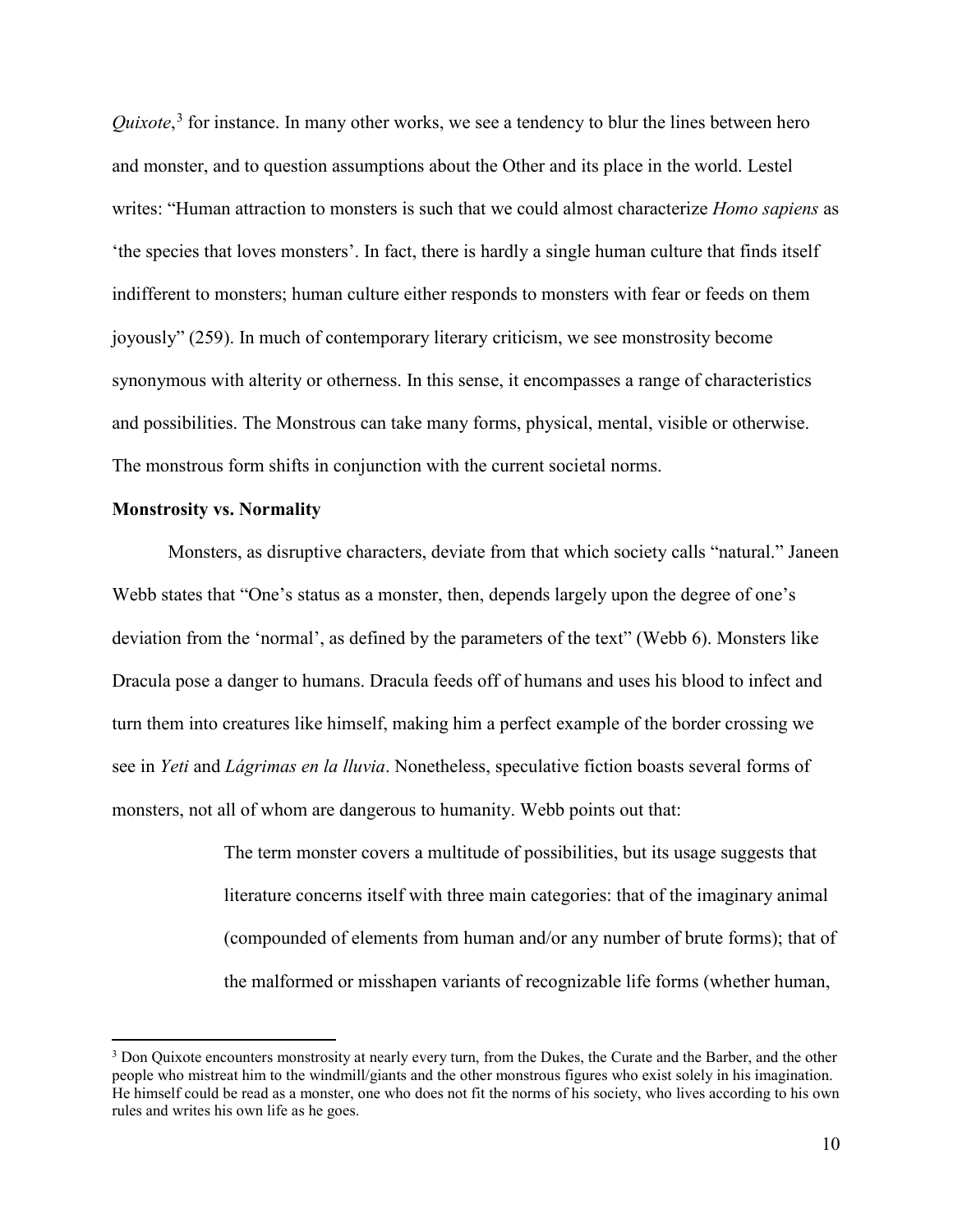animal, or vegetable); and that of the person twisted (by such things as wickedness, cruelty or fanaticism) or otherwise damaged so that he partakes of the inhuman. (1)

Supernatural creatures or individuals can also be holy. They merely differ from the norm, and the definition of a monster can change depending on the established definition of normality. The word "monster" derives from the Latin "monstrum," which means "divine omen, portent, sign; abnormal shape; monster, monstrosity," and which in turn derives from the verb MONERE, to warn or threaten (OED). In Spec Fic, monsters often mark the border between "us" and "them" by showing what we are not. Dracula, for example, is an Other due to his origin and his behavior. His non-Britishness and his capacity to turn humans into monsters like himself are his most frightening aspects. To counter his dangerous Otherness, the frightened group of protagonists turn to another Other: Van Helsing. Also not British, the foreigner Van Helsing becomes an ally. He acts as a friendly monstrous figure (Stoker 199). It takes an Other to counter an Other.

#### **The Gaze of the Other**

Fragmentation, the gaze, and desire form a part of both novels. The way we look at Others and ourselves is key to our relationships with them. Tom Eyers summarizes Jacques Lacan's theory of the mirror stage and expands it to the symbolic gaze:

> Just as, at this early stage, the child is caught between the bodily reality of fragmentation and displacement and the relative fixity of scopic identification, so at a more abstract level the very first elements of symbolic placing point to the eventual, if only partial capitulation of the ego to the rupture of the unconscious. (21)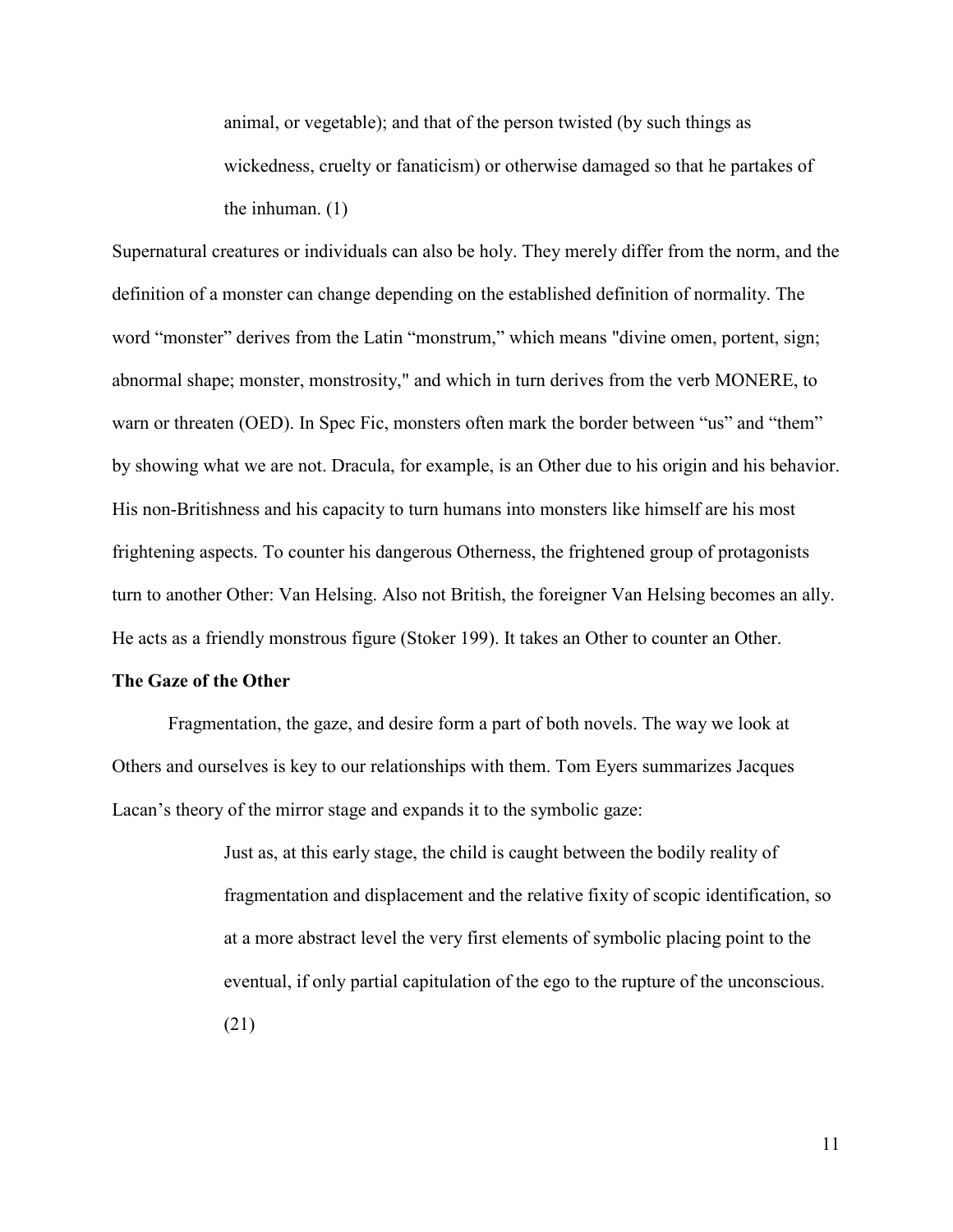As the child gazes into the mirror for the first time and experiences the confusion of seeing another "self" reflected there, he or she also finds confusion in seeing and recognizing other people. This confusion does not stop after childhood. It continues as humans grow into adulthood and learn to look at those around them as Others. Laura Mulvey's foundational work "Visual Pleasure and Narrative Cinema" describes the experience of watching a film informed by Lacan's discussion of the mirror stage. She writes:

> Playing on the tension between film as controlling the dimension of time (editing, narrative) and film as controlling the dimension of space (changes in distance, editing), cinematic codes create a gaze, a world and an object, thereby producing an illusion cut to the measure of desire. (Mulvey 2192)

As a person sits in a dark theater, watching a better version of him or herself walking around onscreen, it is difficult not to experience misrecognition. Bruna Husky deals with metaphorical and literal images of herself and other androids cast onto the news screens, as well as with the system of holograms in her society. This literal and figurative view of herself in society recalls Lacan's idea of the big Other, the systems which shape our worldview. Slavoj Zizek describes this Other as "a displacement of our most intimate feelings and attitudes onto some figure of the Other is at the very core of Lacan's notion of the big Other [which] can affect not only feelings but also beliefs and knowledge - the Other can also believe and know for me" (27). Both Bruna and Mario must confront their societies' point of view about them and about the Others they come into contact with. Mario also works with cameras, recording many of his findings, which are then edited and released to the world. The cameras that he and the rest of the expedition place by the traps serve as extra eyes, an extension of their gaze. Mario's observations of the Orang Pendek can also be read as a scientific gaze, especially as he watches the village from the tree. This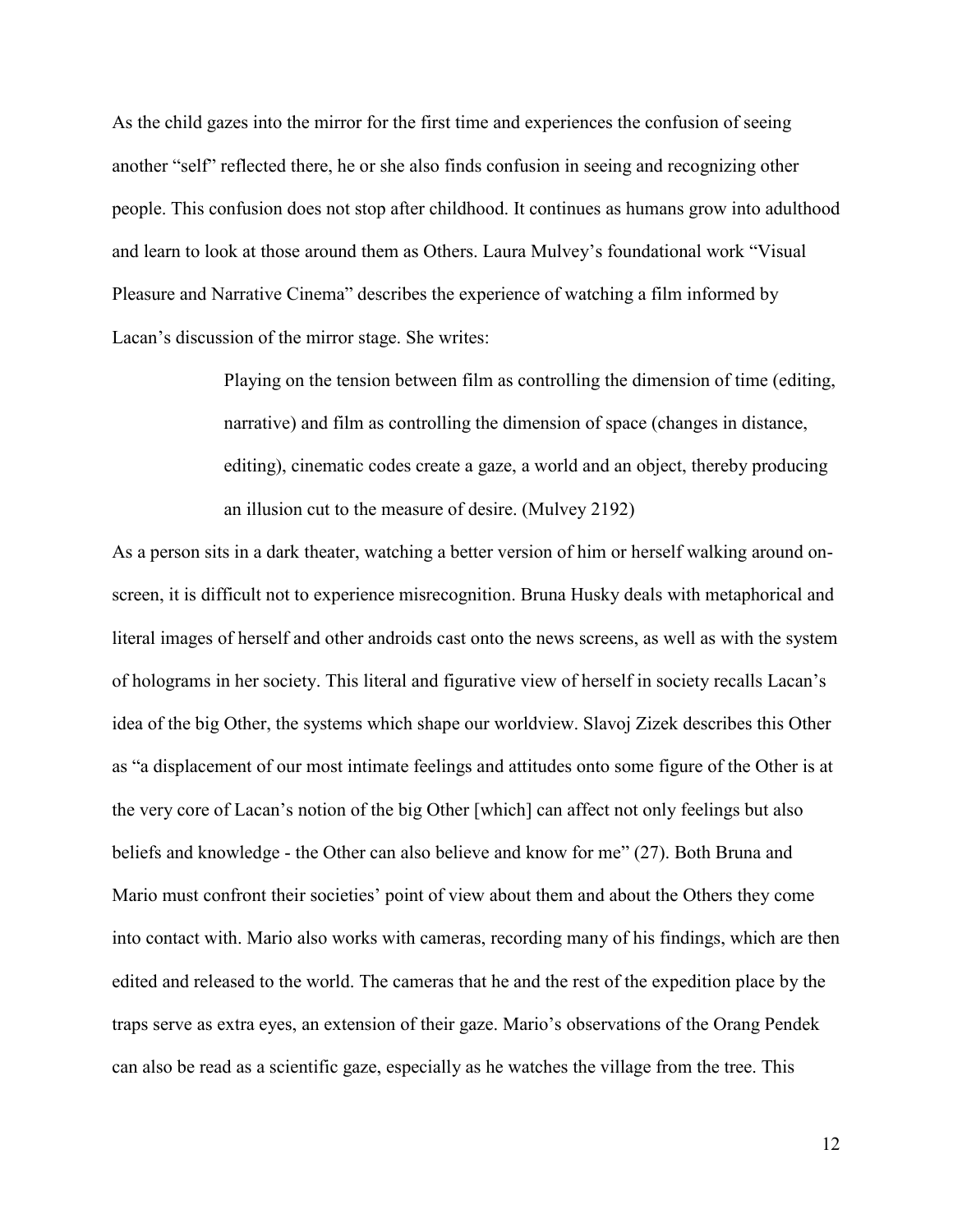relationship between subject and Other becomes deeper than the gaze described by Mulvey, as do the relationships Bruna develops.

## **The Other Side of the Boundary**

As Mario and Bruna each build relationships with their respective Others, they cross boundaries. The multifaceted use of the term monster then has often been a sign of the liminal, of borders, fluidity and change. Therefore, monsters both mark the boundary of the normal and break down the division between normal and not-normal, between us and them. Human beings define themselves by what they are not, just as we recognize the significance of a word by knowing what it does not mean. Laura Otis writes: "There is no natural match between a word and the thing it represents . . . Like our visual system, we create meaning only through the differences we perceive and the boundaries we believe are present" (2). The boundaries between self and Other are of particular importance in both *Yeti* and *Lágrimas en la lluvia*. Both Bruna and Mario observe and trespass these boundaries in their respective worlds. Edward Said's *Orientalism* specifically refers to a binary between "us" and "them" as he examines the historic division between the East and the West. He maintains that the West has fashioned an exoticized image of the Orient to match its own ideas of what the East should be like. The similarity between the word exoticized and eroticized is key, because the process parallels the male gaze described by Mulvey. The West shaped the East through its gaze, to show what the West was not, to define its own identity by contrast. This was not just an ideological project but also a profit based venture. Both novels portray the hegemonic relations between powerful and powerless, similar to Said's analysis of West's relationship with East under Orientalism:

> The Orient is not only adjacent to Europe; it is also the place of Europe's greatest and richest and oldest colonies, the source of its civilizations and languages, its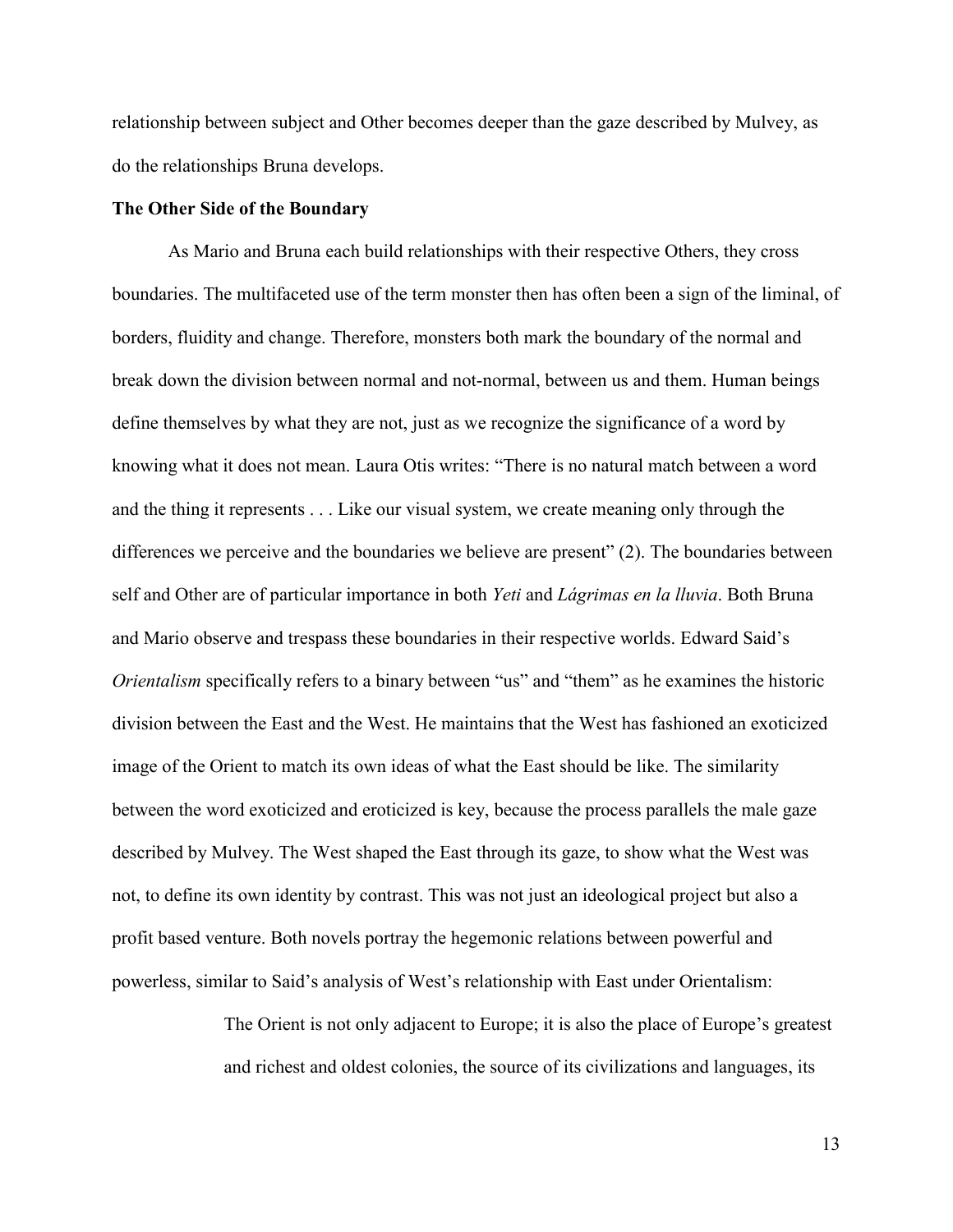cultural contestant, and one of its deepest and most recurring images off the Other. In addition, the Orient has helped to define Europe (or the West) as its contrasting image, idea personality, experience. Yet none of this Orient is merely imaginative. The Orient is an integral part of European *material* civilization and culture. (Said 1991)

The powerful treat the powerless as exotic, useful, or profitable, but the powerless are not permitted a voice with which they can tell their own story. The public receive the story of the powerless through the filter of the powerful, as both novels portray.

Sometimes, the powerful portray the powerless as monsters, even as zombies, the Other imagined and feared by the normal. For example, the unexplored regions on maps were designated with the term "Here Be Monsters." These "monsters" marked the edges of the known, safe regions of the world. The maps represented the control of civilization in an area mapped out and organized as part of Western knowledge.<sup>[4](#page-17-0)</sup> Several maps appear in *Yeti*, where they represent the norms and the reach of civilization. Such norms may not even represent the majority of those who live with them. Both norms and monsters themselves are a mental construction to at least some degree. Patricia Monk calls attention to the necessity of the Other: "The psychological need for a representative 'Not-I' for the 'I' of humanity to measure itself against is, once defined by science ultimately what drives the creation of the science fiction Alien" (303). The creation or view of someone as an Other helps establish the boundaries of one's own identity. At the same time, that boundary can prevent communication between self and Other, imposing unfortunate limits upon the self. As they expanded their empires Europeans "presumed that they had a right

 $\overline{\phantom{a}}$ 

<span id="page-17-0"></span><sup>4</sup> The Portuguese term *sertão* was used in a similar way to mean the areas outside the control of Europe's civilizing influence. "In the early uses of the word, the *sertão* signified not only unknown interior space but even more broadly non-European, uncivilized and even barbarous human presence (Nielson 8).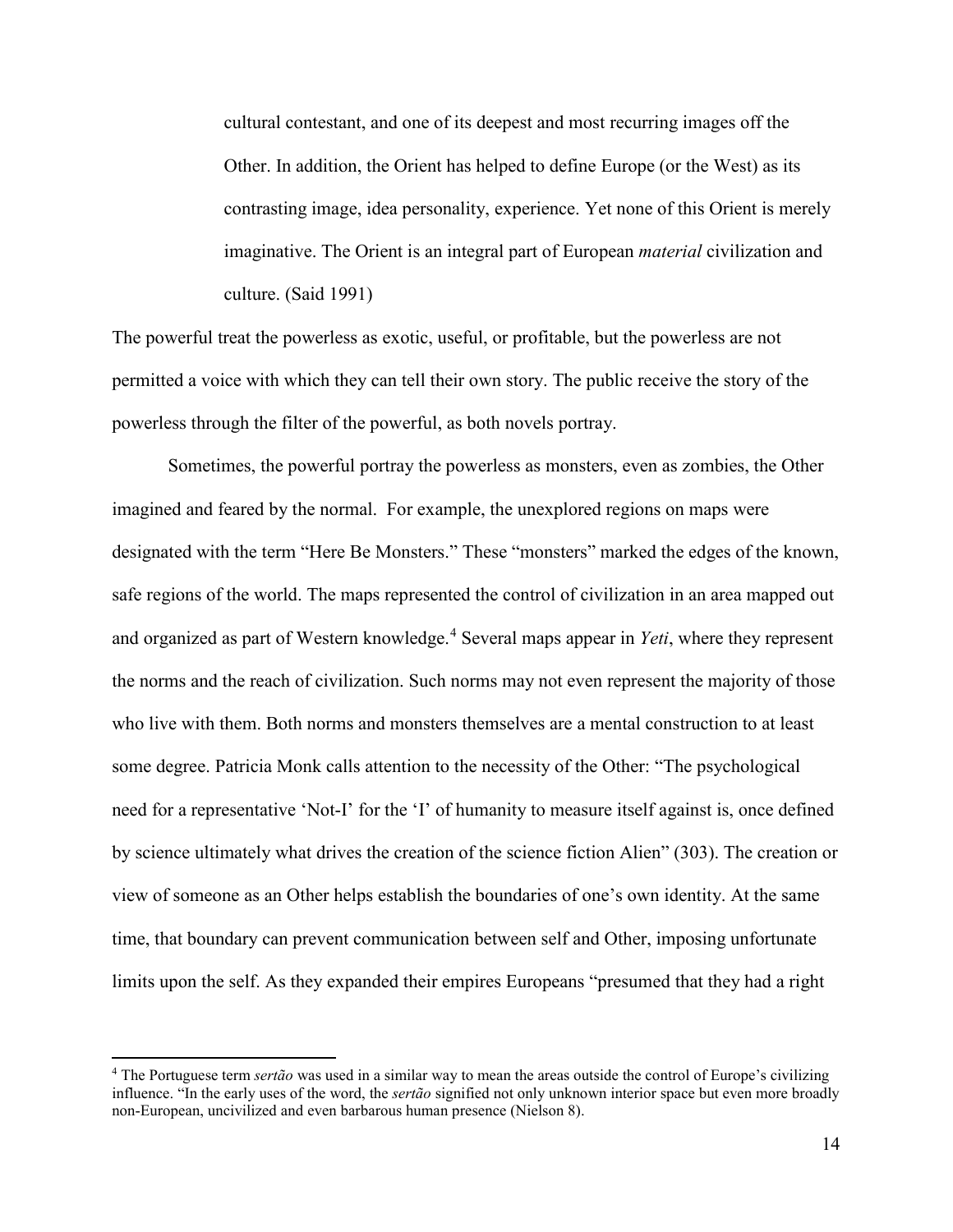both to expand their boundaries and to exclude from their identities the new elements they had taken in" (Otis 5). This attitude of fear towards infectious foreign thought and custom prevented learning and growth. In both novels, the main characters face boundaries which also prevent their societies from growing in understanding due to their fear or ignorance of the Other. As monstrous figures themselves, they help cross those boundaries, causing cross-contamination: "The grotesque introduces mythic thought in a nonmythic context, 'polluting' the pure aspirations of reason with the fluctuating, mutagenic, class-defying world-picture of the sacred" (Csicsery-Ronay 187). Yet our protagonists do not pollute boundaries, they cross-pollinate ideas and thought that would otherwise never come into contact. Whether their societies consider new perspectives or remain closed-minded, these protagonists expand their personal worldview and escape the fear that blinds those around them.

#### **Scapegoats**

Fear can have dangerous consequences, causing prejudice, anger, and eventually chaos. This chaos can be resolved, but often the blame for society's fearfulness instead falls upon a scapegoat. Such scapegoats appear in both novels, and they are those whom others paint as monsters to take the blame for someone else's actions or for society's problems in general. Jeffrey Jerome Cohen, in his article "Monster Culture (Seven Theses)," describes the way the relationship between monsters and scapegoats:

> René Girard has written at great length about the real violence these debasing representations enact, connecting monsterizing depiction with the phenomenon of the scapegoat. Monsters are never created *ex nihilo*, but through a process of fragmentation and recombination in which elements are extracted 'from various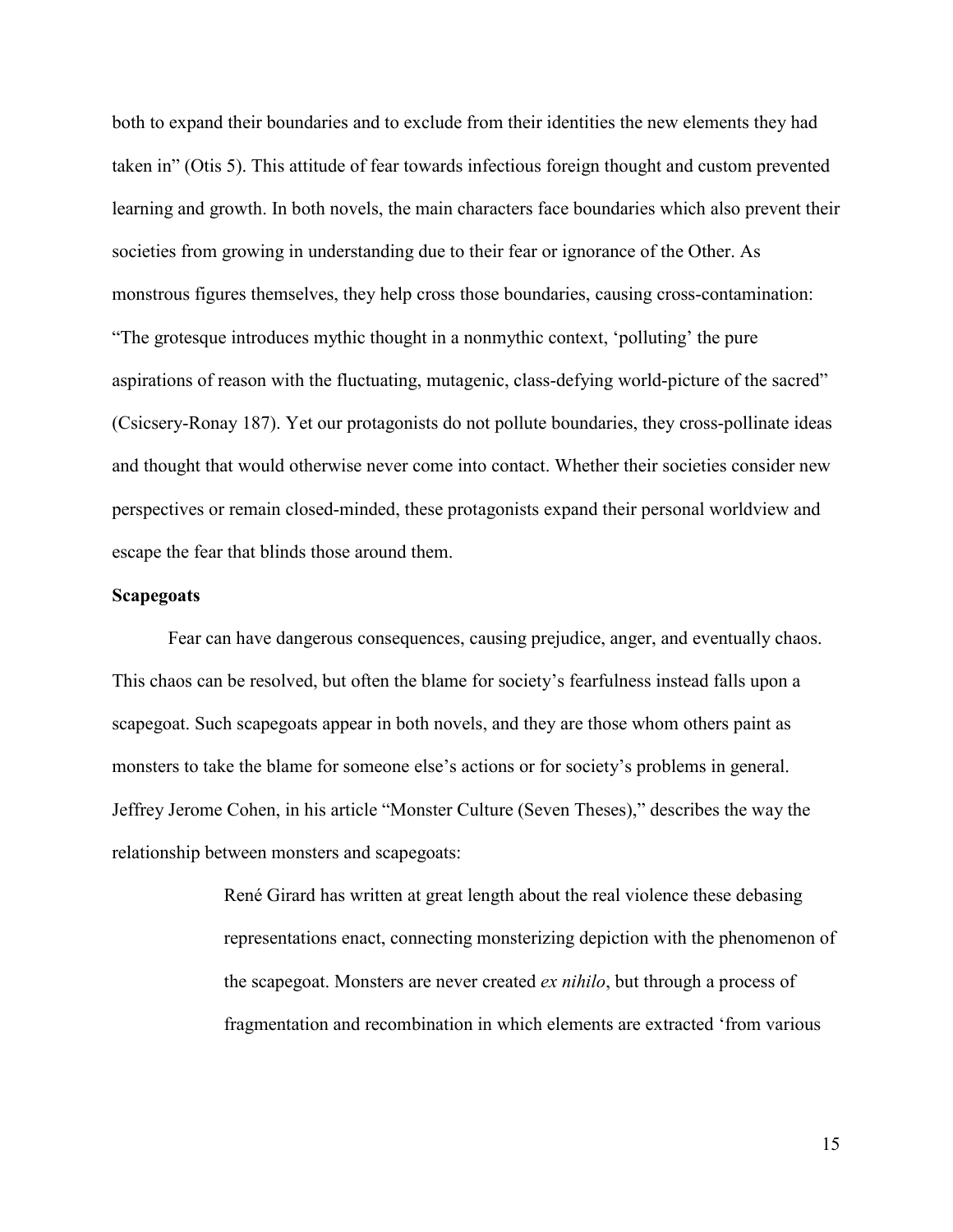forms' (including--indeed, especially--marginalized social groups) and then assembled as the monster, 'which can then claim an independent identity'. (11)

When a community places its troubles upon a scapegoat, it transfers its collective sin or curse by an arbitrary assignation. Though the assignment is arbitrary, given that the entire group is guilty, the scapegoat often comes from among those deemed least important to society. The monster, as marker of boundary, forms the semi-porous membrane that permits communication between the inside and the outside of a community. The monster, like the scapegoat, is constructed as separate from society. Nonetheless, monsters and scapegoats both share a connection to society that the barbarian, who has no relationship with civilized people, does not. Zakiya Hanafi explains:

> the barbarian was distinguished by making no sense, or nonsense, the monster, on the contrary was distinguished by making several senses: by providing an oppositional corporeal limit to human definition; by eroding the strong conceptual differentiation between man and beast, man and demon, or man and god, pointing to pollution, transgression, a breakdown in social order; and by bearing a sign of warning from the sacred. (Hanafi 6)

Girard explains this phenomenon in his work *Violence and the Sacred*. "All our sacrificial victims, whether chosen from [a marginalized category of humans], a fortiori, from the animal realm, are invariably distinguishable from the nonsacrificeable beings by one essential characteristic: between these victims and the community a crucial social link is missing, so they can be exposed to violence without fear of reprisal. Their death does not automatically entail an act of vengeance" (13). The scapegoat must therefore be part of the community but also configured, in some way, as an outsider. The individual chosen as a scapegoat must be from the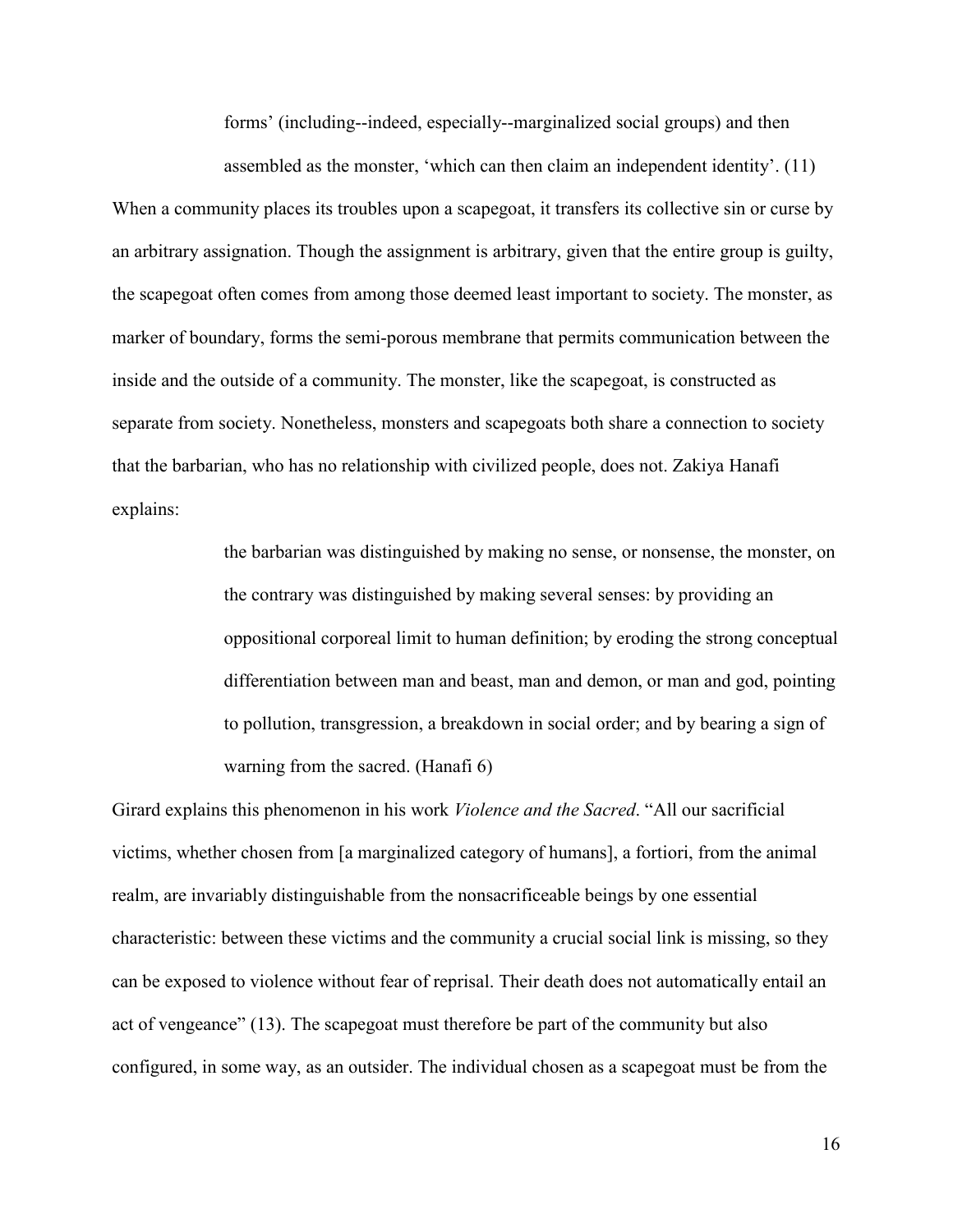edge of the community, bordering on the membrane that contains the society. However, he or she also represents the community as a whole, despite having no connection to any one member of the community. Historically, the desire to place blame on a scapegoat arises all too often in times of severe societal stress. Girard writes that "any community that has fallen prey to violence or has been stricken by some overwhelming catastrophe hurls itself blindly into the search for a scapegoat" (79). Violence in the community can be condensed and directed against the scapegoat, thus unifying the community fragmented by chaos. Such violence attempts to solidify the porous membrane into a more solid barrier. Nonetheless, the monsters that mark the border also keep it open.

*Yeti* and *Lágrimas en la lluvia* present both an erosion of boundaries and an attempt to enforce artificial norms by manipulating human nature. The complex character relationships in the two novels break down the boundary between heroism and monstrosity and between self and Other, following patterns of inoculation and infection. The bodily appearance of the characters, the treatment of Other as scapegoat, the porosity of boundaries, and the choices made in regards to the Other provide points of contacts between the two novels: a fresh perspective on genre boundaries and the monsters that both mark and cross them.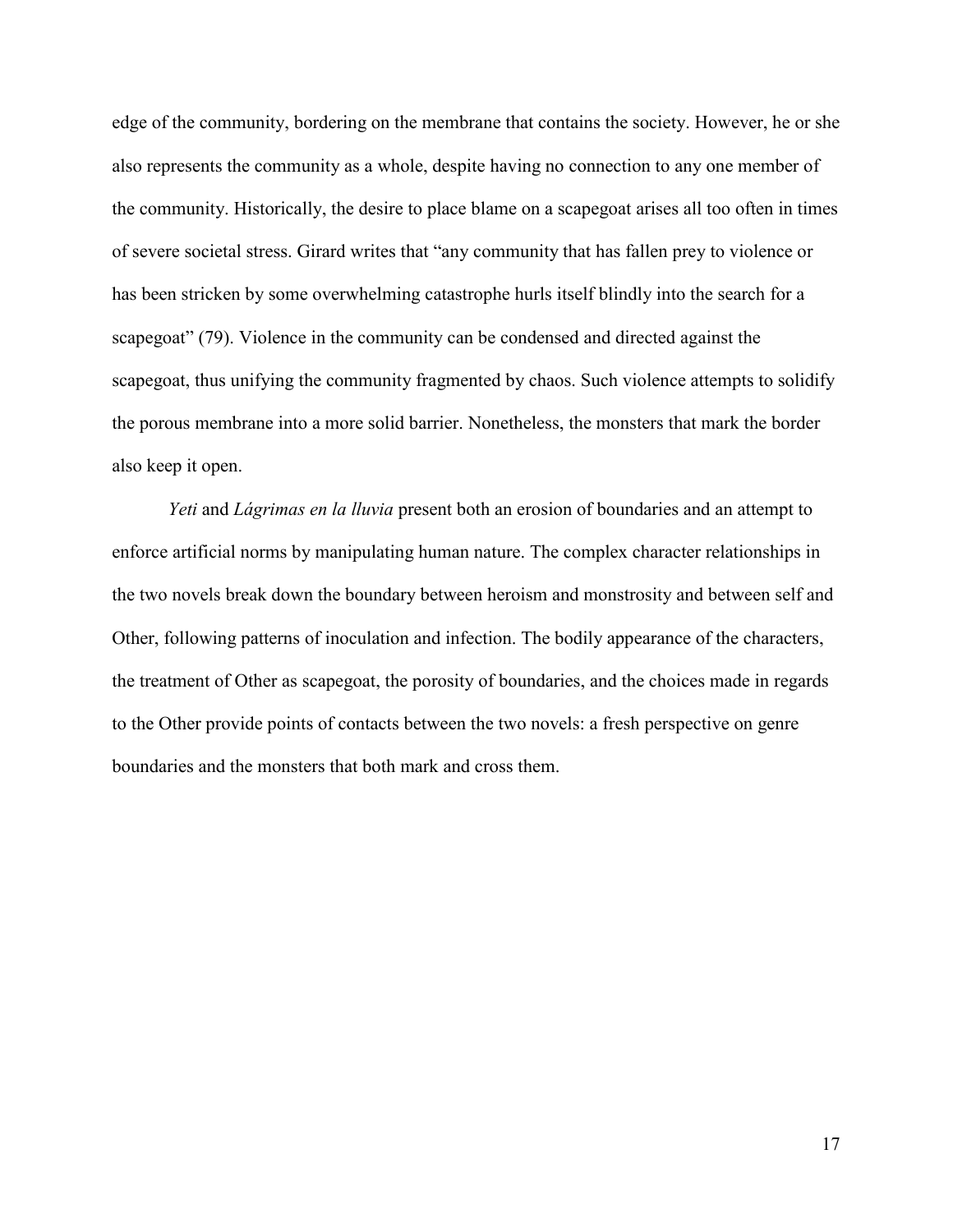#### Chapter 2: Blood as Contagion and Cure

<span id="page-21-0"></span>In Fernando J. Lopez del Oso's *Yeti*, Mario Yerro seeks to protect the environment as the director of field projects for the Bioconservation Agency of the United Nations (BAUN). He becomes entangled in the search for a cure to a virus similar to Marburg and Ebola. In his quest for the cure, he, along with Dr. Eliana Colman and Albert Hehn, a hunter, must enter the Kerinci Seblat preserve in Indonesia, crossing international and local boundaries. They face the dangers of the forest itself along with the deadly mercenaries sent by the Corporation, a corporate conglomerate with controlling interests in multiple organizations, from oil companies to pharmaceuticals. Mario's quest takes him into the deepest part of the forest, where he encounters an undiscovered people, the Orang Pendek. Here he finds the source of the disease.

*Yeti* presents a wide variety of monsters: both infectious, dangerous forces, and inoculative, positive forces. Mario displays within himself varying degrees of heroism and monstrosity, as evidenced by his physical appearance, his relationship to scapegoats, his crossing of species and other boundaries, and the decisions he makes in regards to the Other.

## **A Modern Grail Knight**

Mario Yerro sees himself as one of a few knights protecting the natural parts of the earth from the human world. The novel portrays the BAUN as a type of Camelot, a force for biological stability in the midst of a chaotic and monstrous world. Both Mario and his boss, Daniel Stix, embrace this metaphor and refer often to Camelot. After a meeting in which they discuss the motivations of the anonymous tipster Casandra for sending a message about a threat to the Kerinci Seblat nature preserve, Mario remarks, "Creo que yo era el único que veía justificable todo aquello simplemente por el hecho de salvar la reserva. Y sinceramente creo que mi visión es la real. Y que lo otro está distorsionado" (López del Oso *Yeti* 120). This quixotic visión of the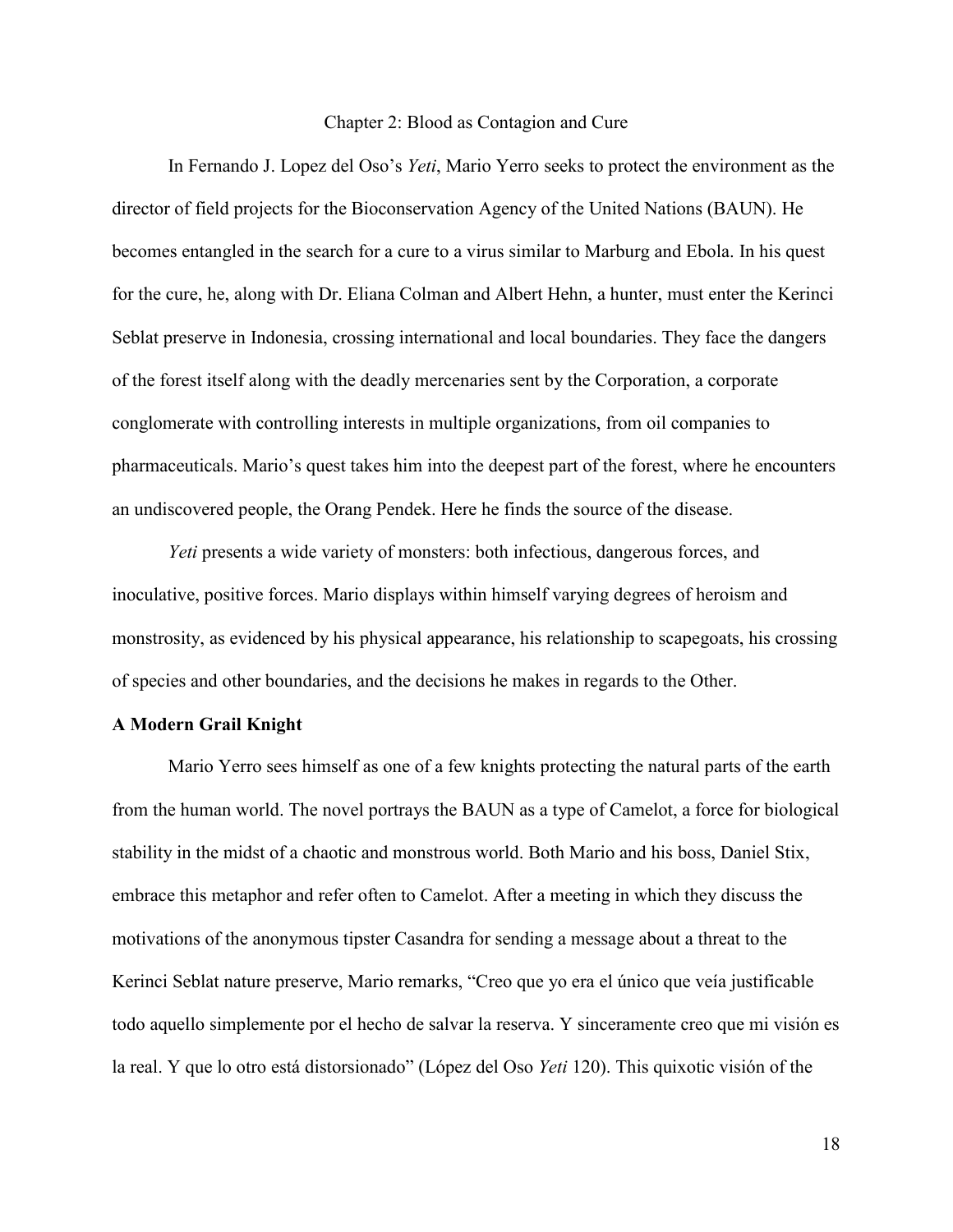world leads Mario to perform great feats as he travels the world in pursuit of his goals. Daniel shares this view, as we see when the narration shifts to his point of view.

> [Daniel] Contempló sus ciento diez kilos de voluntad y determinación abatidos en apariencia por una crisis de ideales. Dudaba de los ideales que, precisamente, le habían llevado a alcanzar un lugar en el que podía cambiar las cosas de verdad. En el campo de batalla; sobre el terreno. Ese lugar en el que estaba era la BAUN, la Camelot que todavía, siempre, lucharía por preservar los lugares que guardaban la magia de Gaia. Y Mario era sin duda el mejor de sus caballeros: Gallahad, aquel con los ideales tan blancos como para ser capaz de alcanzar el Grial. (López del Oso *Yeti* 121)

As the director of the BAUN, Daniel deals with the more difficult political issues, which he dislikes, though he recognizes them as a necessary evil, and which the more idealistic Mario deplores. Daniel sees Mario as the purest and most capable of their organization, comparing him to Galahad, one of the Grail knights from later Arthurian legend. "Y Mario era sin duda el mejor de sus caballeros: Gallahad, aquel con los ideales tan blancos como para ser capaz de alcanzar el Grial" (López del Oso *Yeti* 121). Daniel himself takes on the role of King Arthur, giving advice and support to his knight although he cannot accompany him to the field of battle: "Seguimos peleando porque es lo que nos queda. Porque los guerreros somos nosotros, Mario. Y porque, como bien dices, y aunque los demás no lo sepan, realmente estamos en guerra: luchamos por nuestra supervivencia" (*Yeti* 121). The military metaphor of the BAUN as soldiers holding off those who would otherwise overrun the last sanctuaries of nature on the planet continues throughout the novel.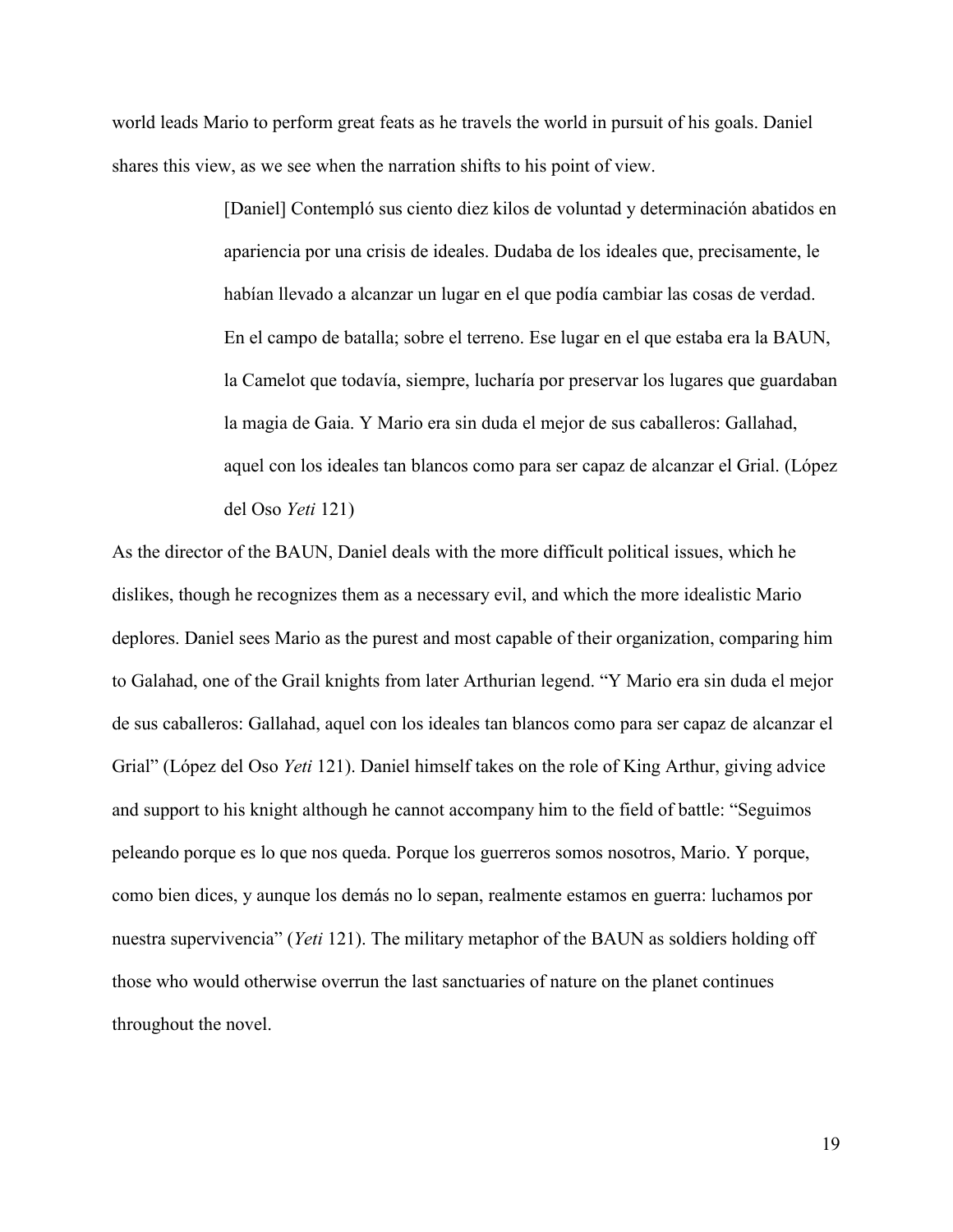Of all the BAUN's associates, Yerro alone manages to remain unsullied by political dealings. The BAUN's code of ethics forms a barrier against those individuals and institutions without any such moral standard, though a porous one, especially when politics become involved. Commenting on Yerro's ethical ideals, Fernando J. López del Oso says,

> Yerro se ve como uno de los únicos dispuestos a defender la reserva, y por lo tanto a ellos –recordemos que está en Sumatra para detener los planes de la UPECO-. Yerro es un caballero andante que siente lástima y enfado ante el mundo. Quiere salvar al Pendek de ese mundo depredador. ("Apuntes" 4; see also *Yeti* 283).

Mario's anger and pity become obvious through his words and actions within the novel. He holds himself apart from the rest of the human world, which he sees as a danger to the earth itself and to its other inhabitants. He deplores the outside world's indifference to the plight of the natural world in general and the Kerinci Seblat in particular. Without official support from any side, he bitterly complains to his friend Albert Hehn of the situation of their small expedition. "Fíjate qué expedición han montado para salvar uno de los lugares más extraordinarios del planeta. Qué despliegue. Estamos dos, acompañando a otra pobre empeñada en ser coherente consigo misma y seguir su propia pista, y a la que también han dejado sola" (López del Oso *Yeti* 196). Mario believes that most of the world has lost its way and has forgotten how to live in harmony with nature or with the moral obligation to care for the planet. Mario finds this monstrous and he fights against it as much as he can, in a quest to restore balance and establish protection for the earth and its creatures.

Mario, a modern-day Quixote, struggles to maintain his honor in a dishonorable world. Albert Hehn, one of Mario's close companions and a foil for his character, also thinks of his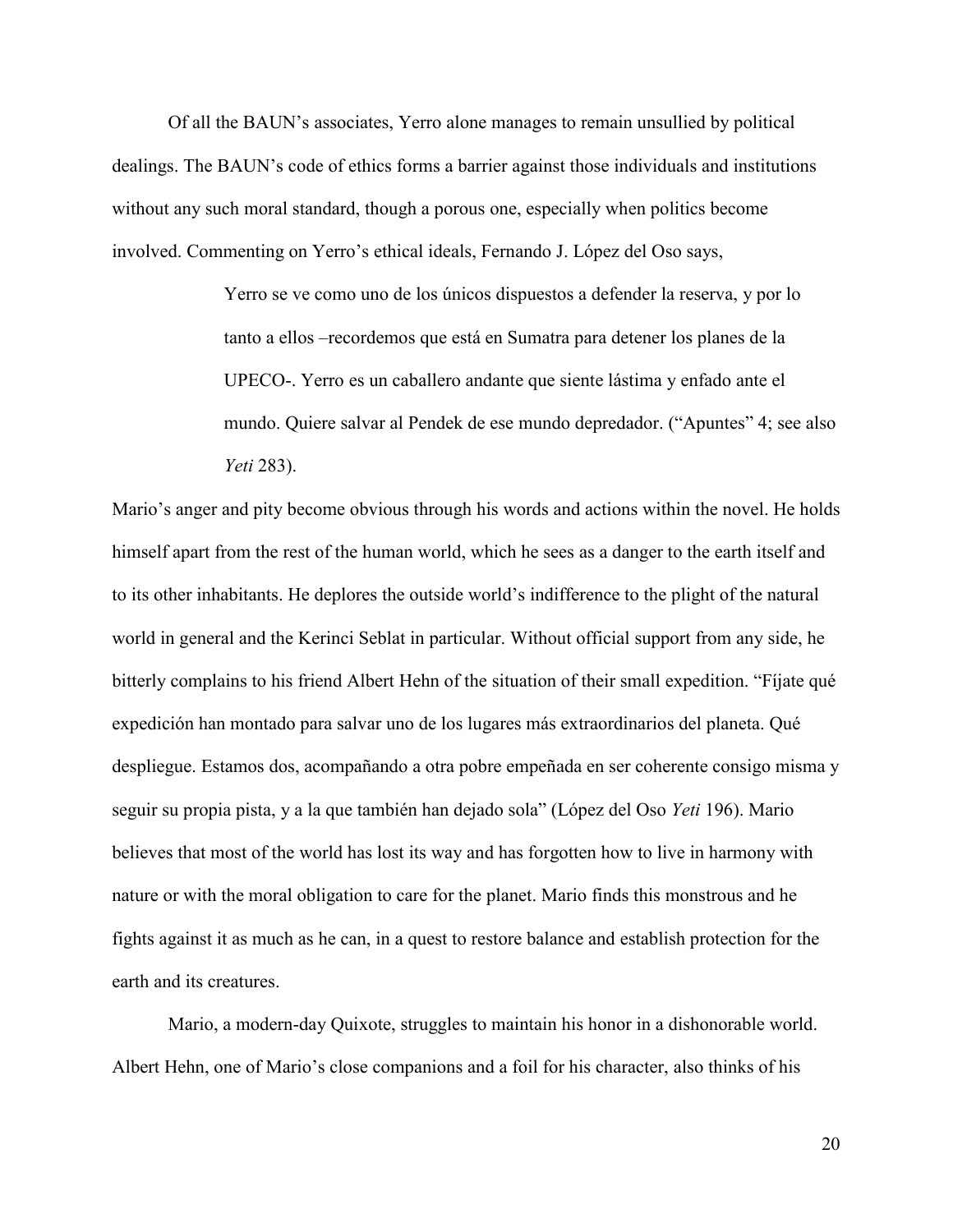friend this way: "Le vio salir con la frente alta, seguro e inquebrantable en su determinación, hablando del honor y de los principios. En estos tiempos. Un tipo excepcional. O un colosal Quijote, anacrónico y perdido" (López del Oso *Yeti* 196). Hehn admires Mario's character, but he also sees his friend as naïve, and unwilling to do what is necessary to survive in the "real world." Their friendship includes a mutual agreement to refrain from criticizing each other's worldviews. When Hehn suggests that Mario accompany them in the poachers' helicopter that will carry them to safety, Mario refuses, instead staying to discover what has become of the Orang Rimba. He explains, "Tengo que resolverlo. Además, dudo que nadie más se tome la molestia de hacerlo" (López del Oso *Yeti* 367). In addition to his ethical obligation to help those who cannot help themselves, Mario cannot enter a helicopter manned by the black marketeers with whom Hehn still has ties. The white knight cannot ride the black knight's horse or use his weapons. If he did, he would be polluted and infected, and he would lose his status as an idealistic hero.

Mario struggles to maintain his integrity, his "coherencia," to his ideals. Perched in the tree above the Orang Pendek village, Mario talks to himself, comparing himself to Percival, the original Grail Knight:

> Y fíjate, además, ni siquiera tienes que conformarte con ser un soldado corriente: eres un caballero de Camelot. Te lo dijo el propio Arturo, en su castillo. Y te lo repitió hace dos noches cuando te encomendó que buscaras el Grial por encima de cualquier cosa. Reconócelo: eso también te gusta. No es tan malo resignarse a dejar de ser Quijote sí lo que te espera es el papel de Perceval y la búsqueda del Santo Grial. (*Yeti* 286)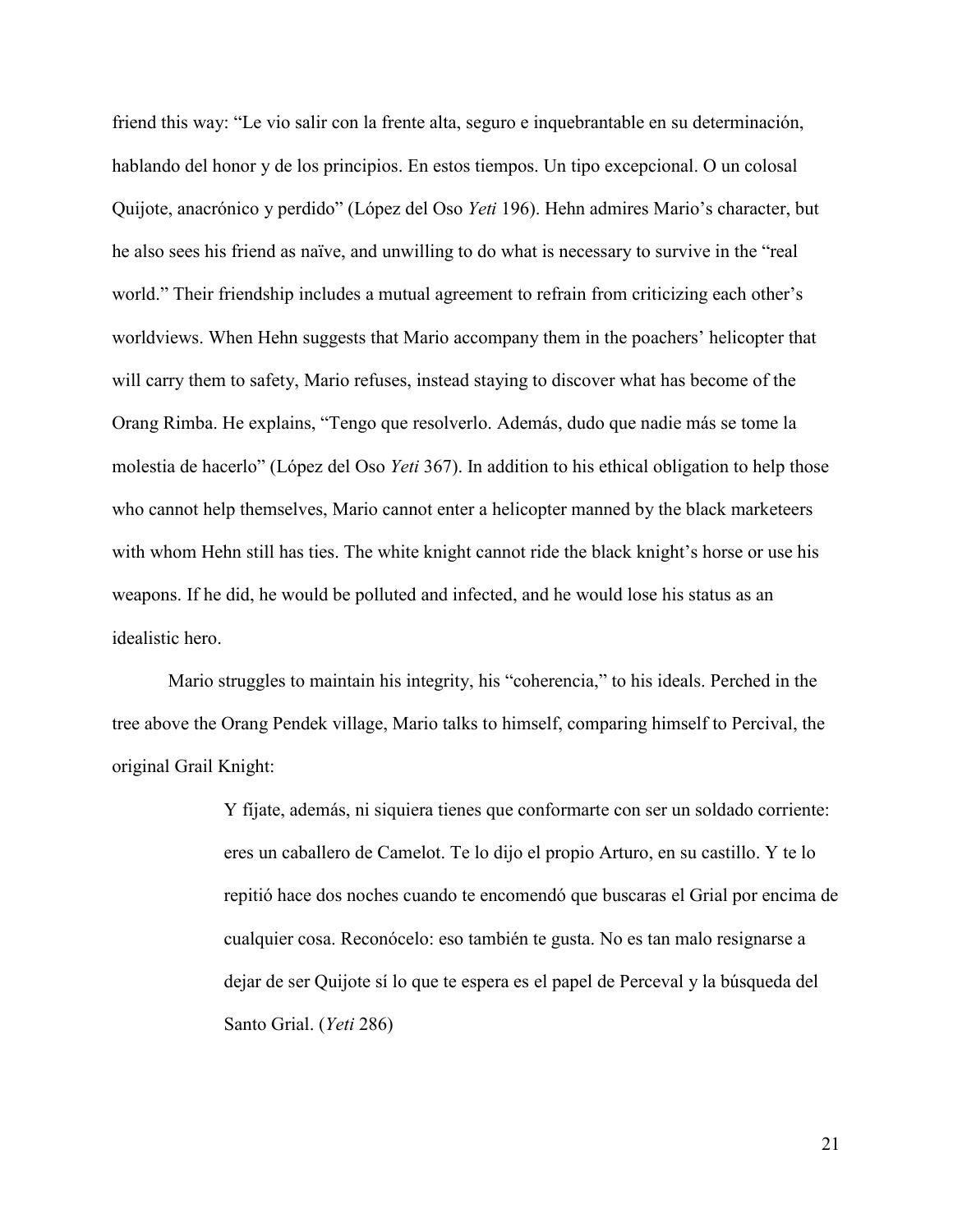Here we see his struggle to reconcile his quixotic self, his desire to serve the entire world, with the need to find the remedy and save his own race. As he spends more time observing the village, he continues the internal debate. He wants to be the Grail Knight, wants to serve his king, and wants to bring back the cure, but at this point he believes that to do so, he would have to kidnap a child. Just as entering the black market helicopter would pollute his identity, so would this act. Finally, he tells himself that he cannot do it, determining that he has no right to take the Grail: "¿A quién sirve el Grial? Te lo voy a decir, Perceval, maldito imbécil. El Grial sirve al Rey del Grial. Y a su pueblo. Así que olvídate, y vete a la mierda. … Resolved vosotros vuestros problemas. Porque el Grial se queda aquí" (*Yeti* 309). Mario's sense of honor will not allow him to deliberately sacrifice one group of people, especially one he considers better than his own species, to save another. Although Mario wishes to be a hero by saving humanity, he considers it monstrous to reveal the existence of the Orang Pendek, thus subjecting them to the influence of the outside world.

#### **Physical Appearance**

Although monstrosity takes many forms, it often first reveals itself through image. Physical appearance appears as an outward sign of a presumed inward monstrosity. For example, Mario himself first appears as part of the forest. Without more context, the reader easily interprets the nameless figure of the first two pages as the titular Yeti. The description certainly meets expectations, and the intimation of monstrosity and the suspension of disbelief help create the illusion:

> Con cerca de dos metros de altura en posición erguida, no podía decirse que fuera bajo. Pero su enorme tórax y su desproporcionada espalda descompensaban su figura. Sus ojos inteligentes escrutaron la maleza. No veía nada más allá de lo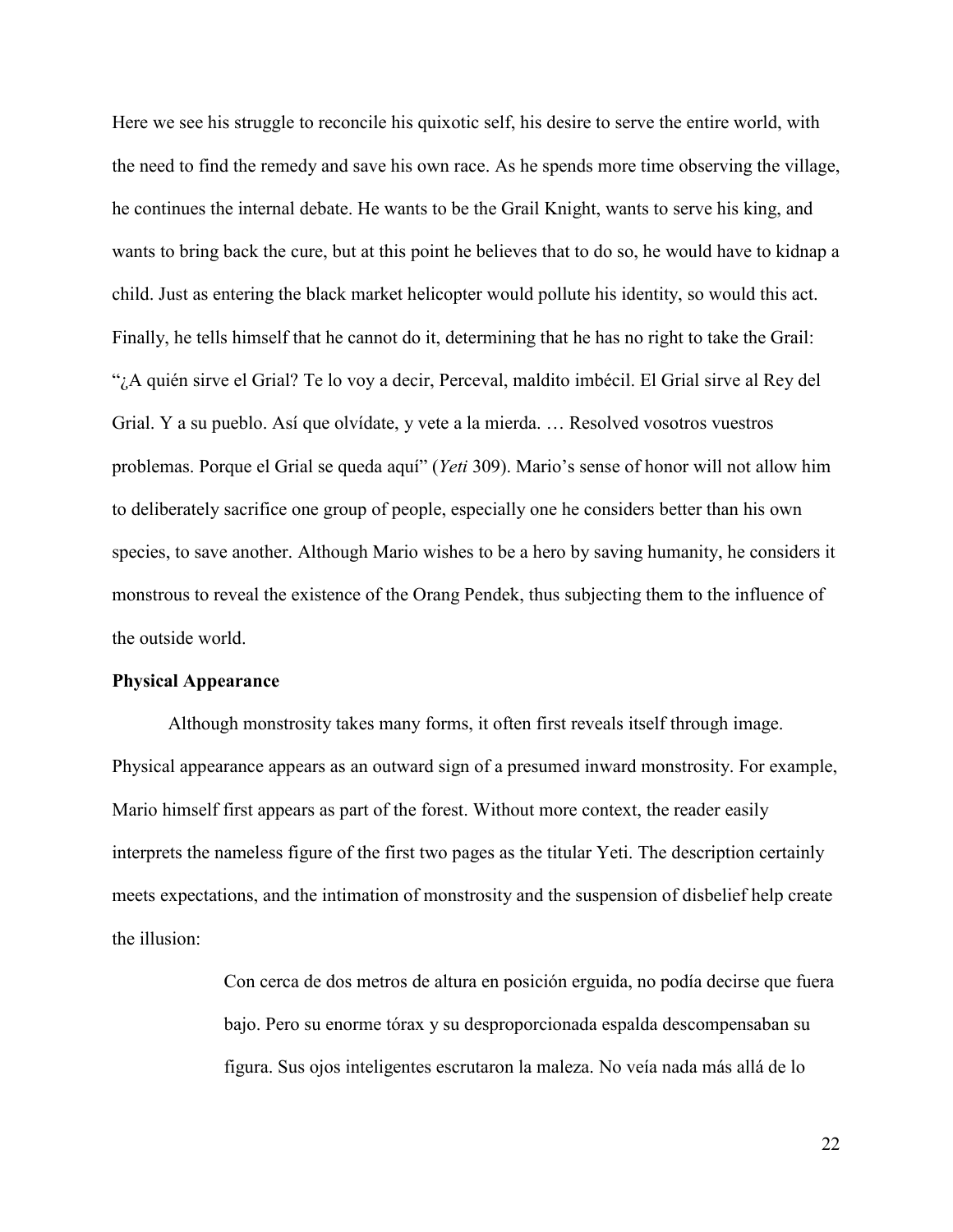inmediato. Altos muros de vegetación lo envolvían, y allá arriba, las copas de los árboles se unían formando un dosel que cubría todo el bosque, haciendo que las sombras que lo rodeaban se confundieran unas con otras. Se detuvo por un momento y aguzó los oídos. (López del Oso *Yeti* 9)

López del Oso often plays with this sort of literary illusion, breaking the reader's expectations in an intriguing fashion before revealing what is actually happening (see also *Yeti* 124-125, 215, 218).

Multiple times throughout the narration, readers receive an incorrect first impression, leading them to reexamine their assumptions, just as Mario himself does. In Mario's initial presentation, the illusion falls apart as the narration continues. A few carefully chosen phrases bring Mario's image more fully into focus. "Se irguió por un instante, tiró de la cuerdita con la que arrastraba a la cabra que caminaba dócil detrás de él, y continuó avanzando hacia el claro. Un instante después comenzó a hablar por el micrófono inalámbrico que tenía prendido en la camisa, abierta de par en par. Se llamaba Yerro, Mario Yerro. Era el director de los proyectos de campo de la BAUN, y lo estaban grabando con una cámara" (López del Oso *Yeti* 10). In this paragraph, there is a 180° shift in the reader's understanding of the preceding scenes. With the appearance of the goat, a domesticated animal, the microphone and camera, representing human technology and a name, presented in James Bond fashion, Mario is finally recognizable as human. This scene exemplifies boundary crossing: Mario, a liminal figure, occupies the space between human and animal.

Mario's frequent depiction as a lion, with his long hair that forms his mane and his physical strength, recalls the lion as a heraldic symbol. In Western literary tradition, lions have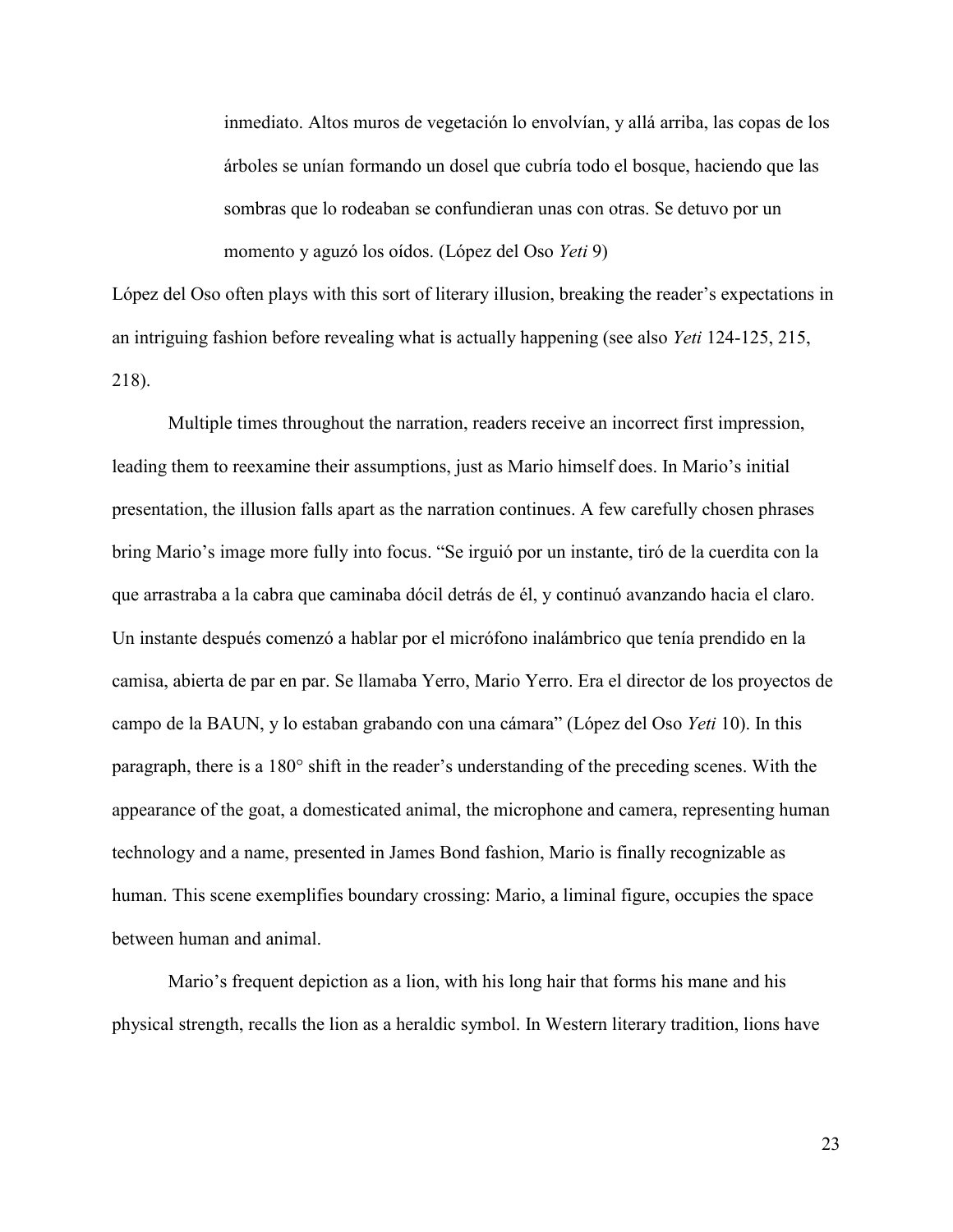always symbolized strength, courage, goodness, and light. [5](#page-27-0) When Doctor Colman encounters him for the first time, she makes this observation. "[A Eliana] Le pareció que sus músculos tenían más que ver con los de un león cazando en la sabana que con los de un deportista de gimnasio" (López del Oso *Yeti* 166). His attitude also contributes to the comparison. After his return from the adventure in China, he finds it difficult to adjust back to city life, especially because his injuries prevent him from enjoying as much physical activity as he is accustomed to: "Pero, con todo, daba vueltas por el apartamento como un león en una jaula, atrapado en la ciudad sin poder descargar del todo su frustración mientras suspiraba por horizontes más abiertos. Necesitaba urgentemente actividad física, salir a la montaña, por ejemplo" (*Yeti* 135). He not only feels trapped in the apartment but also in the city itself. This frustration appears violently when he and his bicycle encounter a careless driver (*Yeti* 104-105). Mario finds it difficult to recover his calm after this episode. In this and other everyday situations, he must think about what his strength might do to those around him. In various scenes, however, we see Mario unleash his full strength against those who have harmed others. Although Mario works to protect the natural world, he feels little charity towards those of his own species who take no thought for the well-being of others. He enjoys the moments in which he can ignore societal limits and use his full strength. When crossing the river towards the *Bosque Prohibido*, for example he stretches himself as much as he can: "Estaba disfrutando de esa sensación de potencia bruta que no tenía que reprimir pudorosamente por hallarse frente a los demás. Podía darle rienda suelta, cruzar la línea roja sólo por el placer de hacerlo" (López del Oso *Yeti* 258- 259). When Mario finds himself in nature, he feels most at home.

l

<span id="page-27-0"></span><sup>5</sup> See Aslan of C.S. Lewis's *Chronicles of Narnia*, Richard the Lionheart of England, Christ as the Lion of Israel, etc.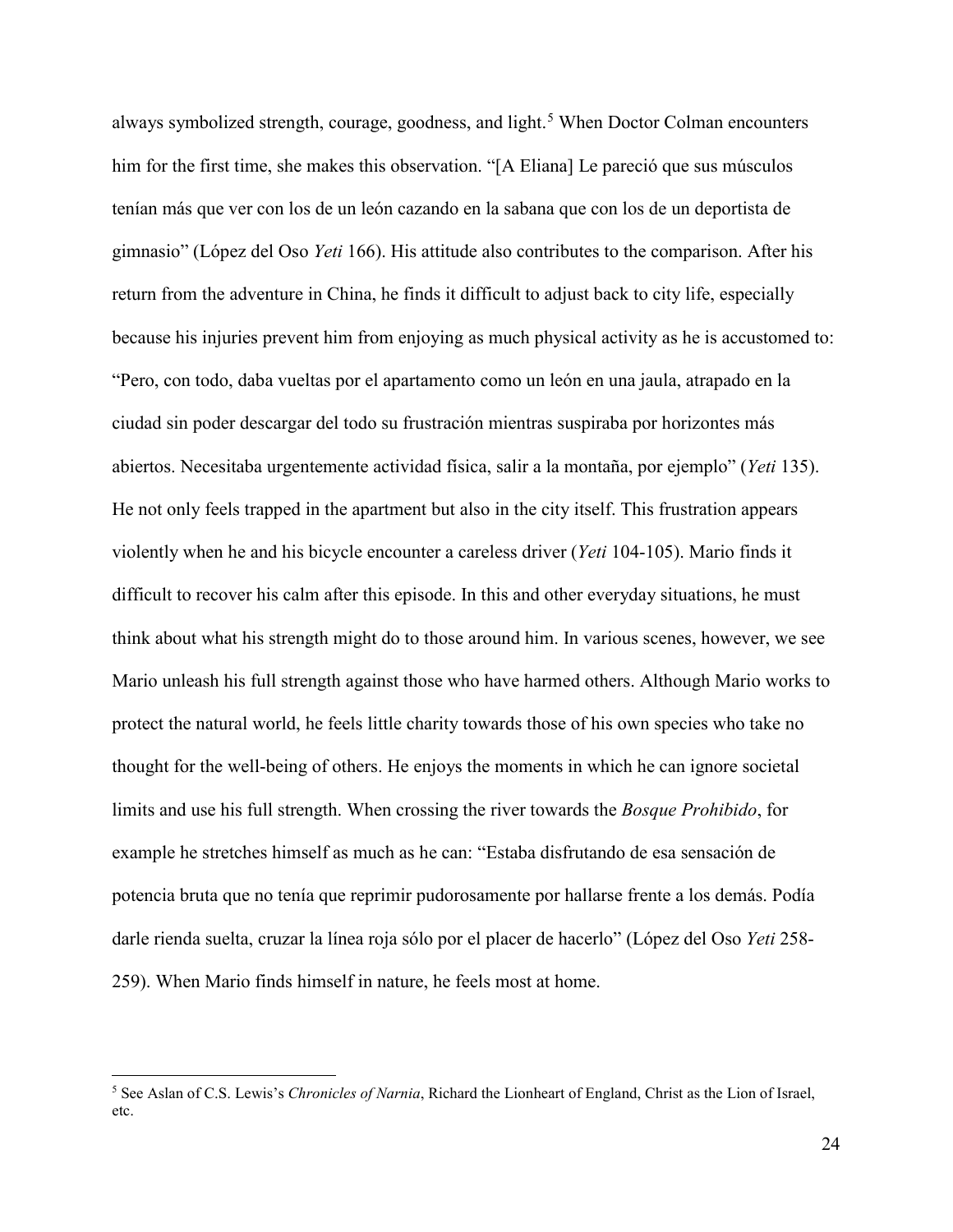Mario has several opportunities to test his strength against equals. He frames the encounter with the blue tigress at the preserve in China in chivalric terms: "Una puesta en escena, como sí aquélla fuera la única manera aceptable en la que ambos pudieran establecer contacto. Sí, tal vez había sido así. A fin de cuentas era ella la que lo había llamado para que fuera a rescatarla, así que ¿por qué iba a atacar a su caballero defensor?" (*Yeti* 25). As Mario places his confrontation with the tiger in the context of a performance, he engages with the tigress as an Other. Through performativity, the tigress and the Orang Pendek both reflect Mario's being, becoming mirror-doubles but remaining Others whom he cannot understand fully: "Lacan's point is that we need this recourse to performativity, to the symbolic engagement, precisely and only in so far as the other whom we confront is not only my mirror-double, someone like me, but also the elusive absolute Other who ultimately remains an unfathomable mystery" (Zizek 45). Mario's battle with the *hombre pantera*, one of the warriors of the Orang Pendek, recalls the fight with the tigress. The two fight, evenly matched, until the *hombre pantera* uses a knife made from a tiger's claw, dipped in guano (*Yeti* 320-321). The reader associates the king of the Orang Pendek with the tiger. He wears a tiger's skin, face and jaws included, and a necklace of tiger claws (305). The repeated feline imagery associated with each of the characters (lion, panther, tiger) recalls again the use of chivalric heraldry displayed on the shields of different knights, proclaiming their identity though their faces would have been hidden by armor. Mario's physical appearance, along with the association with the lion, gives him a strong affinity for the Orang Pendek.

When Mario encounters the Orang Pendek, he begins to classify them by his observations of physical appearance, with a scientific gaze: "Homínido. Porque no era un niño, no era un chico indígena con hipertricosis" (*Yeti* 251). Part of classification is determining what something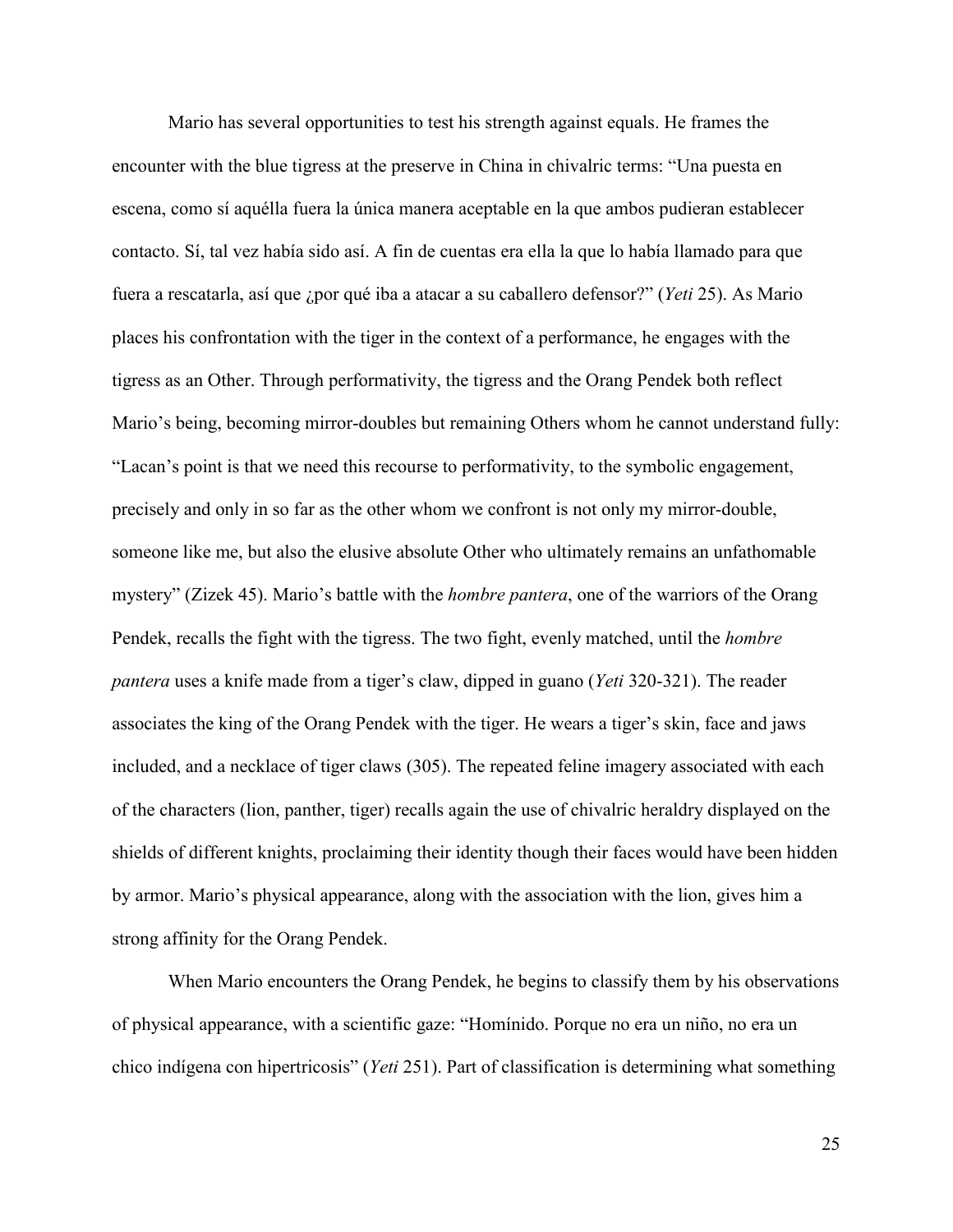is not. The West, for example, defined itself negatively in relationship to the East. Mario continues by observing the qualities that the hominid does have:

> Pero sí era humano. Era del género *Homo*, sin duda. Imposible otra cosa después de ver aquellos ojos, esa mirada inquisitiva, la expresión de extrañeza cuando contrajo el ceño y miró hacia donde él se ocultaba, intrigado. Tenía todo eso, y dos brazos, y dos piernas, y una cara humana, y unas proporciones normales, y caminaba perfectamente erecto. (251)

Mario then returns to note more differences, trying to find where the hominid fits in the *homo*  family tree: "Pero ahí terminaban las similitudes. Había algo, algo más aparte del extraordinario vello que le cubría casi todo el cuerpo. Era una suma de pequeñas cosas que aún no había descifrado, pero que había hecho que la parte animal de su cerebro lo clasificase inmediatamente como perteneciente a otra especie" (*Yeti* 251). Mario's observations place the hominid as like but unlike himself.

#### **Scapegoats**

Just as Mario sees the first Orang Pendek he encounters as similar but different, so are scapegoats similar to the societies which place blame upon them. Different degrees of scapegoating occur in the novel. In moments of crisis, communities look for an outlet, for someone to take the blame. As Rene Girard notes,

> All our sacrificial victims … are invariably distinguishable from the nonsacrificeable beings by one essential characteristic: between these victims and the community a crucial social link is missing, so they can be exposed to violence without fear of reprisal. Their death does not automatically entail an act of vengeance. (Girard 13)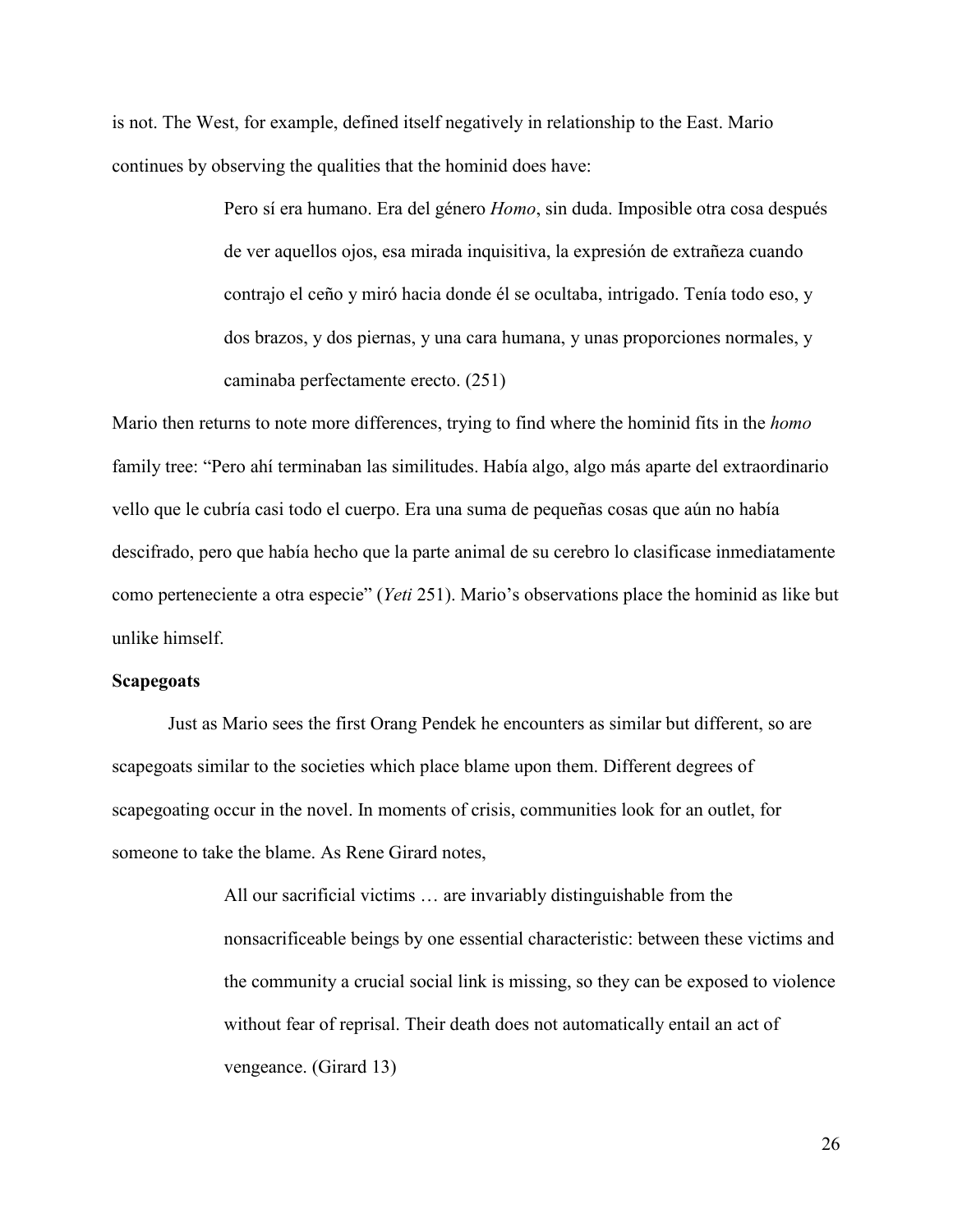López del Oso provides a typical case of scapegoating before exploring more metaphorically charged instances later in the novel. This model case takes place in the hospital in Jambi. When Eliana Colman arrives, the hospital is a pile of rubble and ashes, with the people who had been exposed to the virus burned then buried within. Any who tried to escape the fire were killed and thrown back in. When she asks a reporter who had done this, he answers,

> Gente de aquí… de la ciudad. Al parecer, había rumores de que na plaga se estaba extendiendo. Había muerto gente en el hospital, de algo terrible. Se decía que era un castigo de Alá. Se rumoreaba que algunos más habían muerto de lo mismo o estaban enfermos en sus casas. También las han incendiado. Ha habido muchos disturbios esta noche. Incluso disparos. (*Yeti* 145)

Girard emphasizes that such moments of crisis and violence –of perceived divine punishment– in the community can be resolved with sacrifice of a member or members thereof:

> The plague is what remains of the sacrificial crisis when it has been emptied of all violence. It calls to mind the passivity of the 'patient' in the modern world of medicine. Everyone is sick. Nobody owes anybody anything by way of recompense or atonement. (77)

The people of Jambi took matters into their own hands and destroyed those who were sick and any who came into contact with them, knowing and fearing the consequences if the contagion were to spread further. The patients and everyone else in the hospital died violently. After the violence, the community became safe, a true case of scapegoating because of the threat to the community: the virus, which could be prevented from spreading by the logical, if brutal, actions of the people of Jambi.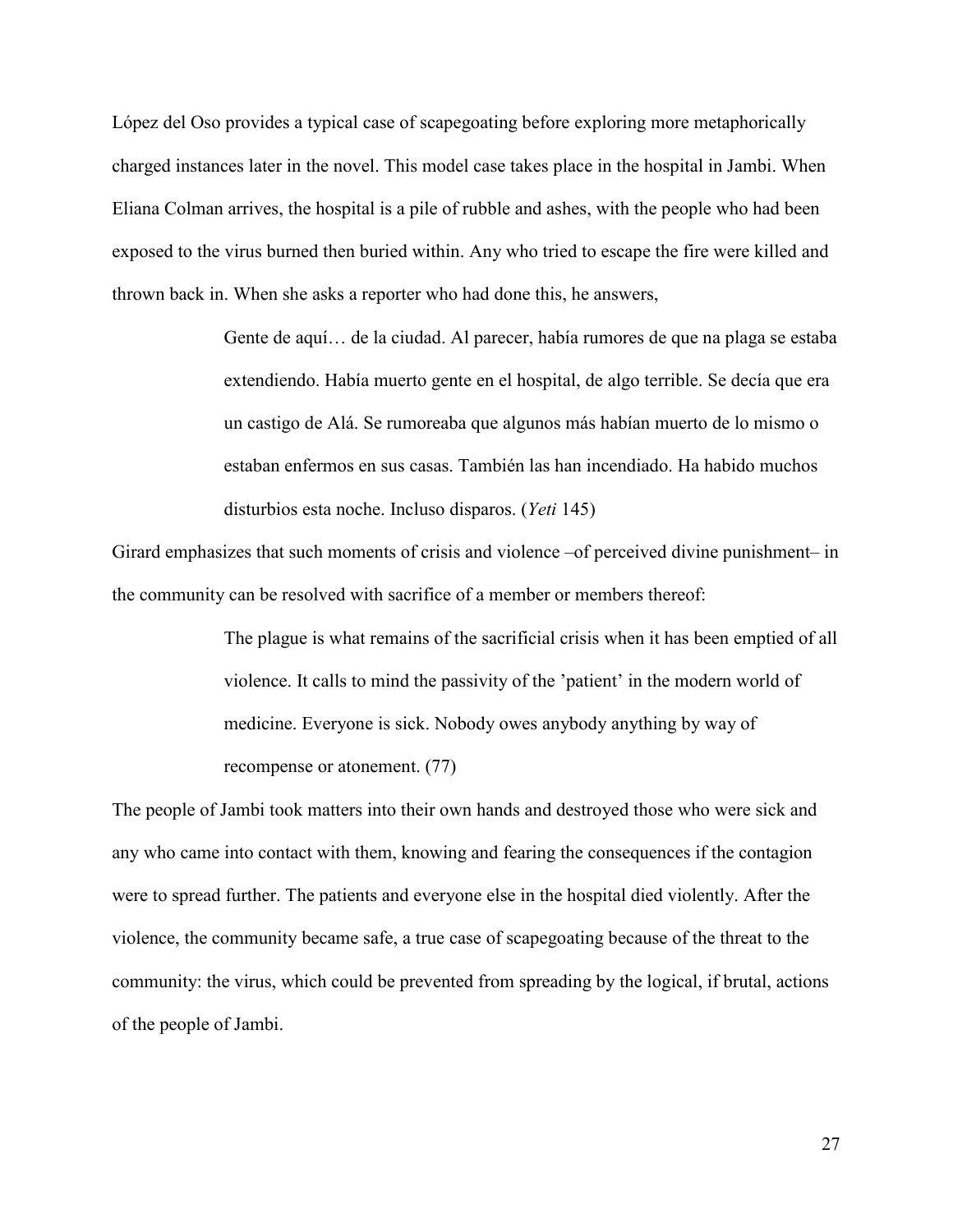Dr. Joseph White, Dr. Colman's boss and the director of the Center of Epidemiological Studies, also faces a situation in which many people are afflicted with painful, even violent death. He therefore takes steps to find a suitable scapegoat. After giving Eliana authorization to travel to Indonesia, he revokes it, intending to place the blame squarely on her shoulders if they should fail to find a cure for the virus (*Yeti* 150-151). Fortunately for Doctor Colman, White, and the rest of the world, she and the rest of the expedition succeed in their quest for the antibodies and she returns triumphant to London. Once she returns, White attempts to take credit for her discovery, but Colman survives the situation relatively unscathed.

UPECO also requires a scapegoat to take the blame for the incidents in the Kerinci Seblat reserve. Piera Kernels, the director of UPECO, is not nearly as fortunate as Dr. Colman. Of course, Piera begins as a much less sympathetic character, depicted alternately as a wolf or a fox, and the reader rejoices at her downfall (*Yeti* 227, 234). She ordered the massacre of the Rimba, viewing the people as little more than rubbish, obstacles to be cleared out before her ambitions can move forward. She realizes that she is setting herself up as a scapegoat; if the project fails, she too will fall. "El problema, lo sabía bien, es que había apostado tan fuerte por el proyecto que su futuro personal estaba ligado indisolublemente al éxito del mismo" (*Yeti* 29). Her ambition motivates her to order the death of an entire population, preferring their death to her failure. The Rimba become victims, not scapegoats. They suffer for no reason other than her ambition. Piera sees the Rimba not as sacrificial victims but as obstacles to remove from her path. However, because the Rimba suffered unlawfully, someone does seek vengeance. The BAUN, represented by Mario, does everything possible to find justice, cutting through bureaucratic borders where necessary. Piera herself does suffer the fate of a scapegoat, along with Boonen, her own scapegoat. The narrator states that their deaths were deservedly ignominious: "No hubo en sus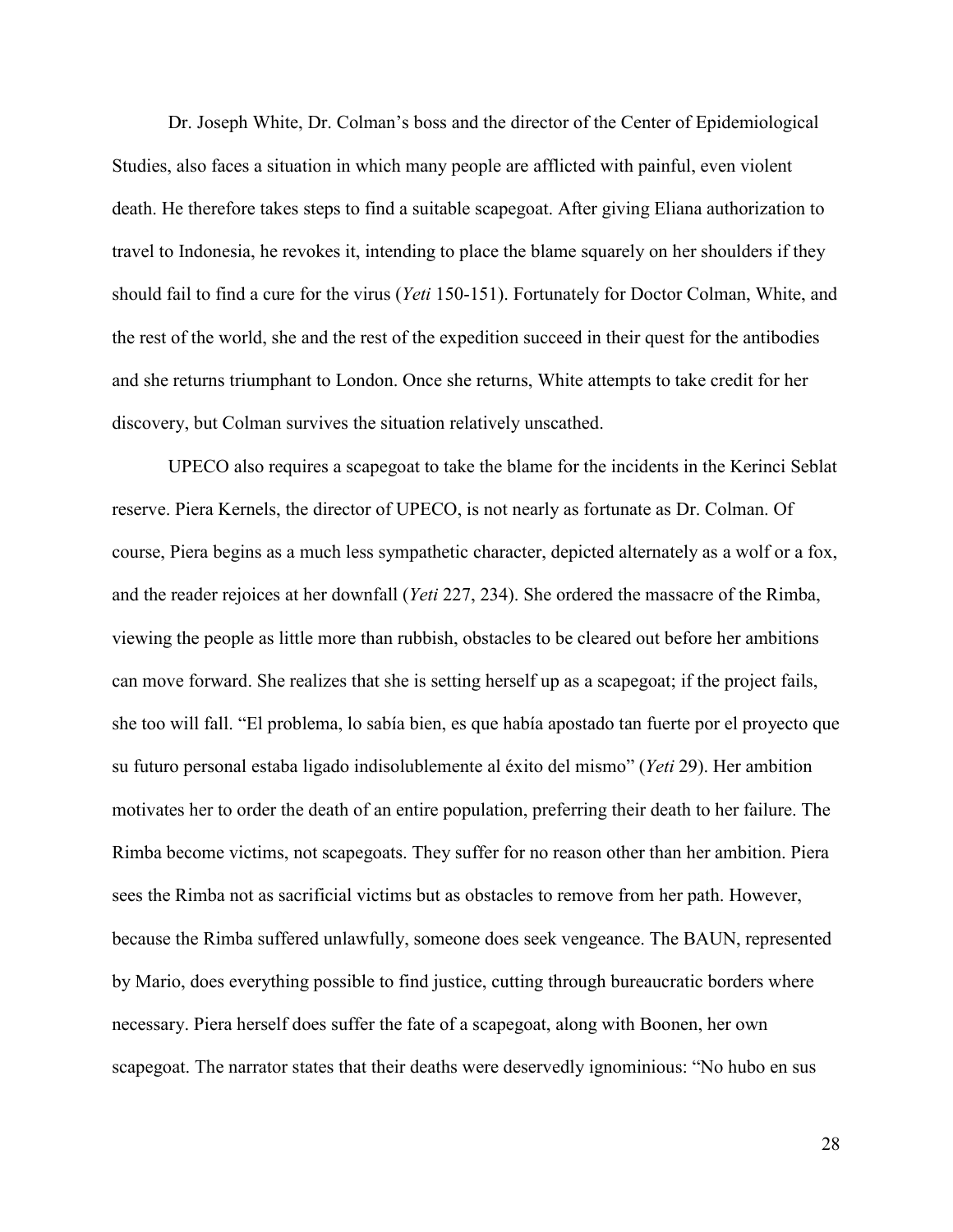muertes grandeza, ni exequias, ni siquiera flores. Nadie preguntó nada; nadie lloró. Murieron como lo que eran" (López del Oso *Yeti* 481). They are both killed after the news of the slaughter comes out, and no one seeks vengeance for their deaths. Piera had crossed a boundary that she had no right to cross, and she, along with the others involved, suffered the consequences of their despicable actions.

#### **Porosity of Boundaries**

Boundaries, metaphorical or not, mark differences and control who or what has access to the areas they surround. For example, membranes, porous boundaries, work to control access to the cell they surround. A cell defends itself with antigens against foreign influences, while accepting beneficial influences. Human identity combines the characteristics of cells and neurons, as does the identity of a society. They both create a membrane around themselves, but also depend upon outside input: "Even though the identity of the cell depended on the distinction between inside and outside, the very function and existence of neurons depended on outside influences: on inputs from other cells and from the environment" (Otis 73). The novel contains many boundaries and boundary crossings of all types. First of all, we see the mercenaries push their way into the village of the Orang Rimba on the orders of Piera Kernels. They resemble a virus that penetrates the previously safe space of the reserve. "El poblado tenía la forma de un gran círculo partido por dos caminos, que daban a una especie de plaza o patio de tierra central. Por uno de ellos penetraron Smith y sus hombres" (López del Oso *Yeti* 51). The villagers' huts form a circle, like the walls of a biological cell. When the mercenaries penetrate the border of the village, they infiltrate this safe space with a toxic influence. They bring death to the Rimba as surely as any plague introduced to a population without the protection of immunity. The mercenaries, disguised as soldiers and medical workers, tell the Rimba that they risk contracting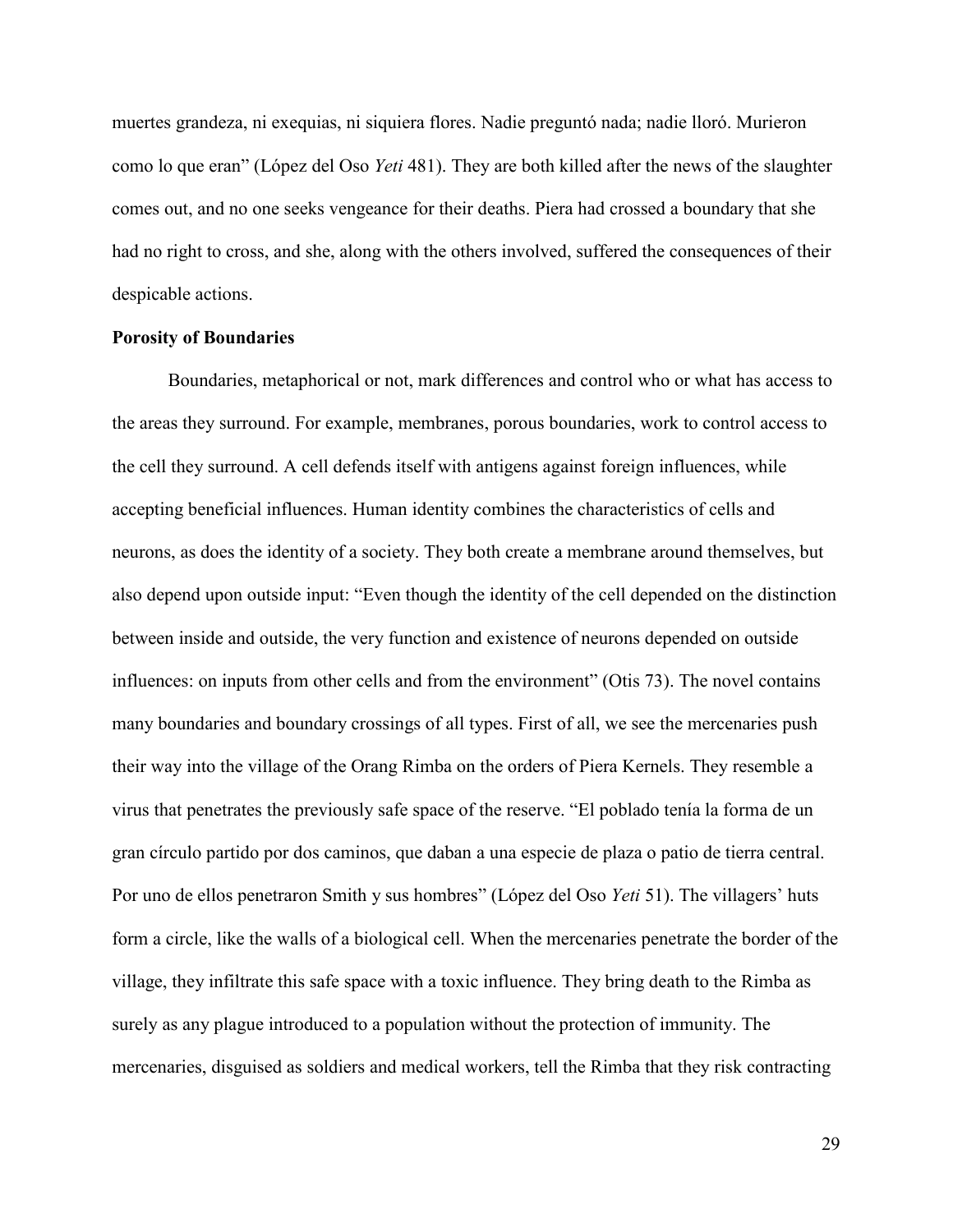typhus if they stay. They lead them out of their village to a dry riverbed, where they share a meal, which becomes the Rimba's last supper, a twisted communion. The mercenaries then tell them they must apply a disinfectant. The Rimba line up in the riverbed, where they cannot escape when the mercenaries open fire with their flamethrowers, and later with guns (*Yeti* 54- 59). As they mercenaries pursue the surviving Rimba deeper into the forest, they come in contact with the biological virus and carry it with them when they depart. The biological virus acts as an antibody for the nature preserve, fighting off what Mario sees as the infection of humanity.

The BAUN also plays the part of an antibody combatting the corruption and waste of the world. "En cierta manera ellos mismos y la BAUN eran algo así, una especie de corpúsculo resistente en medio de una sociedad destructiva y hostil" (*Yeti* 119). The building the BAUN is housed in is also significant. Not only does it look like a castle, recalling Camelot, it also used to house a hospital. "Cuando se contruyó, el edificio se utilizó primero como hospital, el Hospital Renwick para la viruela. Ahora, tras la restauración, tenía otro cartel en su entrada. Uno que ponía Bioconservation Agency of the United Nations" (López del Oso *Yeti* 33). Smallpox, a deadly virus, has been eradicated completely thanks to vaccinations. The hospital no longer had an enemy to fight, and was transformed into an institution to fight the larger virus of humanity's consumerism and materialism. The achievement of this apparently quixotic goal, destroying a virus, hints at the BAUN's chances of success in its goal to eradicate humanity's destructive habits.

The World Health Organization, where Doctor Colman combats more modern infections, serves as a foil for the BAUN. A one-way membrane protects the fourth level, where Colman works. "Ni que decir tenía que si entrabas como paciente en una sala de nivel cuatro de bioseguridad, lo más probable es que ya no salieras. Miró a los ocupantes de las cuatro camas a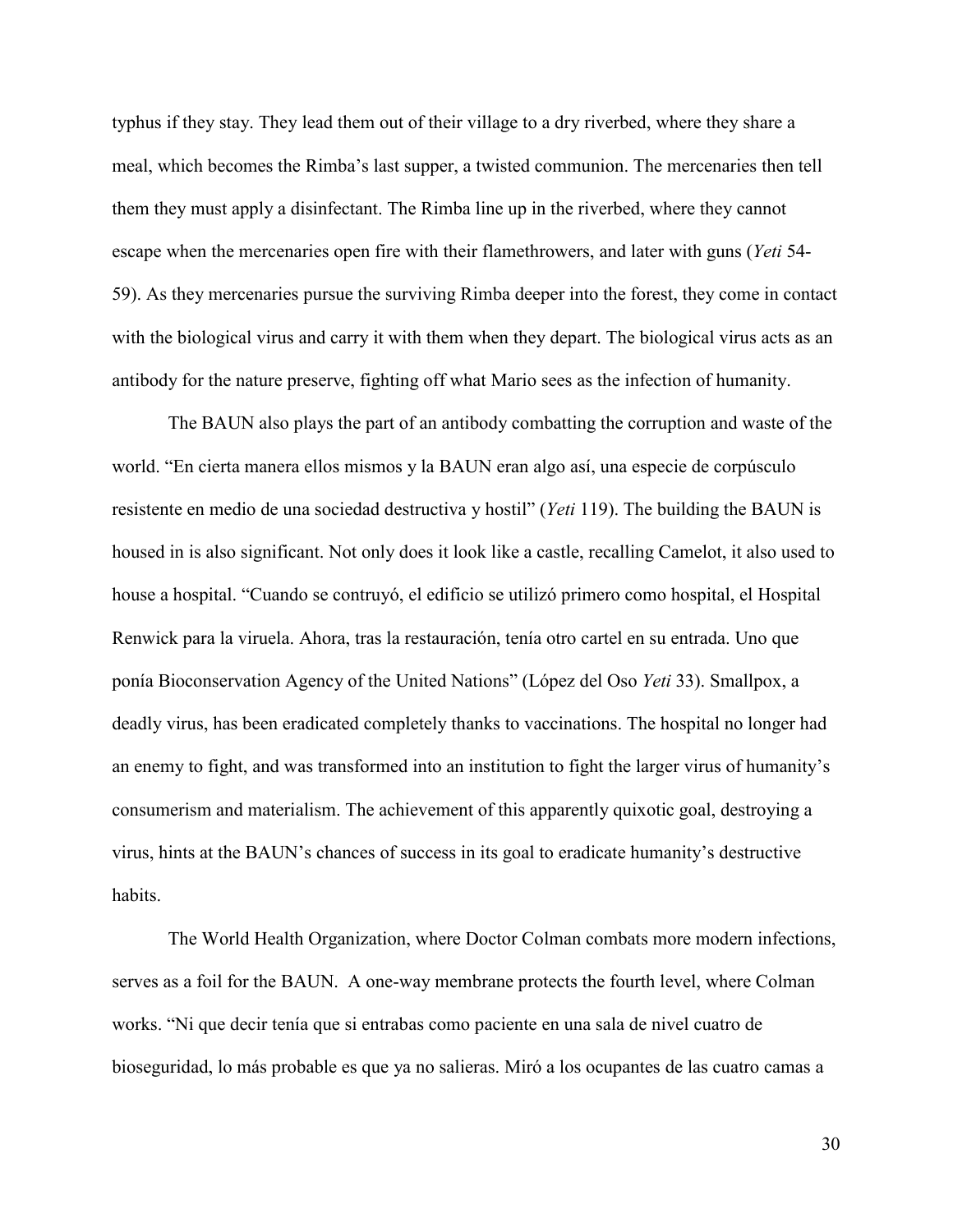través del cristal que comunicaba las habitaciones con el pasillo" (López del Oso *Yeti* 126). The glass of the window is also a membrane, like the biohazard suits that the doctors wear to protect themselves from the illnesses they combat. It allows them to see, but prevents the pathogens from passing through. Doctor Colman and her colleagues are also required to pass through security checks and chemical showers on each level of the building to access it (*Yeti* 127). These prevent the viruses from escaping and infecting others. Doctor Colman's knowledge of infection and how viruses spread is yet another defense.

The vector of infection of the virus follows a similar pattern to other viruses. "Pensaba en eso, y en el corto tiempo de incubación que tenía el agente infeccioso. O mejor dicho, el virus, demonios, que aunque no lo tuvieran aislado todavía, eso olía a virus desde lejos. … Así que o bien había ido él a un lugar donde [Peat] se había infectado, o bien se había visto aquí con un enfermo que lo había contagiado" (*Yeti* 131). The doctor knows that it must have a specific origin and that if she can find it, they have a better chance of finding a cure. The poison and the antidote in this case are one and the same,<sup>[6](#page-34-0)</sup> both found on the other side of the taboo border of the *Bosque Prohibido*.

Doctor Colman and her colleagues know the possible consequences of the virus. "Porque si escapaba de control, un virus como aquel podía dejar el planeta patas arriba en cuestión de semanas" (*Yeti* 143). It would cut through national borders and devastate the world's population. They trespass a different boundary in their attempts to find a cure, crossing species boundaries and inoculating various kinds of animals with the virus to see if any of them produce antibodies

 $\overline{\phantom{a}}$ 

<span id="page-34-0"></span><sup>6</sup> "It is not surprising that the word *pharmakon* in classical Greek means both poison and the antidote for poison, both sickness and cure --in short, any substance capable of perpetrating a very good or very bad action, according to the circumstances and the dosage" (Girard 95).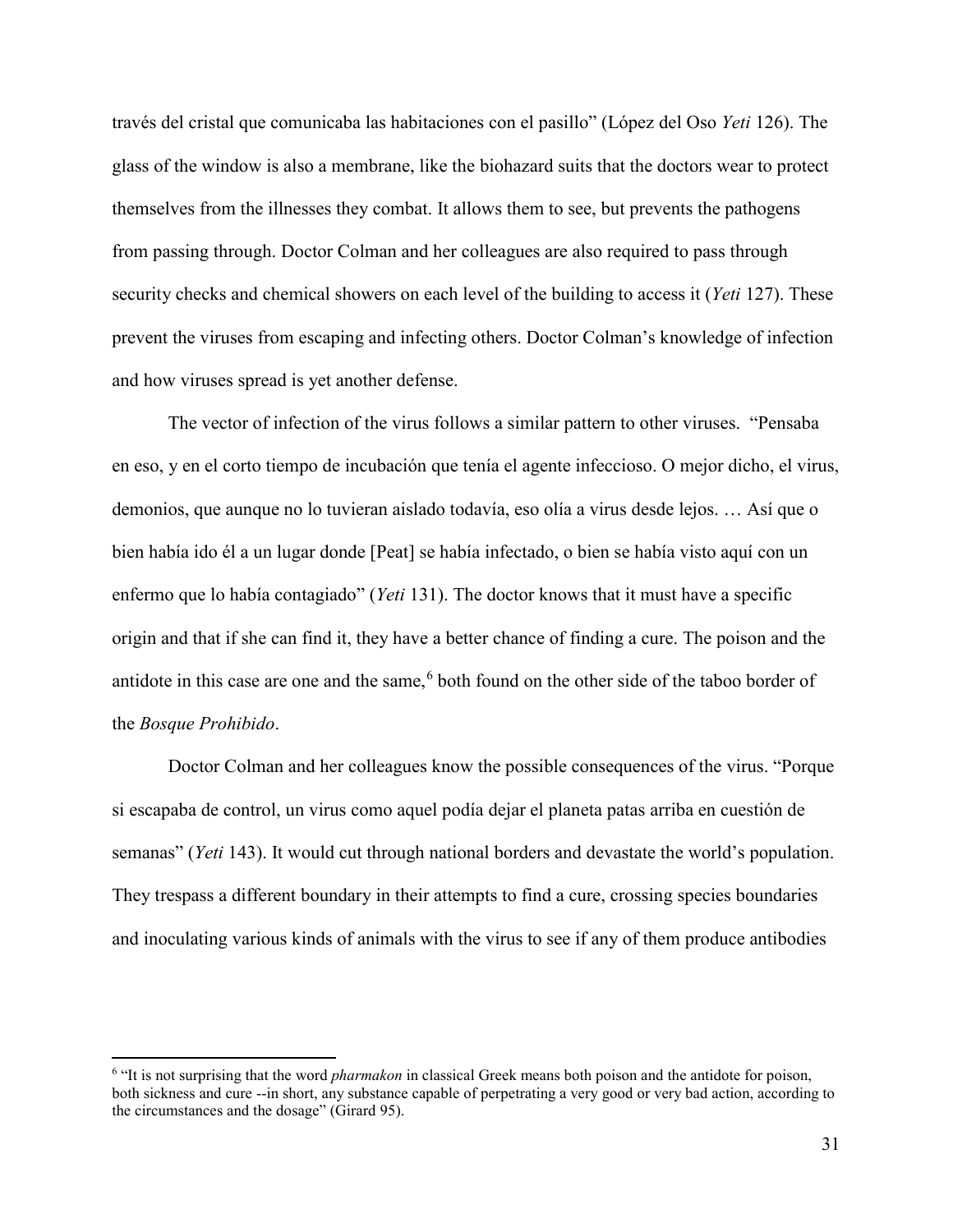(*Yeti* 148). Doctor Colman's quest for the cure leads her, Mario and Hehn across the boundaries of the reserve, the *Bosque Prohibido*, and the village of the Orang Pendek.

When Mario contracts the virus, he slips closer and closer towards the final border of death, experiencing levels of hallucinations on the way. Tumbling down the river becomes his last conscious memory before he slips into a coma. "La visión del río llevándoselo todo se hizo doble, y luego triple, hasta que se nubló, mientras Mario, impotente, comprendía que perdía la consciencia. Había cruzado todos los límites" (*Yeti* 385). Having crossed many other borders, Mario now approaches the boundary of death. The river becomes a type of River Styx, carrying the souls of the dead and dying towards their fate. Fortunately for Mario, help arrives before he crosses that final frontier.

After his recovery, thanks to the antibodies of the Orang Pendek King, Mario resolves to discover who caused the deaths of the Rimba. He and Pint, the NSA agent, act as virus. They make their way into the Petronas Towers and pass through the security measures with the help of Figtree, the BAUN's computer specialist. They make use of false identities to slip past the first checkpoints. When they reach floor eighty-nine, their cover story fails and they break through the glass barriers. They then have to fight the guards, who take the role part of antibodies, before gaining entrance to Boonen's office (*Yeti* 428-438). While he searches Boonen's computer, Pint attaches a flash drive containing a computer virus designed by Figtree:

> era un virus que el bueno de Figtree había creado *ad hoc* para los amigos de la UPECO, tras tratar infructuosamente de penetrar en los sistemas de seguridad de su intranet. … su función sí que estaba clara: horadar desde dentro un agujero en las barreras de seguridad para, una vez traspasadas, correr por la web hasta enlazar con el ordenador de papá Figtree y establecer con él un delgado hilo de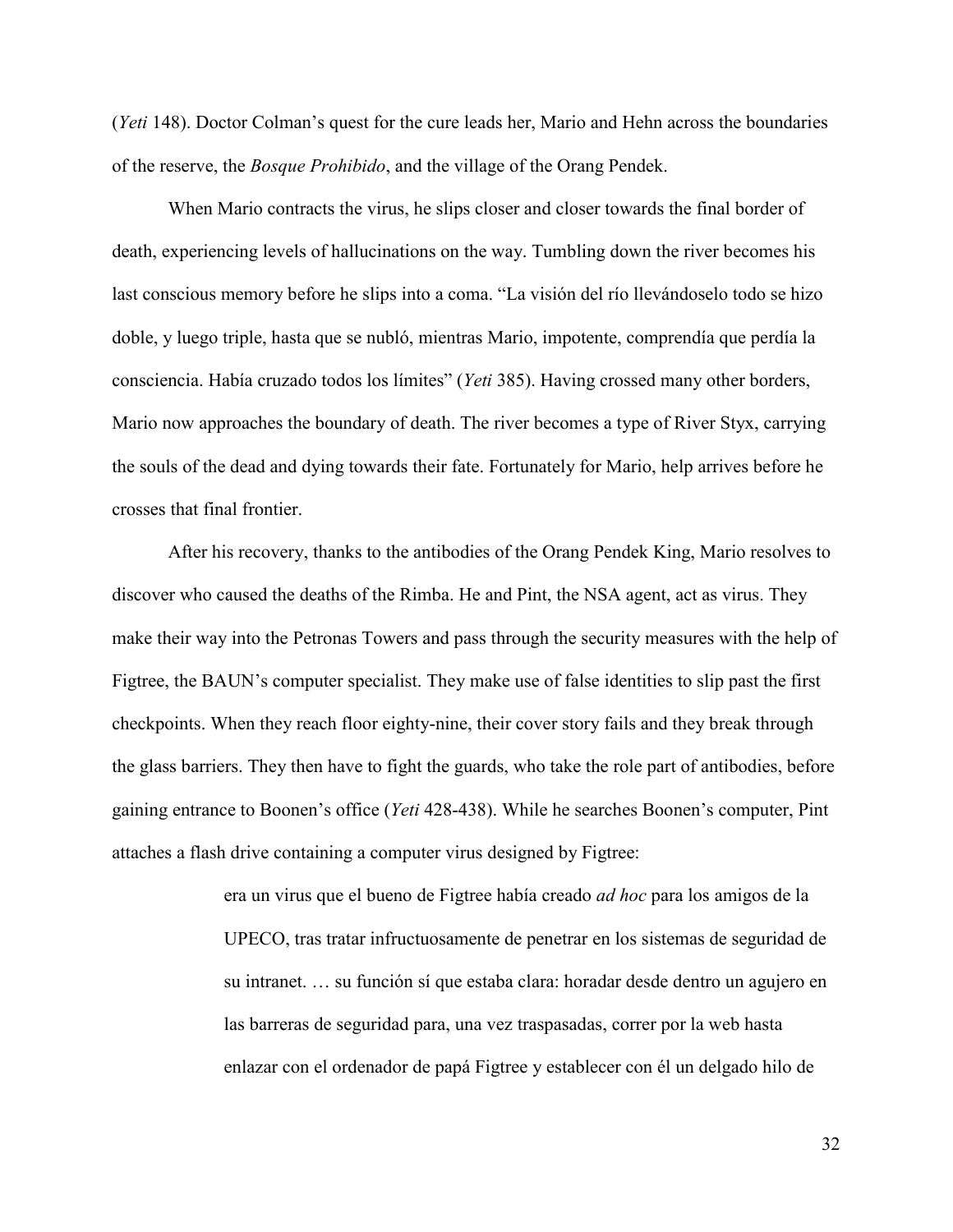plata que conectase ambos ordenadores, y que, quien sabe, tal vez le permitiera también husmear en el resto de los equipos de la oficina. (*Yeti* 441)

This virus, much like the biological virus for which Eliana seeks the antidote, breaks through the interior borders of its host, allowing access. It also has the possibility of contaminating the other computers, much like the vector of the other virus.

Both viruses originate from trees: Figtree, and the white tree growing in the darkness of the Orang Pendek's cave. They also both cut through the protective membranes they encounter. Figtree, thanks to the opening he creates with his virus, is able to trace Casandra's message back to its origins in Istanbul (*Yeti* 454). The biological virus has a similarly devastating effect upon the human immune system. Doctor Robert Charles says, "Este virus pasa como una locomotora a toda velocidad por encima del sistema inmune. Los anticuerpos humanos y el resto de los que tenemos disponibles en el labo no son capaces de reconocerlo" (*Yeti* 150). When none of the antibodies they have available can bind to the virus, the situation becomes dire. The virus's treatment of the immune system and the mercenaries' treatment of the Orang Rimba share strong similarities. The Orang Pendek's taboo border is a stronger system, able to contend with the mercenaries, just as their blood contains antibodies for the virus itself. They choose to isolate themselves from the rest of the world, fearing and rejecting the unknown.

# **Moral Choice and Action**

For many characters in the story, the unfamiliar induces fear or rejection, especially when they are afraid to see themselves reflected in that Other. For Mario, the Other is not so much a monster as a being to be protected. He acts on his instinct to protect rather than closing himself off to the new experience.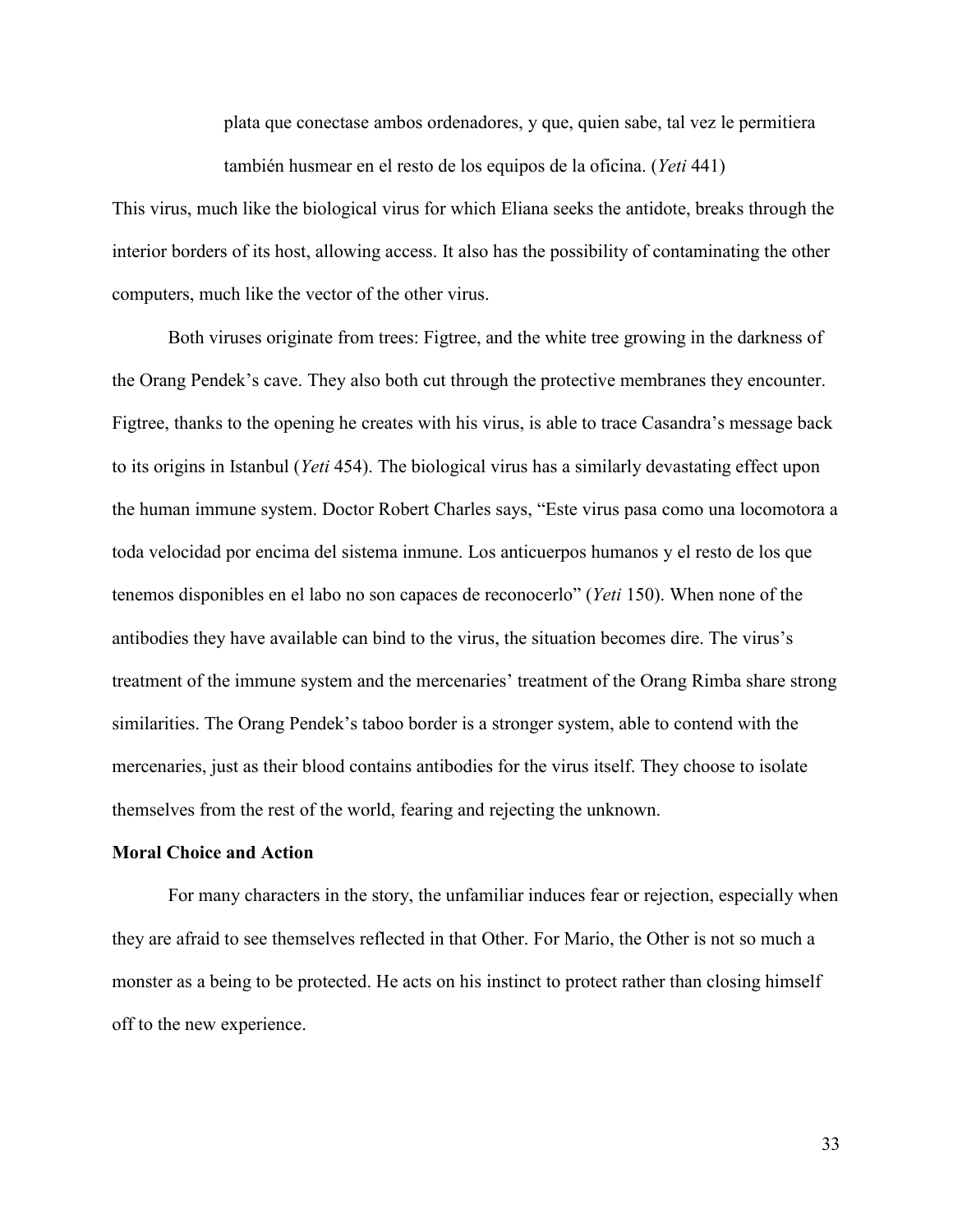It is the other within who is calling us to act on behalf of the other without. If one closes off the other's passing in and out of the self, condemning the subject to a cloistered … ego then the other becomes so other as to remain utterly alienating an absolutely separate alterity which torments, persecutes and ultimately paralyses. (Kearney 80)

The mercenaries, unlike Mario, have negative preconceived notions about both the Rimba and the Orang Pendek. They dehumanize them completely, calling them monkeys and treating them as altogether unimportant. Their slaughter of the Rimba village is made even worse, if possible, by their false actions beforehand. "En un principio los mercenarios se mantuvieron al margen, mientras Smith repasaba algunos asuntos con ellos. Después, cuando la comida estuvo lista, los rimba los invitaron. Comieron todos juntos" (*Yeti* 56). Sharing a meal is a communion, a sign of hospitality and fellowship, and the mercenaries accepted the offer of food without a second thought for what they were about to do to their victims. This perversion highlights their cruelty and disregard for others.

### **Mario's Dilemma**

Later, when Calley and Fairlane return to attack Mario and the others, they find themselves in the midst of their victims, released from their common grave by a flash flood. "Todo se conmovió y pareció bullir, y entonces sí, se abrieron las puertas del infierno, y del fondo removido salieron los muertos del averno a buscar a sus verdugos" (*Yeti* 383). The scene appears to come straight from a zombie film, with the dead rising up to pull the living down with them. "Del agua turbia y rojiza sobresalían cuerpos negros e hinchados con brazos agarrotados, que subían, y giraban, y se retorcían para volver a hundirse de nuevo y reaparecer al cabo de un instante, insuflados de una vida momentánea y terrorífica para celebrar su propio juicio final.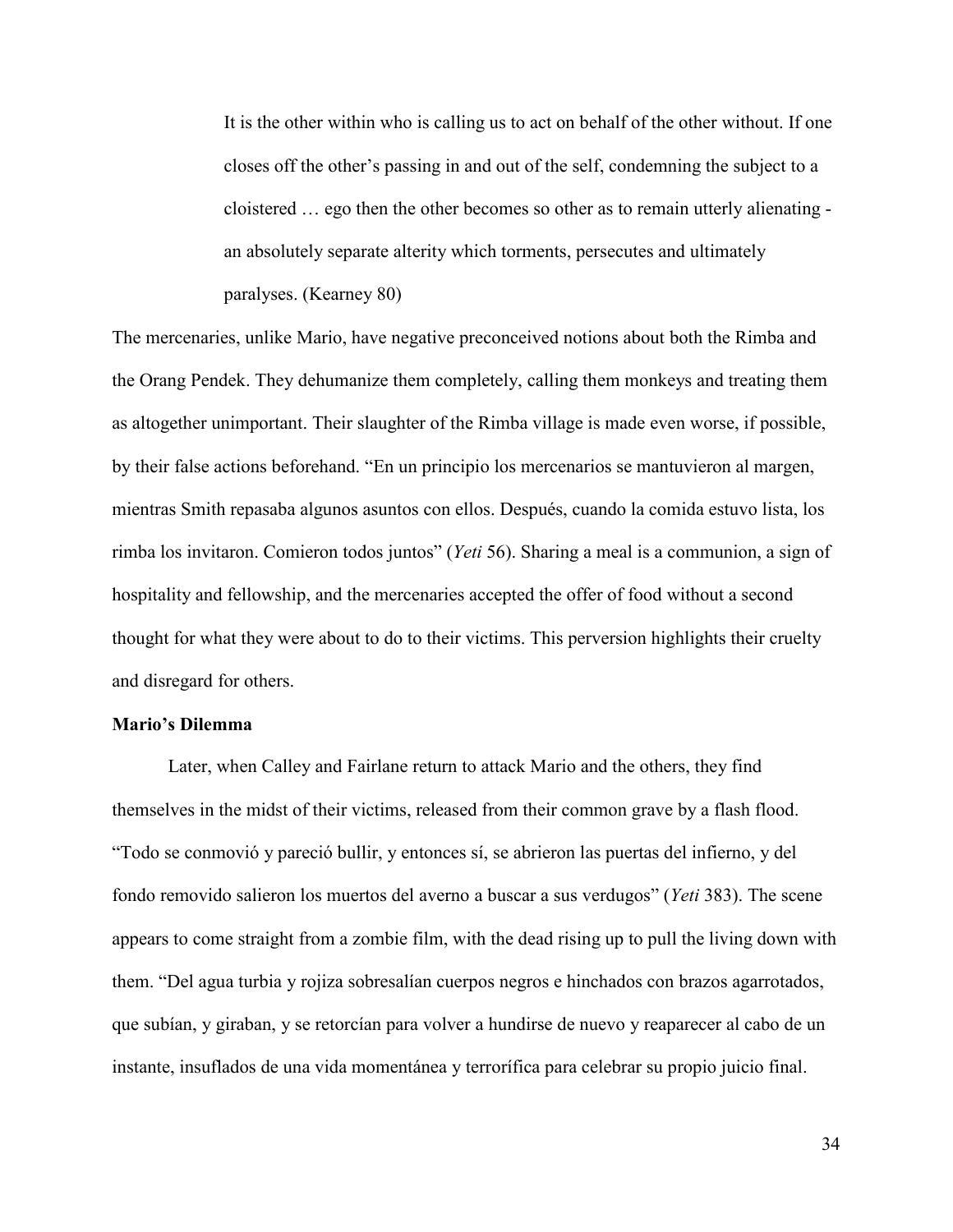Eran decenas, cientos de pesadillas requemadas" (*Yeti* 383). The bodies of the Rimba gain new life, coming back to haunt their murderers. This River Styx carries everything before it, including the two mercenaries. How they have chosen to treat the Other has brought them to this point, and they find themselves helpless. The scene questions the line between reality and fantasy, with the Rimba acting as zombies or vengeful ghosts: they seem to be alive. "Uno de los muertos abrió los párpados y sus ojos giraron en las cuencas hasta encontrarse con los de Fairlane, y entonces sonrió con sus labios descompuestos, levantó un brazo y le aferró el cuello con la mano, tensándole la piel blanca mientras le hundía los dedos descarnados en la tráquea" (López del Oso *Yeti* 383-384). Finally the Orang Rimba have their justice and the mercenaries face the consequences of their choices.

Piera Kernels and Erich Skorzery, leaders of UPECO, focus on material gain, much like the mercenaries, only with greater ambition. Piera shows Erich a holographic model of Sumatra, with great detail, including her plans to destroy part of the Kerinci Seblat reserve to cultivate the poisonous *J. curcas* into biofuel, a venture motivated purely by profit. As Erich observes the model, he betrays his ambitions towards not just the island but also the rest of the world. "Pensó que podía abarcar la isla entera con sólo abrir los brazos, y la imagen tuvo tantos matices de realidad que hubo de contenerse para no reír de nuevo. Estaba acordándose de Chaplin imitando en aquella película al *Führer*, jugando con la bola del mundo. Qué cerca estaban de poder hacerlo realmente" (López del Oso *Yeti* 85). The imagery of playing with the world recalls the days of colonialism. Erich has built his own empire, the Corporation, representing a new wave of colonial power, based in an economic structure rather than a country. Erich enjoys the power that comes from his behind-the-scenes machinations. He treats the monetary gains as a means to his goal of power and influence. Both Erich and Piera see people as a means to an end, to be used or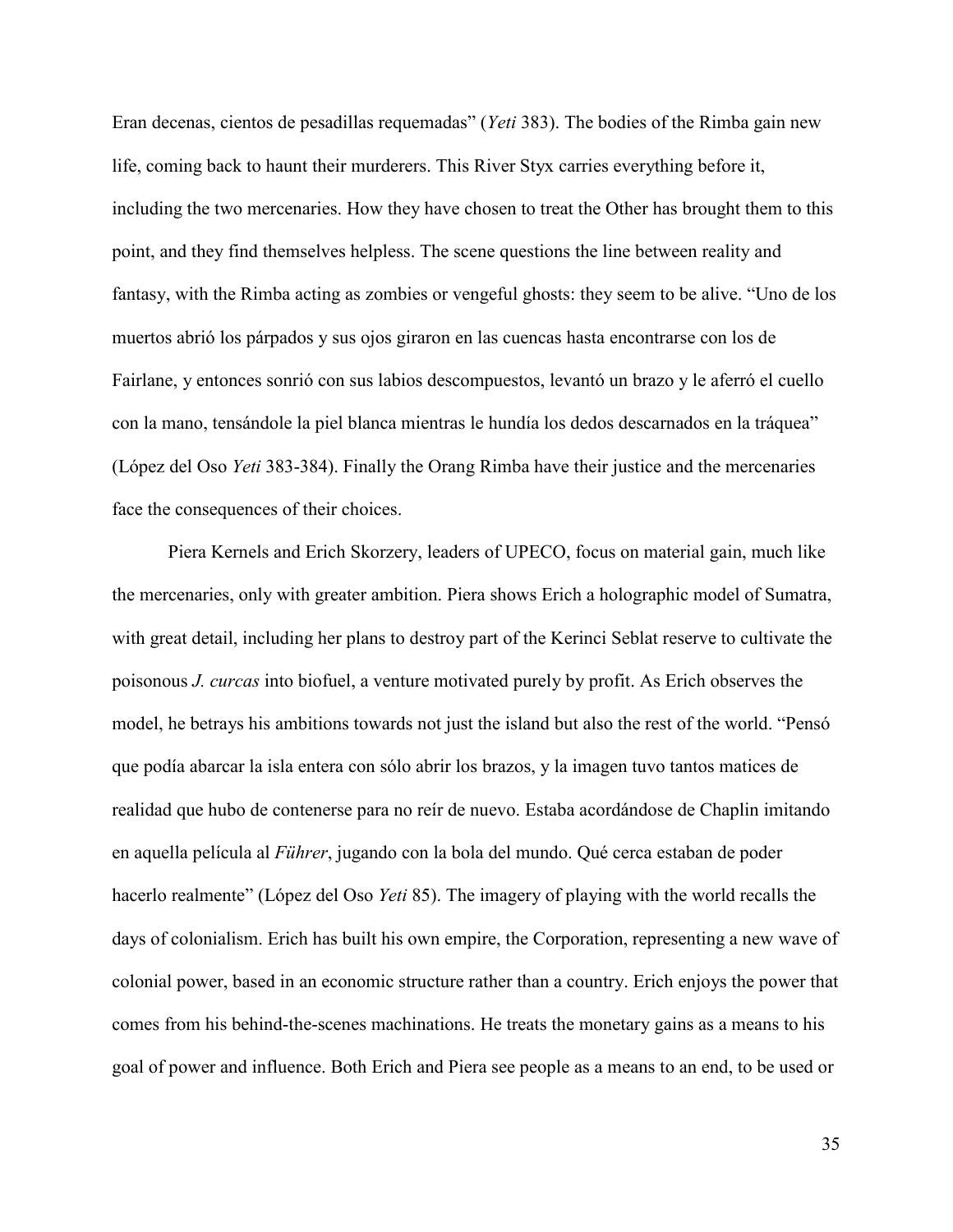disposed of as necessary, as pawns on a chessboard. The hegemony is no longer a question of West vs East but rather of powerful vs powerless. Piera's own fate as a scapegoat proves this. Both she and Boonen, an underling involved in the massacre of the Rimba end up dead under suspicious circumstances after they no longer serve a purpose in Erich's schemes. The choices Piera and Erich make are based on ambition, not on any sort of ethical code.

The post-colonial power struggle has two points of view. Sansul, an Orang Rimba, recognizes the problems of colonialism and rebels against them. He resents his background as a Rimba more than he celebrates it. He does not fully recognize the value of his own culture. He feels it holds him back from future progress, and he chooses to help the mercenaries find his own people. Describing the mercenaries, he says: "No son ellos los que vienen a mi país para decirnos lo que debemos hacer, o lo que no debemos. Eso lo hacen usted y los suyos, que sólo quieren que seamos cuidadores de un jardín para cuando les apetezca venir a pasear … Pues entérese: aquí las cosas van a cambiar. Ellos traen el progreso, la plantación. Riqueza para mi país" (López del Oso *Yeti* 377). He believes in the economic possibilities for the future of his country and blames Mario and other scientists who he sees as holding Indonesia in the past. Unfortunately, his anger blinds him to the fact that the mercenaries simply represent a different type of post-colonial interference. "Si los entremetidos como usted no nos hubieran obligado a reasentar ahí a esos malditos kubus -dijo utilizando su propia lengua para llamarles salvajes-, no hubiéramos tenido que hacerlo así. Pero no, querían mantenernos anclados al pasado. Pues ahora podremos utilizar la riqueza de nuestro país, para mayor gloria de Alá" (López del Oso *Yeti* 378). Sansul's bitterness about his country's relationship to the post-colonial situation is palpable. He boasts of his choice to help the mercenaries find the village of the Rimba. He chooses to believe that the Rimba are still alive, simply dispersed through the forest. He refuses to accept that this is a lie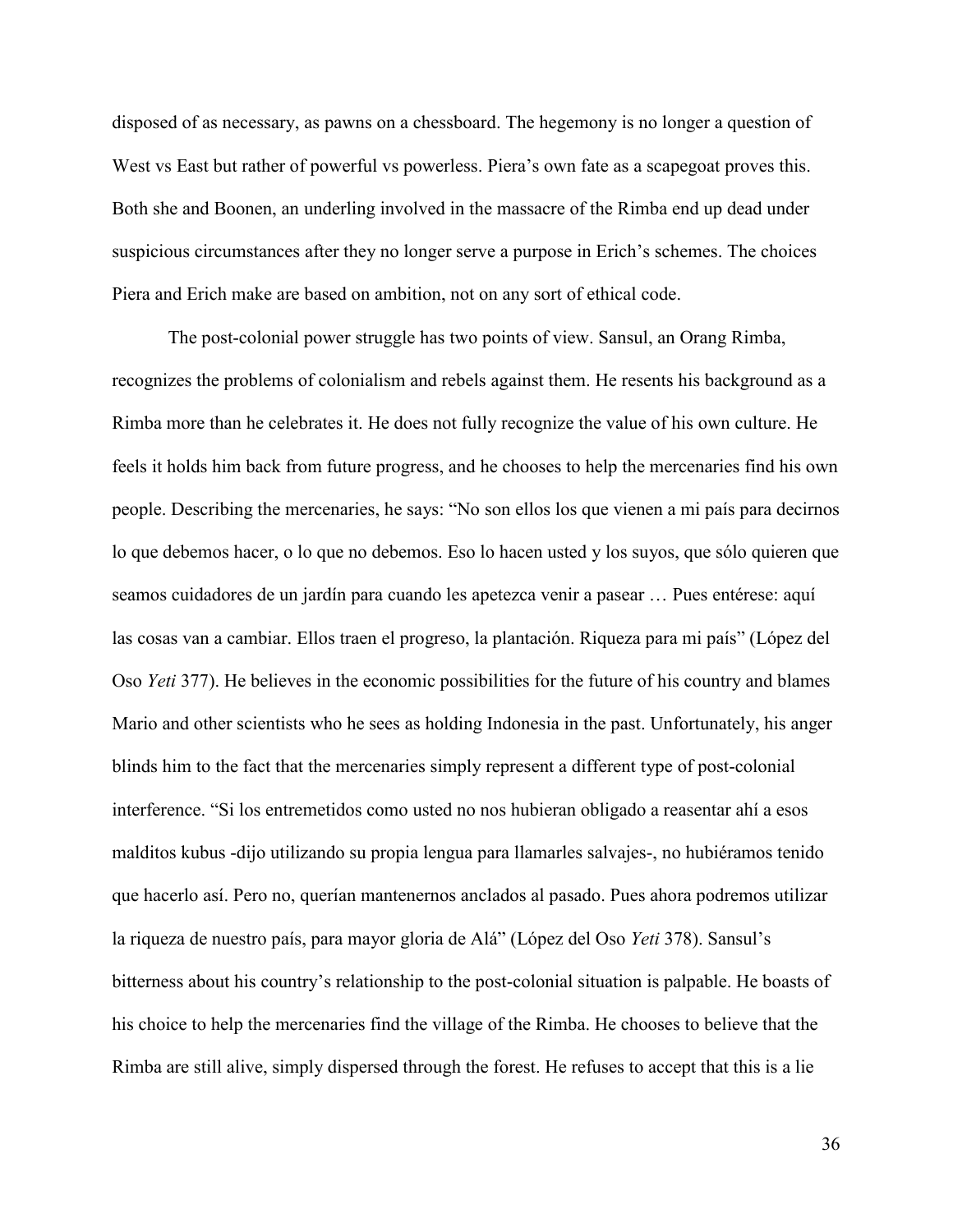and that his people have been slaughtered. He betrays his people, but he does not realize to what extent. He dies at the hands of the mercenaries.

Mario views people as an end in themselves and acts accordingly. While the mercenaries dehumanize humans, Mario does the opposite, giving importance to every living creature, at least the ones he views as innocent. Nonetheless, he dislikes killing, preferring to knock his enemies unconscious. Hehn and Doctor Colman each have slightly different points of view. Dr. Colman puts human life first and foremost. "No me malinterprete. Por supuesto que me gustan [los animales], pero no me haga usted escoger entre un humano y un gibón" (*Yeti* 184). It frustrates her when Mario is slow to agree to capture the rarer species of gibbon. Hehn, on the other hand, puts his friends above other humans, and does the dirty work when needed, although his methods prove disagreeable to both Mario and Eliana. As he interrogates Calley and Fairlane the two remaining mercenaries, he tells them that he is just like them and proves it by slicing then tearing off Fairlane's ear (*Yeti* 349-350). Nonetheless, the motives of the three companions resonate positively with the reader. They base their choices in loyalty and a desire to save lives.

Because Mario acts out of his concern for the individual, he truly wants to establish a meaningful connection with the Orang Pendek he encounters. He wants to experience new things despite their frightening appearance. For example, he eats a terrible smelling fruit after observing an Orang Pendek enjoying one. The unpleasant appearance and smell make another first impression that Mario must overcome to understand the truth. "¿Cómo podía gustarle eso? Olía a vómito de cerdo. Pero se lo comía gustoso. … Entrecerró los ojos. Metió la lengua en la masa. Sólo la punta. No respiraba. Dejó que entrase en la boca y lo guardó ahí. Pero no podía quedarse indefinidamente así" (*Yeti* 269). Mario, ever the scientist, forces himself to test the fruit for himself, trying to discover why the Other enjoys it so much. He puts the fruit in his mouth,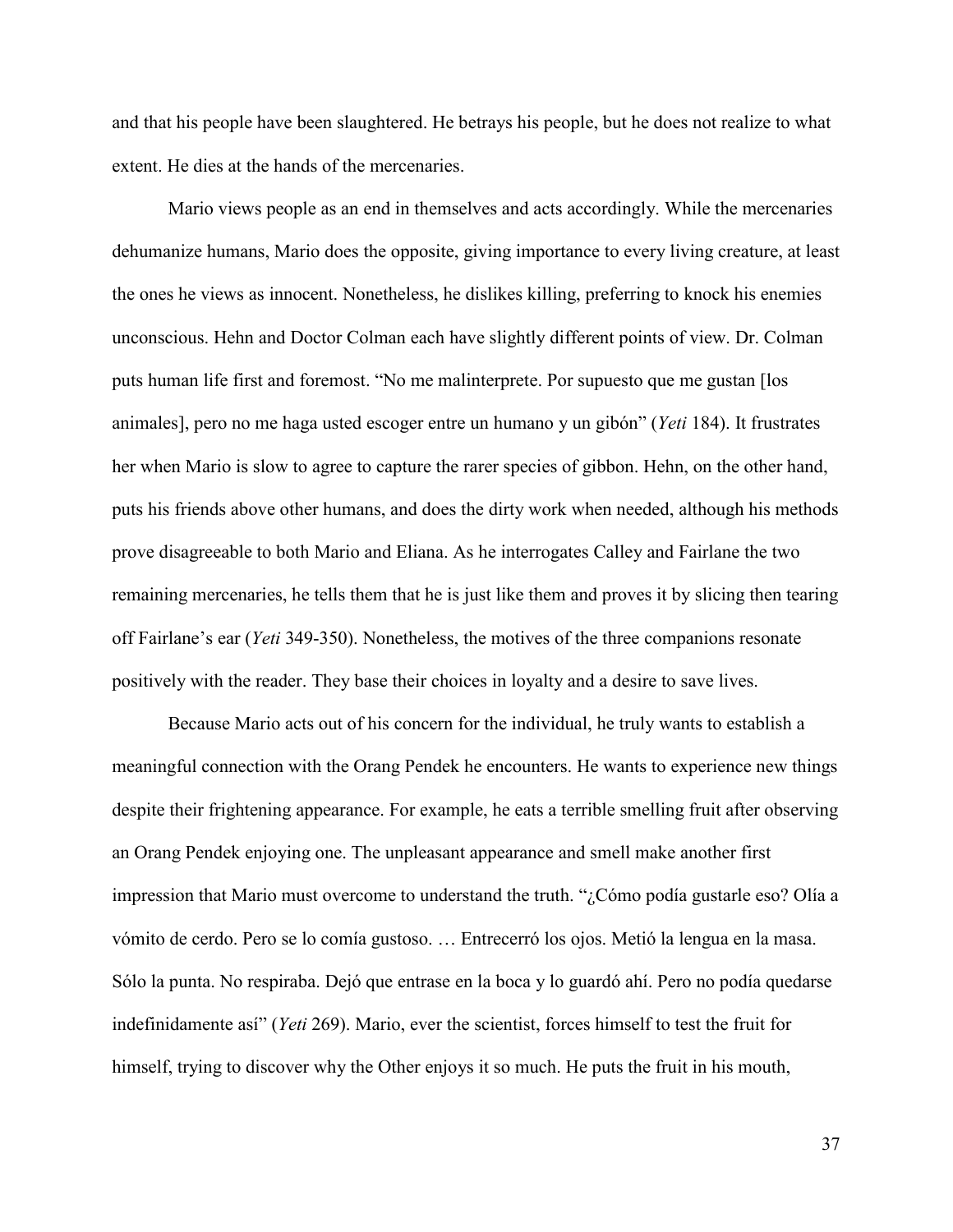without breathing at first. However, just as he follows the Orang Pendek deeper and deeper into the forest, he knows he cannot stop at this step. "Se obligó a respirar y a poner en movimiento los efluvios que aquello estaba liberando en su boca. Movió la lengua y lo paladeó, qué asco, en aras de la ciencia" (*Yeti* 269). His first impression still affects his reaction to the presence of the fruit in his mouth until he lets himself experience the taste more fully: "Entonces relajó el gesto, movió un poco más la lengua, abrió un poco más los ojos. Estaba delicioso. Era sólo el olor, el primer olor. Pero sabía tan suave y tan dulce como plátanos maduros con vainilla" (*Yeti* 269). After this first taste, he performs a final test: "Cogió un poco más y se lo metió en la boca sin regodearse en olerlo. Sonrió. No, no eran tan distintos. Echó a andar detrás de él, para no perderlo" (López del Oso *Yeti* 269). At this moment, Mario ceases to only examine the other clinically and puts himself in the Other's shoes, tasting what the Other has eaten and ingesting it. This, more than his visual obligations, proves to him that he and the Other have a great deal in common. Sharing a meal is a communion, like the Rimba's last supper with the mercenaries. Unlike the mercenaries, who perverted the hospitality of the Rimba by murdering them after sharing food, Mario participates sincerely, out of respect for the Orang Pendek as a fellow being, though he is still unsure of how close their biological connection is. When Mario makes contact with the Orang Pendek and his companion, the two react in fear despite Mario's good intentions, but he persists in his efforts to connect with what he calls this new humanity.

Mario's bases his choices in his code of ethics. He makes the difficult choice to not kidnap any of the Orang Pendek in search of the antibodies, though he knows this might doom his own species. "Había actuado como lo había hecho por coherencia con lo que creía justo para esa extraordinaria humanidad que había encontrado, y porque había líneas rojas que no estaba dispuesto a cruzar" (López del Oso *Yeti* 314). His moral code demands that he act as he does.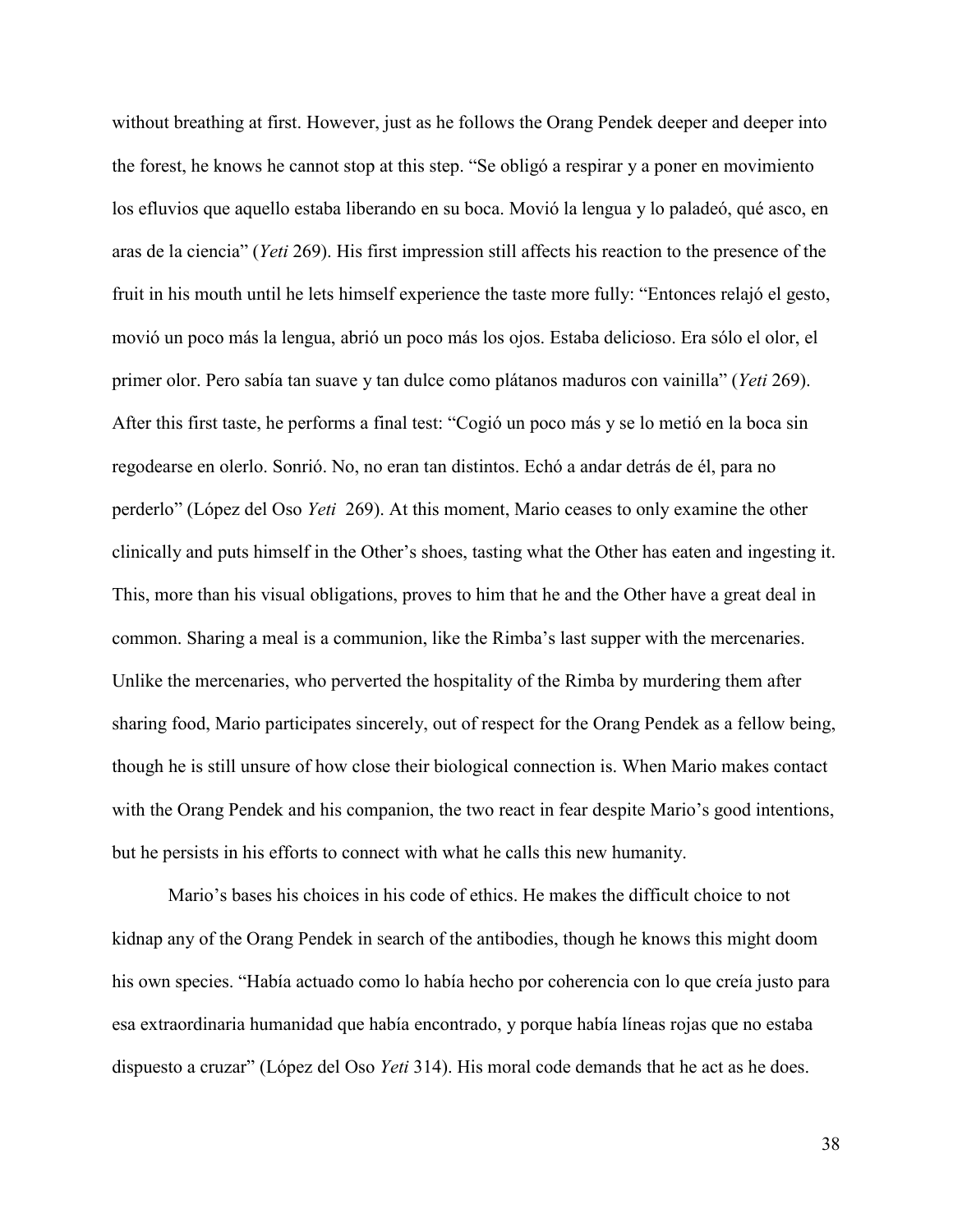Mario's decision to leave the Orang Pendek in peace has far-reaching consequences, for him and for the world. "Es como si hubiese una recompense kármica al buen comportamiento, al menos respecto a la relación con el otro. Desde un punto de vista más amplio, los mercenarios y la UPECO son los representantes reales del mundo. Yerro es otra cosa, Yerro representa a la BAUN y a Camelot, pero no son representativos del mundo. Son un reservorio moral" (López del Oso "Apuntes" 6). The BAUN as Camelot, like the Orang Pendek village, plays a nearly unique role in the world. Its connection to the UN allows it to influence politics, while its independent status protects it from contamination. Thanks to Mario's moral commitment to protect the innocent, he is able to find the Grail *and* protect the Pendek. He chooses to protect the Orang Pendek king from the mercenaries, then carry him back to the camp, saving his life and finding the antibodies for the virus. He realizes that some will want to take advantage of the king for their own gain, and he asks both Daniel and Eliana to do all in their power to protect him. However, Erich Skorzery learns of his existence and makes the choice to request that Clive Genter, an unethical scientist under his control, bring the king to his lab for study.

Mario's final choice ensures that the Orang Pendek king can return to his people and ensures protection for the entire group. For this purpose, he and Hehn infiltrate Genter's lab, with Eliana's help. He reacts in horror to what he finds there. The king has been placed in a room that is a terrible simulacrum of a real forest, complete with tropical bird soundtrack, rainforest murals, and light system. Mario sees it as a sophisticated kind of zoo exhibit, and he wants to strangle whoever designed it (*Yeti* 492). It resembles a real forest, but remains uncannily different. To rescue the king, Mario trades places with him, then distracts Genter and Skorzery long enough for Eliana and Hehn to lead him out of the building (*Yeti* 496). In this scene, Mario again appears as a Yeti, recalling the reader's first impression of him at the beginning of the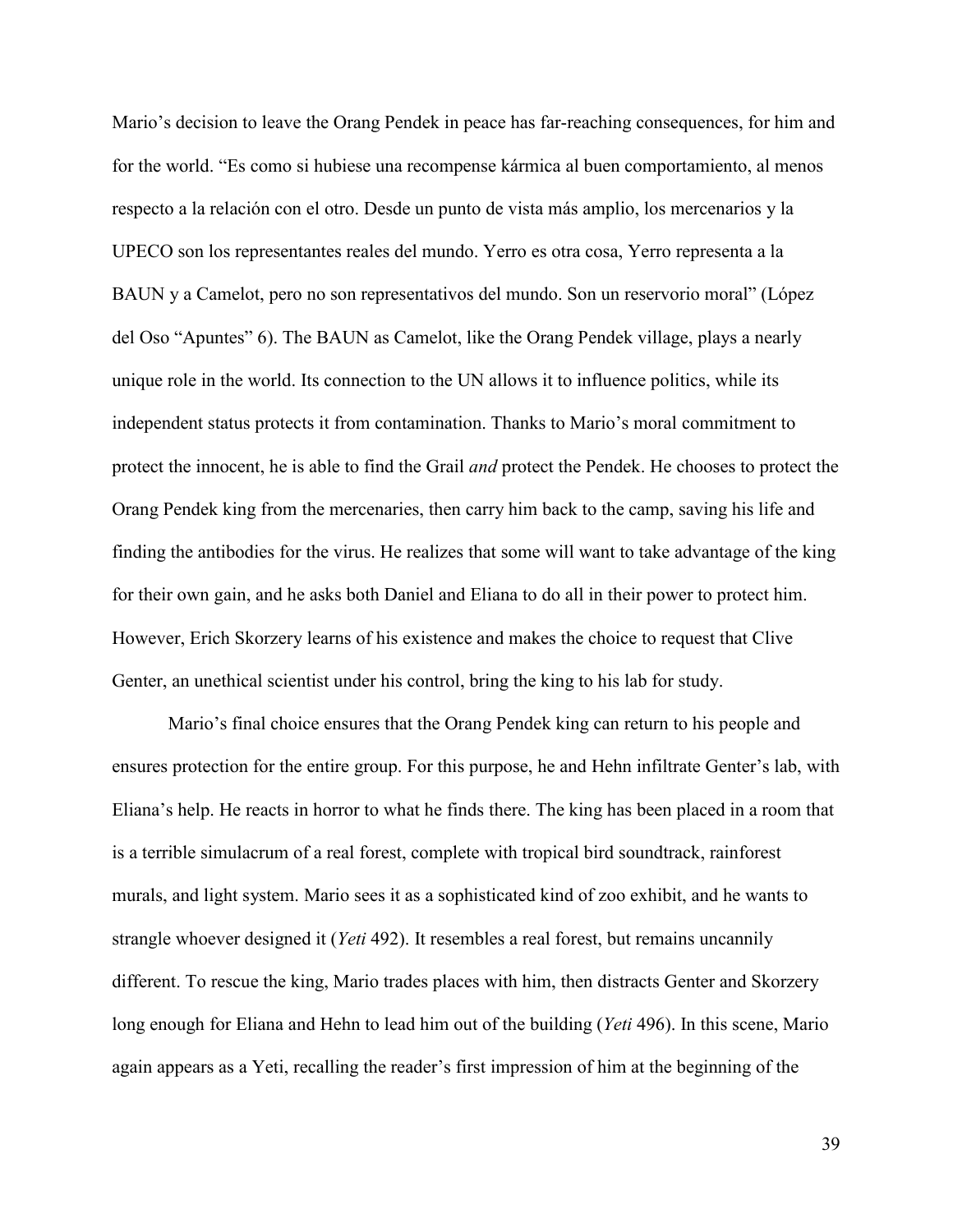novel. Genter and Skorzery are confused and frightened by his appearance, and they offer no real resistance when Pint appears with several other men to extract Mario (497). Mario and Hehn return the king to Sumatra. While they are there, Mario establishes a more permanent program to help protect the reserve.

It could be argued that no net positive came out of the pandemic. Nonetheless, Mario establishes the first of a new series of world conservation efforts in Sumatra and thwarts the destruction of the Kerinci Seblat. He and Daniel plan to continue their efforts, and Mario personally has been effected profoundly by his encounter with the Orang Pendek. His quixotic knightly identity and his moral code remain, even more firmly entrenched in his identity. Throughout the novel, Mario maintains his sincere concern for the well-being of the other. He gains knowledge of the vast world of cryptozoology, of the potential Others that await his discovery and protection. He makes key decisions about how to interact with the Other, which help him learn more about himself and his relationship with the world around him.<sup>[7](#page-43-0)</sup>

As Mario crosses species and other boundaries, he also crosses the line between heroism and monstrosity, blending the two qualities. His more-than-average physical strength, his protection of unlawfully scapegoated people, his crossing of boundaries, his choice to connect

l

<span id="page-43-0"></span><sup>&</sup>lt;sup>7</sup> One shortcoming in this excellent novel about the necessity of the Other is the treatment of women characters. Eliana Colman, Antonella of BAUN, Piera Kernels, the woman with the tiger tattoo in Boonen's office, Blanca (Mario's ex-wife), and Eddie's mother are the only major women characters who appear in the novel. Paul Hunt mentions two women who gave him information, and Lucille, the receptionist at Genter's facility appears for one scene. Among them, they have an admirably wide range of roles and personalities, which is positive. However, each woman is the only woman in her circle of influence. Eliana, for example, never speaks to another woman besides Lucille, and none of the other women ever interact. Eliana appears independent and knowledgeable in her own field, but when she encounters Mario, the protagonist, she is overshadowed repeatedly by both Mario and Hehn. They show her an interesting mix of respect and dismissal. When she returns to her office, it is Robert Colson, her partner and fiancé, who saves the life of the Orang Pendek king, though they are equally matched in their training. Eliana takes a more passive role from that point on. These could be seen as small details in relation to the plot as a whole, but it is important to note, especially because the focus of this thesis is the place of the Other in society, and women have historically been Othered.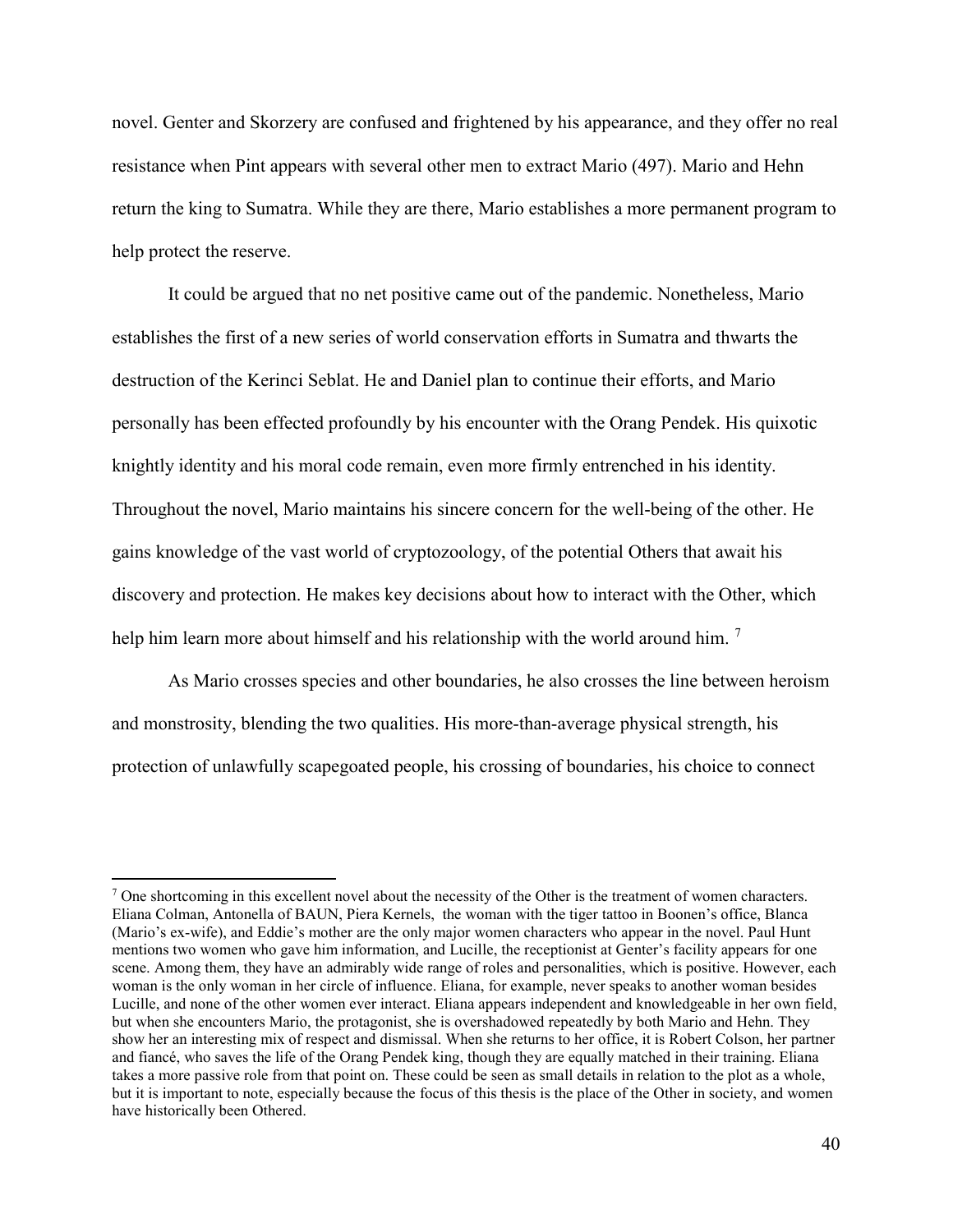with the Other, and his ethical code lead him to act as he does. He sits on the boundary between the human and more-than-human monster, but his choices make him a hero.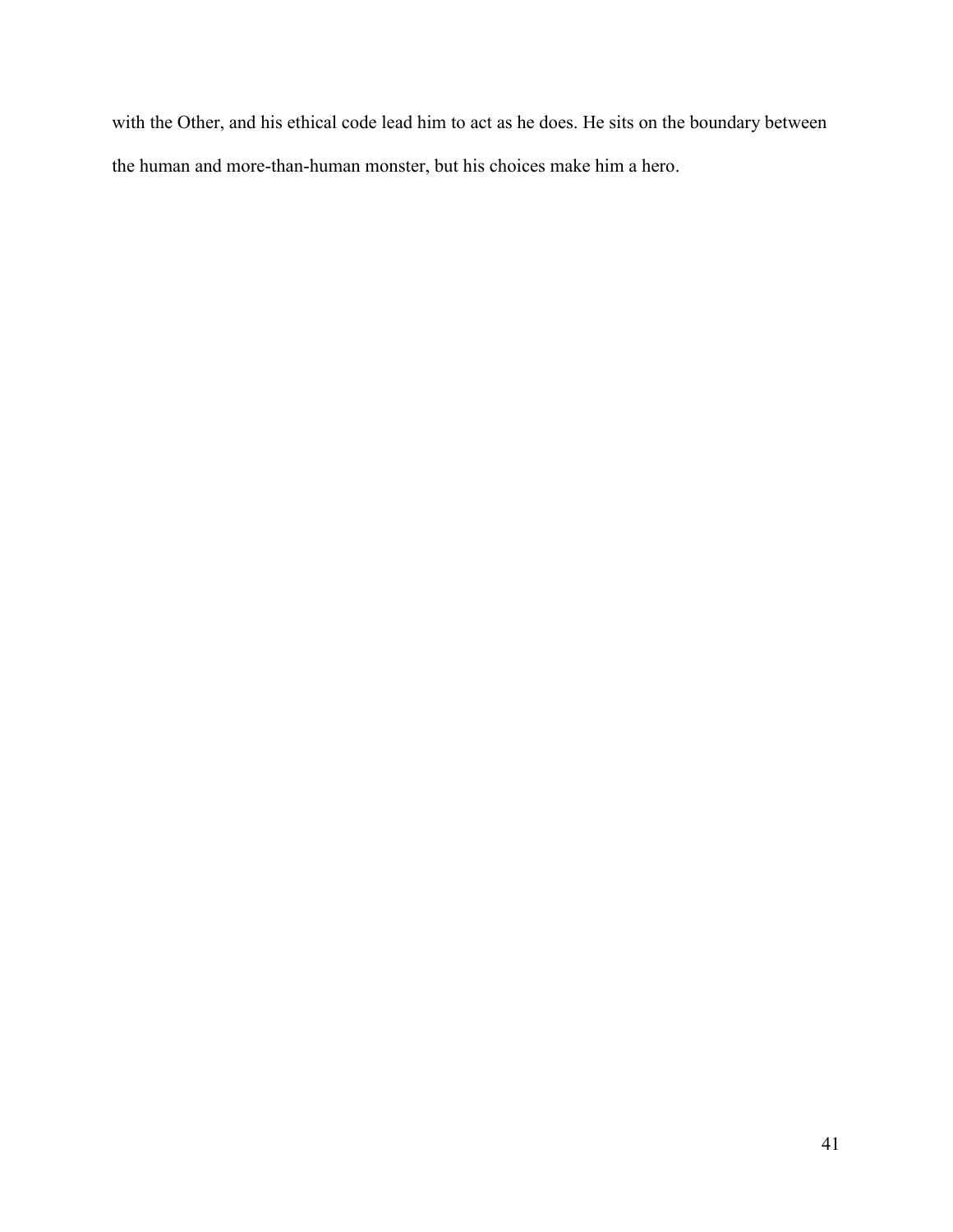#### Chapter 3: Memory as Poison and Remedy

Rosa Montero's *Lágrimas en la lluvia* tells the story of Bruna Husky, an android private investigator living in 2159 Madrid, Spain. As a detective, she becomes involved in the investigation of the violent deaths of several fellow androids, or replicants. With help from her friends and associates, she uncovers a conspiracy to destroy the androids through scapegoating. The detective story provides a background for the tale of Bruna's own personal growth and the relationships she builds as she creates a family for herself.

*Lágrimas en la lluvia* presents heroes and monsters as two ends of a single spectrum. Like Mario, Bruna displays within herself varying degrees of heroism and monstrosity, as evidenced by her physical appearance, her relationship with scapegoaters and other scapegoats, her crossing of species and other boundaries, and the decisions she makes in her dealings with the Other.

# **Heroism and monstrosity**

l

Bruna Husky, the hero<sup>[8](#page-45-0)</sup> of the story, only receives such public recognition at the end of the novel. An android, she has been created by humans and knows she will live only ten years. As a combat replicant, she served two years in the military, after which, she became a detective. She works merely to survive; she has neither vocation nor idealism. As a detective, Bruna has power to enter and explore places out of reach of other people. Her liminality allows her to cross boundaries both as an investigator and as a monstrous figure. She experiences marginalization, yet by the end of the novel, society recognizes her as central to its existence. In society's view, she progresses from monster to hero throughout the plot, along with the other androids, whose persecution ceases to a large degree when their status as victims finally comes to light. Bruna, as

<span id="page-45-0"></span><sup>8</sup> I prefer to avoid the term heroine, because it often connotes "hero's love interest" rather than "female hero."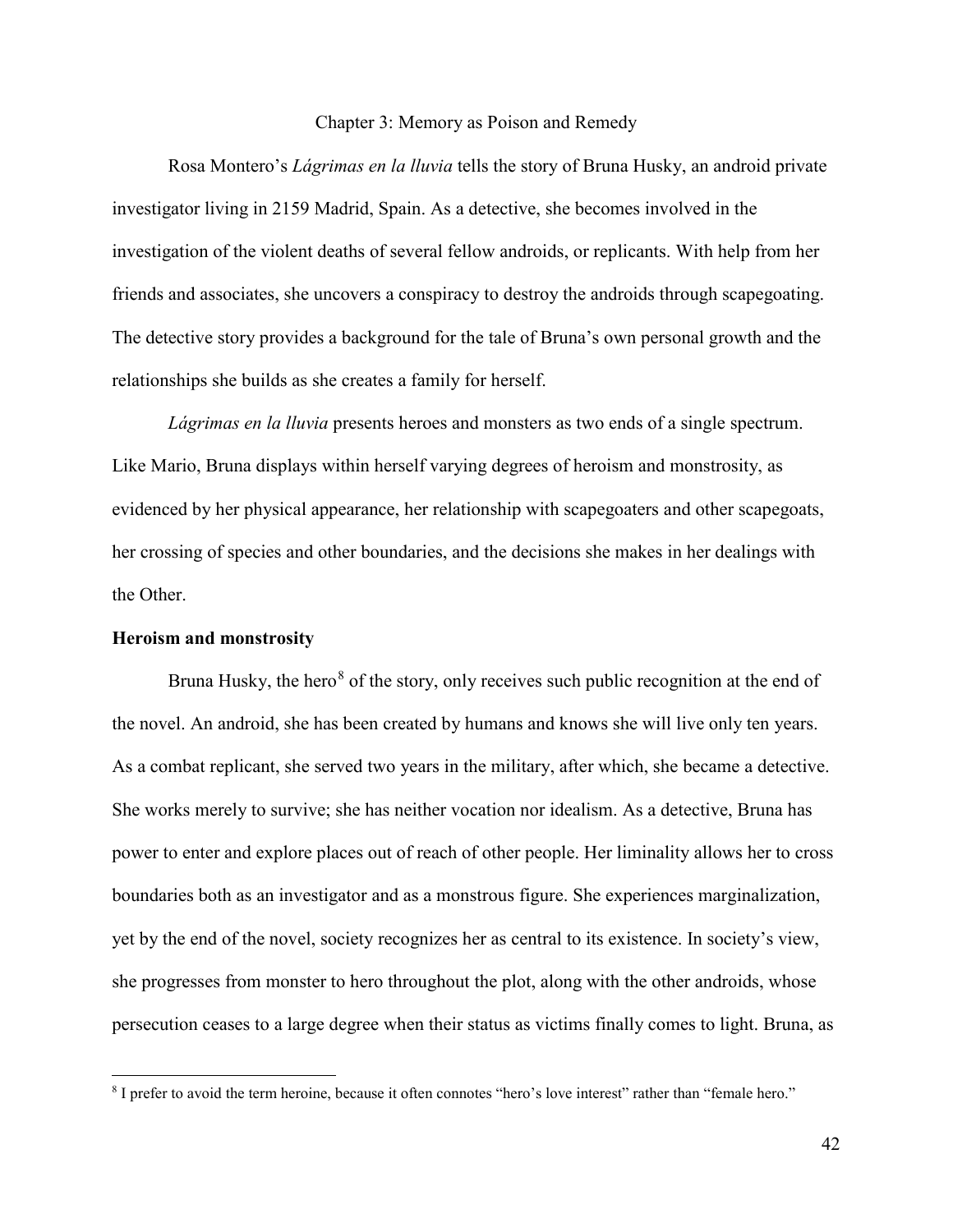hero, inoculates society and prepares the way for a healthy relationship between *tecnos* and *Homo sapiens*.

Rosa Montero's definition of monstrosity relates to the norms of society. Normal means "Constituting or conforming to a type or standard; regular, usual, typical; ordinary, conventional" (OED). In an interview, Montero states: "El monstruo es el que no se adapta a la normalidad. Lo que pasa es que a medida que vas creciendo, ¿quién no se ha sentido monstruo, no? pero a medida que vas creciendo, vas aprendiendo que la normalidad no existe". The normative "constitutes or serves as a norm or standard," a prescriptive view of the world (OED). However, many realize that the normal mainly exists in these prescriptive rules, which apply to a minority of the population, as Montero explains in an interview:

> Nos enseñan la normalidad como lo normal fuera sinónimo de lo más abundante, de lo que más abunda. Pero en realidad, luego te das cuenta que lo normal no viene de lo más abundante sino de lo normativo, de la norma, de la ley, o sea que lo normal es como un marco legal, obligatorio, pero que en realidad no existe. No hay gente que sea así.

The myriad exceptions to these rules are monstrous because of their exceptionalism, but because they are so numerous, the contra-norm becomes the true norm, as Montero suggests: "Entonces, el monstruo es el normal, digamos. El divergente a esa norma es la norma". The multiplicity of monstrous figures in Montero's work in general and *Lágrimas en la lluvia* in particular arises out of this belief. Nearly all of the characters the reader meets in *Lágrimas* diverge from the supposed norms of society. Bruna sees these norms in the treatment Cata does not receive after her self-inflicted injury: because the replicants already have a short life expectancy, they are the lowest priority for health-care. She also sees the norms enacted in the streets, where anyone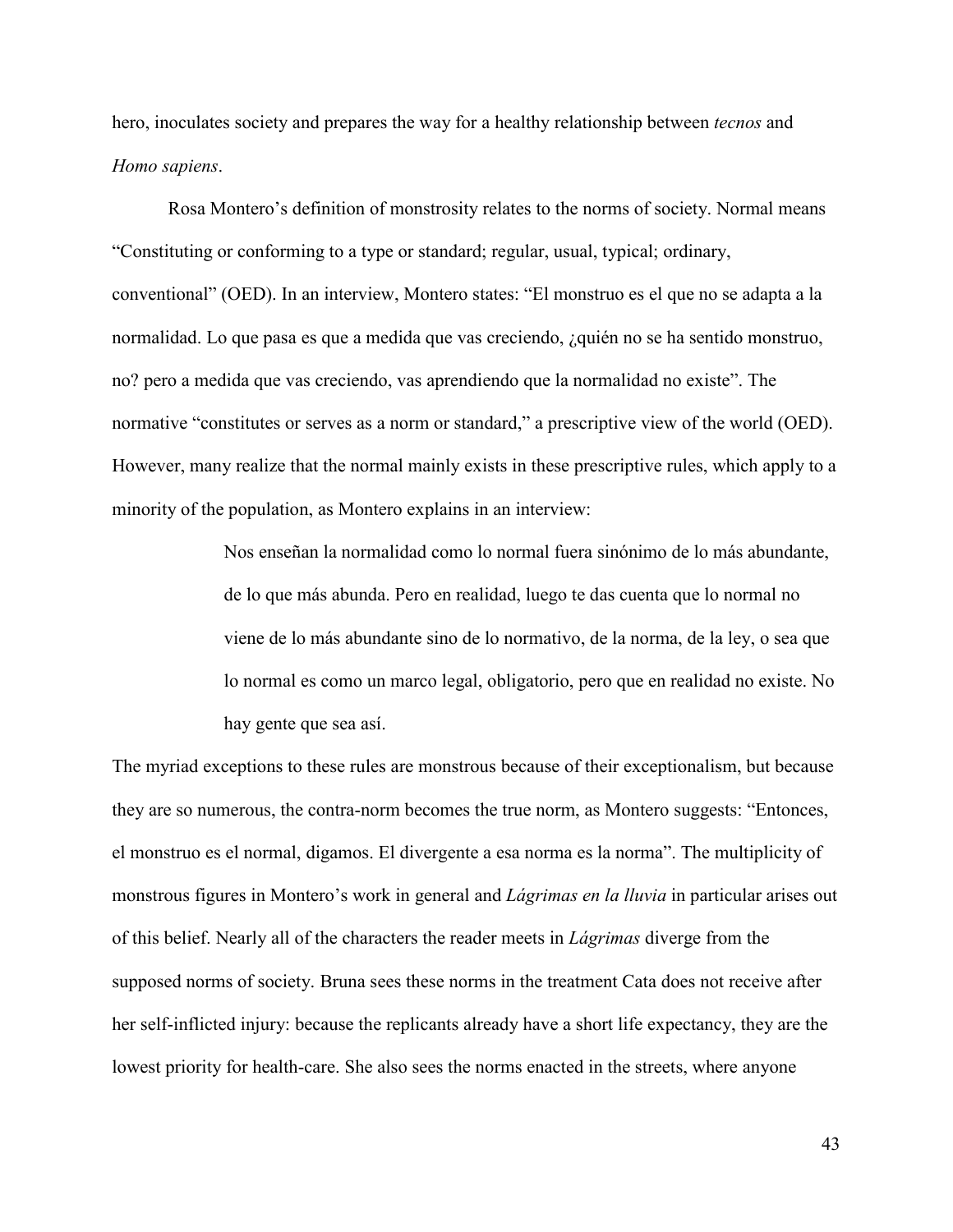visibly different risks assault. Throughout the novel, Bruna gathers a family made up of recognizably monstrous figures.

# **The Mismeasure of Bruna**

In Montero's 2109 Madrid, where appearance plays an important societal role, almost everyone participates in some form of voluntary body alteration. Young adults often receive plastic surgery as a coming-of-age present. For example, the young coroner whom Bruna interrogates about Cata's death has a generic face:

"Era un joven bajo y fofo y tenía uno de esos rostros en serie de la cirugía plástica barata, un modelo escogido por catálogo, el típico regalo de graduación de unos padres de economía modesta. De repente se habían puesto de moda los arreglos faciales y había media docena de caras que se repetían hasta la saciedad en miles de personas" (Montero *Lágrimas* 30-31).

Individuals can shape their own bodies, and external forces can act on them as well. Valo Nabokov, Myriam Chi's lover, has large breast implants. A combat rep like Bruna, Nabokov has taken advantage of body modification to enhance the small breasts she was created with.

"Las replicantes de combate tenían poco pecho porque era más operativo a la hora de luchar; pero Nabokov se había implantado unos enormes senos que llevaba muy levantados y muy desnudos, como una gran bandeja de carne bajo su rostro cuadrangular y pálido" (*Lágrimas* 102-103).

She has rebelled against the body she was originally given. Serra, the human supremacist lieutenant whom Bruna first approaches, has implanted silicon muscles. "Los bíceps de silicona subían y bajaban como pelotas de tenis bajo el blando pellejo de sus brazos" (*Lágrimas* 273). A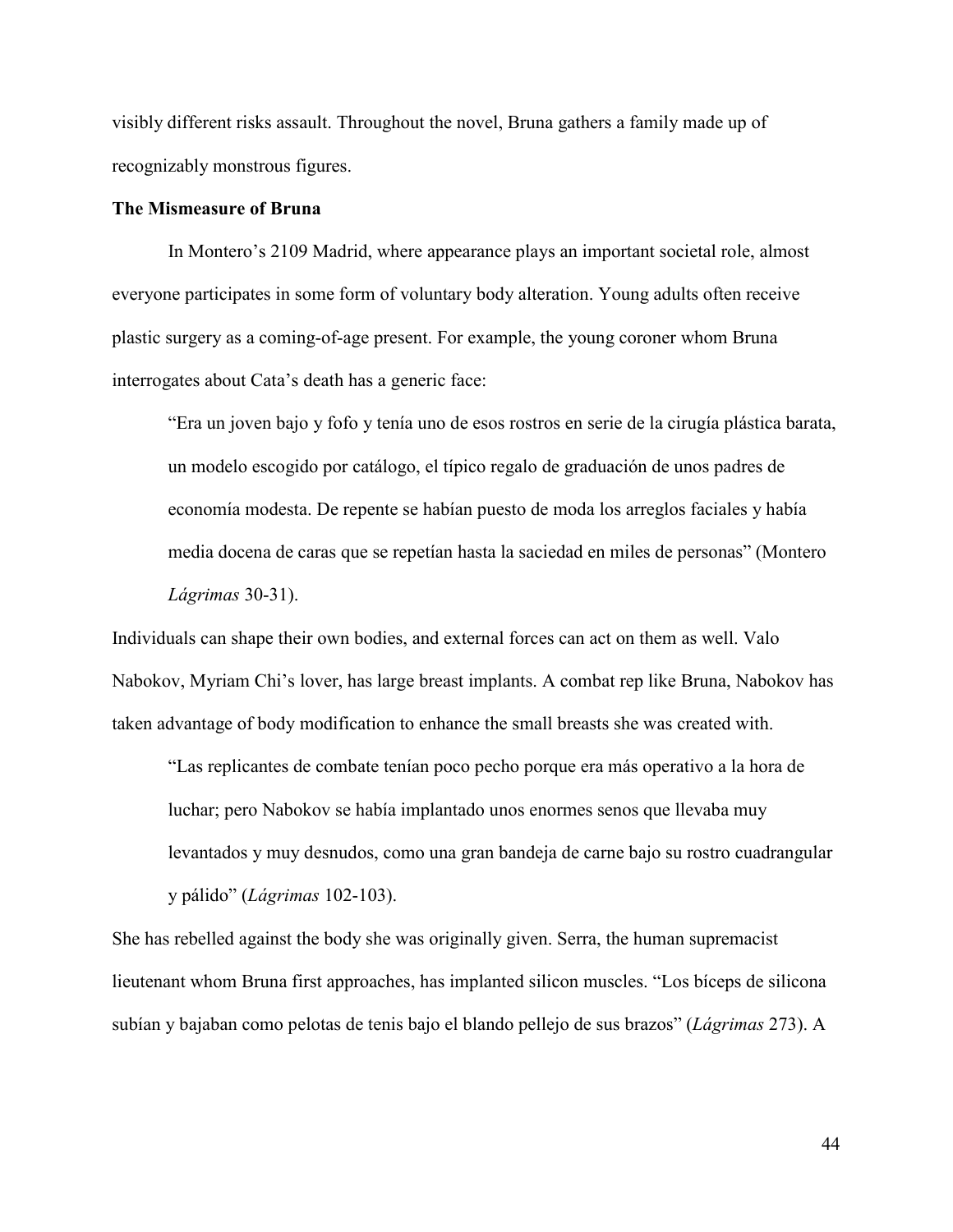short man, he also has jaw implants to give himself a more masculine appearance.<sup>[9](#page-48-0)</sup> The contrast between his body and the implants obviously intended to make him look stronger without the effort of building the muscle himself proves comical, especially as he interacts with Bruna-Annie, who uses her disguise to fit the norms of conventional feminine beauty.

Androids can only be distinguished from humans outwardly by their eyes, which have a catlike vertical pupil. When Bruna disguises herself as a human, she first inserts colored contacts to change her eyes. Throughout the novel, the eye serves as a synecdoche of the entire body and by extension the whole identity. Cata, who comes to Bruna's apartment, suffers under the implanted delusion of biological humanity. Bruna tells Cata that she can verify her species by looking at her eyes in a mirror: "¿A qué vienen esas estupideces? ¿Estás loca, o te lo haces? Tú también eres una replicante… Mírate al espejo… ¡Mírate a los ojos! Eres tan tecnohumana como yo" (Montero *Lágrimas* 14). Cata refuses to accept Bruna's argument and becomes even more agitated. When she tears her own eye out, declaring it an implant, it is as if she attempts to crush her techno identity and destroy any evidence of non-humanity. All of the other androids whose minds become infected with the false memories do the same. They tear out their eyes to erase difference between themselves and the humans they believe themselves to be.

Bruna ever remains conscious of her appearance. When disguised, she carefully includes even small details in her fictional profiles, such a favorite drink, characteristic mannerisms, styles of clothing, wigs, and contact lenses. When dressed in everyday clothing, she keeps her head shaved to leave her tattoo visible, and she dresses with some care. Like many soldiers and sailors of our day, Bruna received her tattoo during her time in the military. It traces a thin, continuous line from the top of her head to the bottom of her left foot and all the way back up. It

l

<span id="page-48-0"></span><sup>&</sup>lt;sup>9</sup> Interestingly, these examples focus on enhancing gendered body features.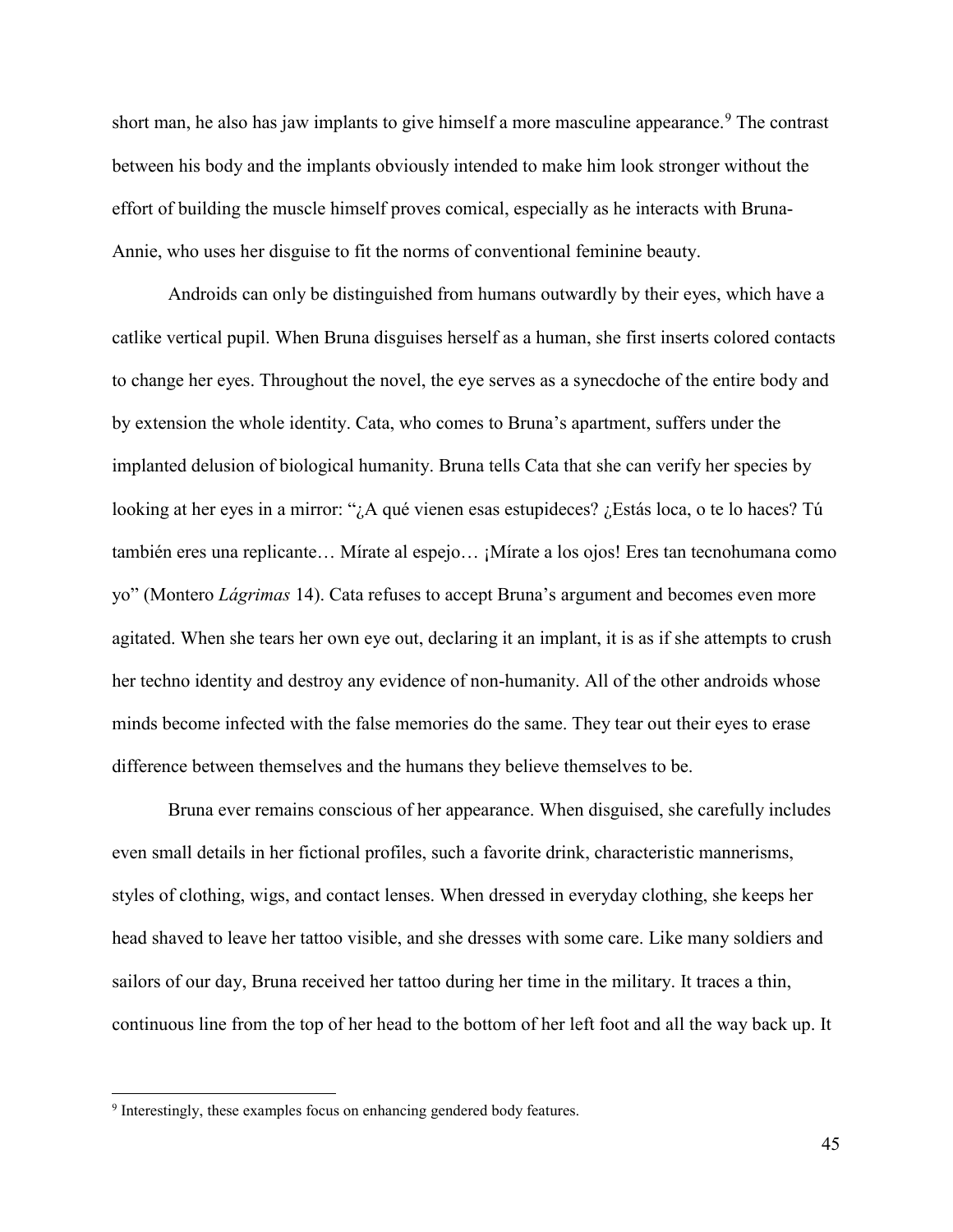vertically divides her body into two unequal parts, highlighting the fragmentation of her identity and the lack of balance in her life. "Bruna había comprobado que la línea que parecía cortarle un tercio de la cabeza y que desaparecía ropa abajo producía un innegable impacto en los humanos. Además delataba su condición de rep combatiente: en la milicia casi todos se hacían elaborados tatuajes" (Montero *Lágrimas* 30). Bruna and other combat reps choose their tattoos to make themselves more intimidating, as Bruna notes in her daily interactions, an advantage on the battlefield. Nonetheless, for replicants and humans, tattooing and other body modifications provide a way for them to change their bodies on their own terms, to inscribe their identity and truly take possession of their bodies. Rosa Montero's own tattoo functions this way. In an interview, she speaks passionately about the importance of tattoos in our own world and for her personally:

> Esa es la sensación que tienes sobre el cuerpo, que no lo he escogido, además eso me enferma, me envejece, me mata, pero ahora lo voy a tatuar y ya eso sí te vas a morir, cuerpo asqueroso con esta lagartija que he puesto yo. Hay una voluntad para hacerlo tuyo. La dominación del cuerpo que te domina.

The control of her body plays an important part in Bruna's life as well. The discomfort her appearance causes others forms part of Bruna's view and creation of her own identity.[10](#page-49-0) She wants to determine the way others look at her and interpret her, but it bothers her when people try to infer her identity from superficial observations. Even other replicants, such as Miriam Chi, judge Bruna by her appearance: "Shakespeare… Una cita muy culta para alguien como tú… Una detective...Una rep de combate...Una mujer con la cabeza rapada y un tatuaje que le parte la

 $\overline{\phantom{a}}$ 

<span id="page-49-0"></span><sup>&</sup>lt;sup>10</sup> "Personal and societal meaning making about tattoos comes from the interaction of a number of social forces: dominant ideologies for bodies and gender, social scripts for acceptable bodies and identities, technologies of tattooing, and the bodies and identities of individuals within a group or society" (Shapiro 34).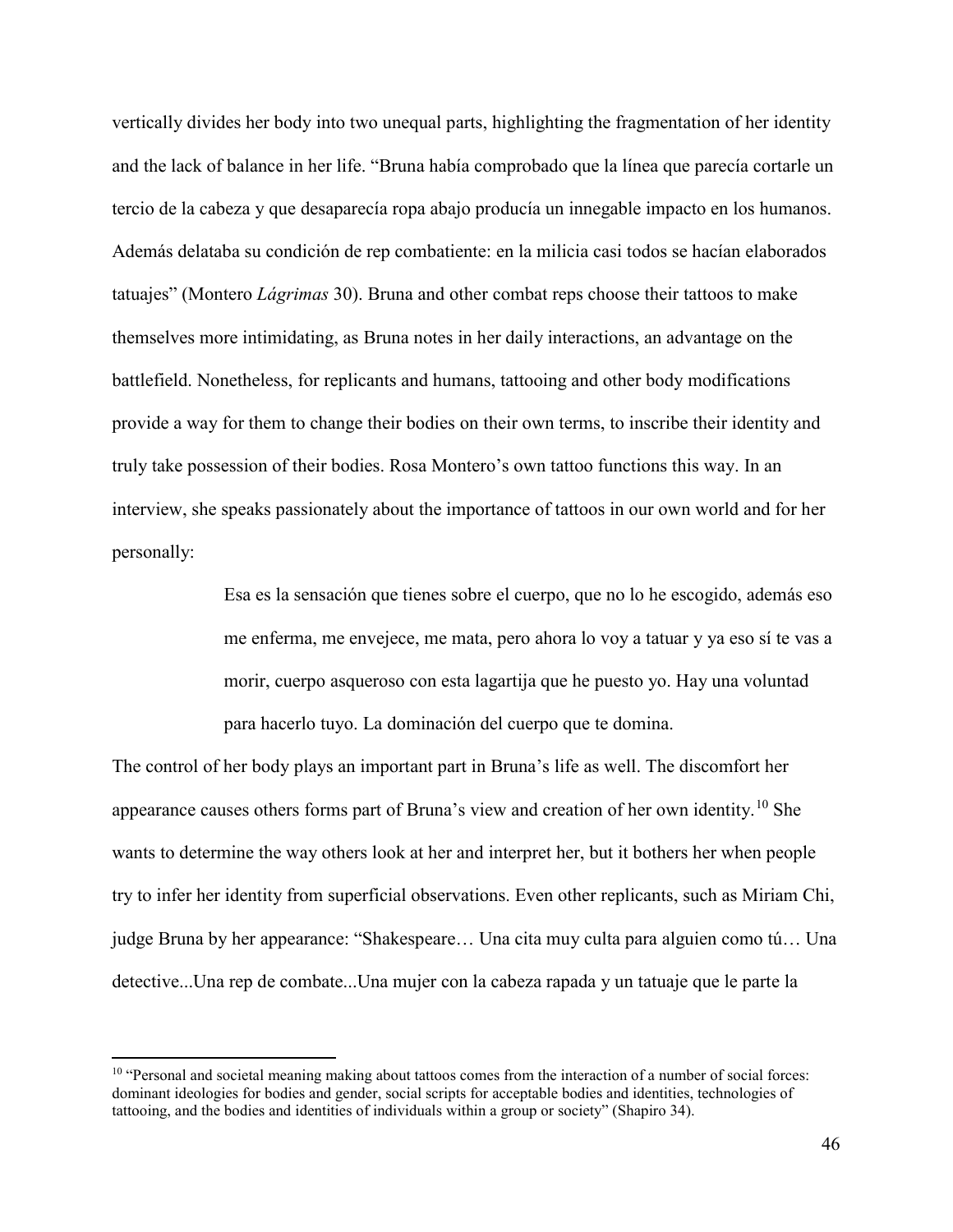cara" (*Lágrimas* 62). Bruna resents these observations despite their accuracy and despite the fact that she has personally chosen two of the three elements Chi mentions. Of the three, only her identity as a combat rep remains beyond her control. Her memories also exist outside of her control, especially because she never lived many of the experiences she remembers. She resents this layer of false memories as well, and resents her psychoguide for trying to judge her identity based on them (*Lágrimas* 153). However, Bruna has chosen not to modify or erase her memories, although the technology exists, just as she has chosen not to modify her body beyond the tattoo.

In twenty-second century Madrid, tattoos, outward signs, have a different function when they are not chosen freely. The Labari use tattoos to classify and control people, especially those of lower castes, and to impose an identity upon them. Bruna learns that the androids whose minds have been infected with extra artificial memories have also been tattooed with the word *venganza* in Labari script. Both their bodies and minds have been metaphorically raped. As Bruna leaves her psychoguide's office, she passes a tattoo shop and sets out to identify the origin of the tattoos. There she encounters Natvel, an apparently gender-shifting essentialist tattoo artist. For the essentialists, tattoos are far more than decorations:

> Los esencialistas los consideraban sagrados, una representación externa del espíritu. Cada persona tenía que buscar cuál era su tatuaje, su diseño primordial, la traducción visual de su ser íntimo y secreto, y, una vez descubierto el dibujo exacto, debía grabárselo en la piel, como quien escribe los signos de su alma. (*Lágrimas* 157)

Although Bruna is investigating the "vengeance" tattoos, Natvel assumes that Bruna has come for herself and reacts in horror when s/he sees Bruna's tattoo. S/he declares that it cuts her in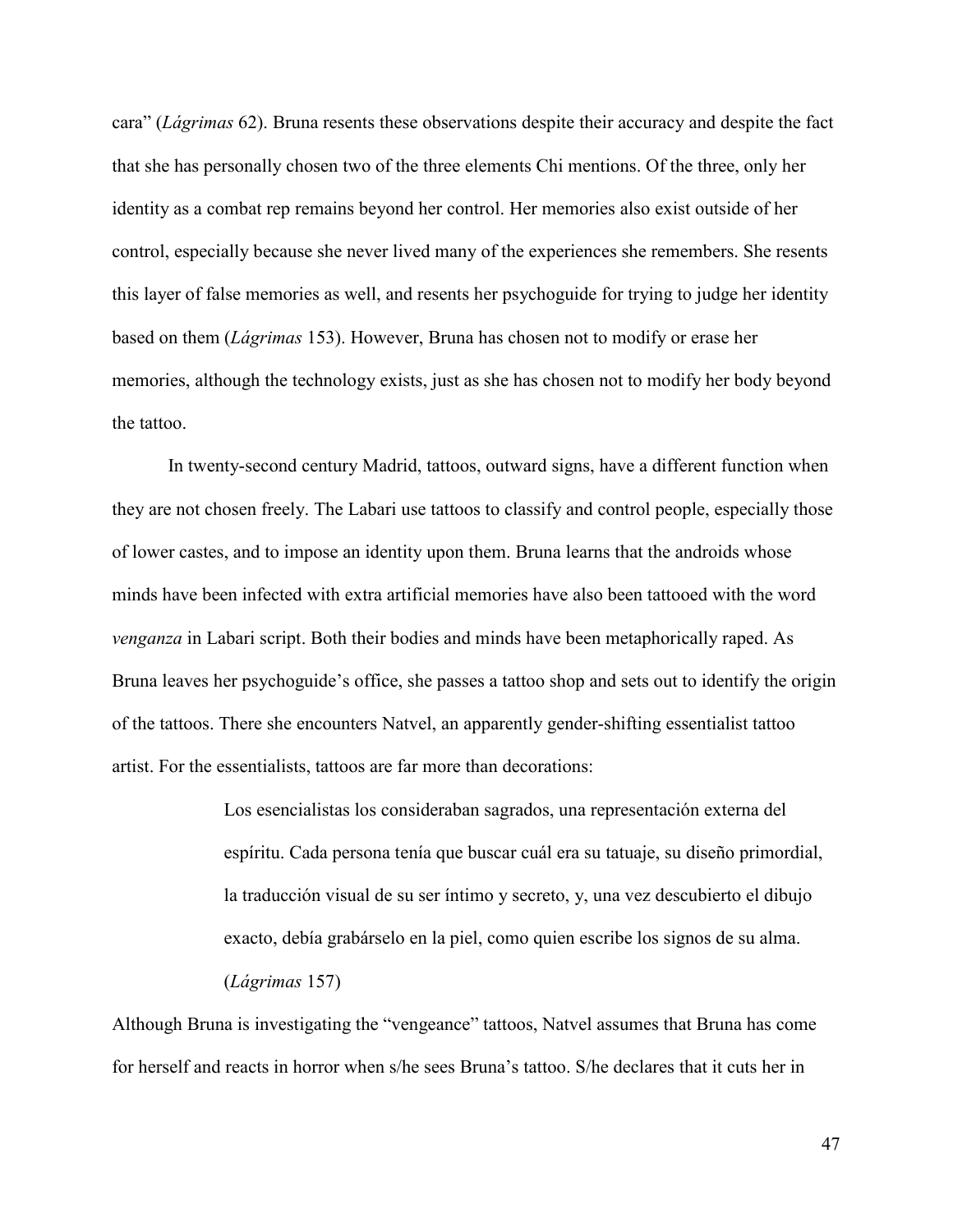half, that it does not match Bruna's essence; "Según ellos, [los esencialistas,] tatuarse una imagen equivocada suponía un desorden atroz y atraía un sinfín de desgracias; aplicar la figura precisa, por el contrario, serenaba y protegía al individuo e incluso curaba múltiples dolencias" (*Lágrimas* 157). Although Bruna feels more amusement than offense, she refuses to let Natvel tell her what s/he sees as her "true" tattoo.

Bruna sees Natvel's offer to reveal her true tattoo as yet another instance of an outside source trying to describe her inner being: "Demasiada gente que parecía saber lo que ella necesitaba o lo que ella era" (*Lágrimas* 162). After leaving the tattoo shop, Bruna realizes how tired she is of her life, of others trying to tell her who to be. "En ese momento decidió dejar al psicoguía. Dejar al psicoguía, dejar la bebida, dejar la vida desordenada, dejar la furia, dejar la angustia, dejar de ser rep. Soltó una carcajada corta y amarga que sonó como un estornudo" (*Lágrimas* 162). Bruna laughs at the impossibility to cease being a rep, and by extension the difficulty of leaving her other vices. The passage reflects Bruna's resignation to her life. However, the passage also signifies a true desire to change, perhaps to see herself as more than a replicant. At this moment in the novel, Bruna cynically accepts her lot in life, but the later events of the novel show that Bruna *can* change the way she views herself and her place in society.

Many of Bruna's circle of acquaintances also have some physical sign that distinguishes them from the rest of society. She admires Yiannis's ability to age. In an era which encourages the search for the fountain of visible youth, Yiannis chooses to keep his "natural" appearance as an old man:

> Había poca gente que, como Yiannis, prescindiera por complete de los innumerables tratamientos que el Mercado ofrecía contra la vejez, desde la cirugía plástica o biónica a los rayos gamma o la terapia celular … [a Yiannis] no le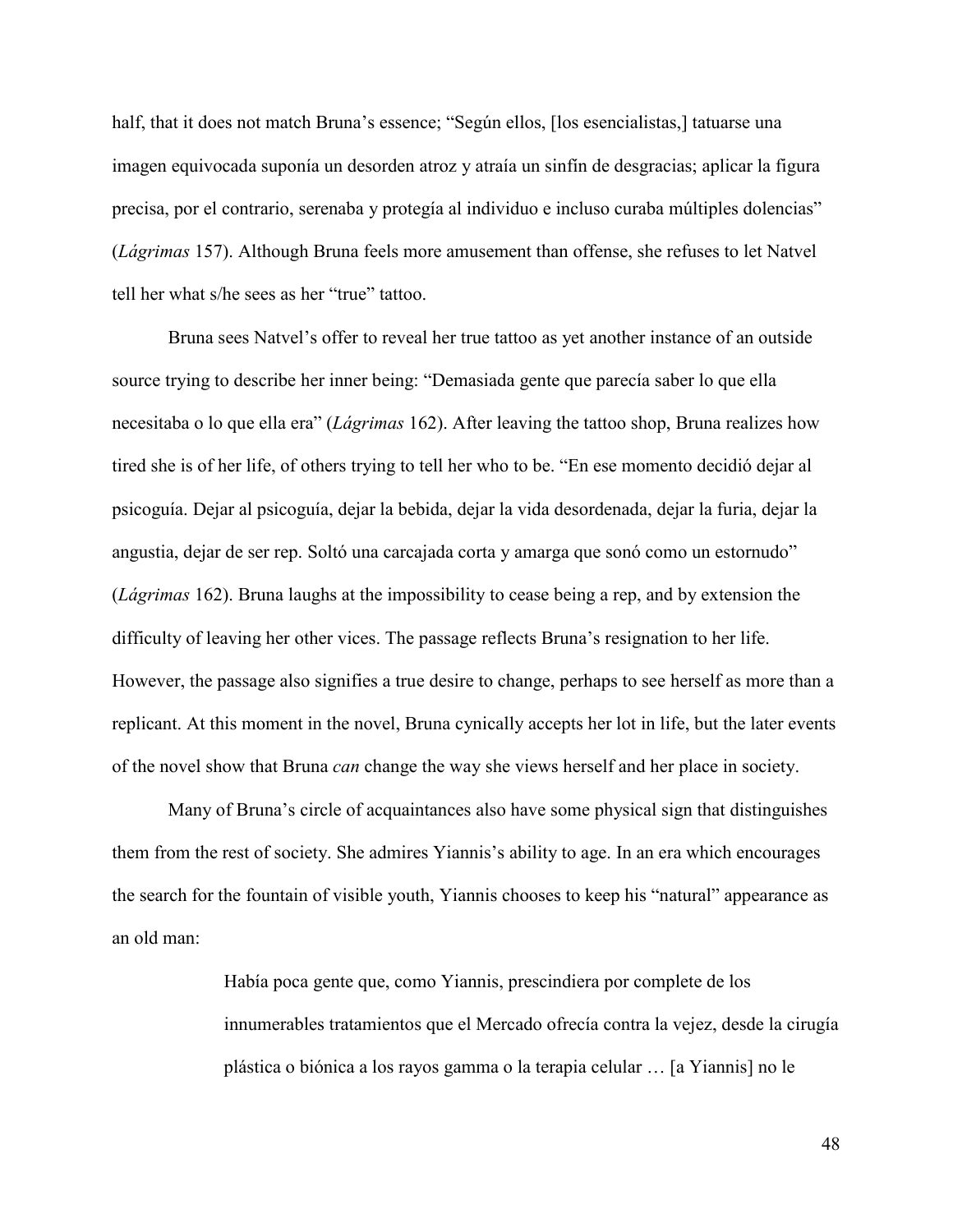gustaban los estragos de la vejez, pero le parecían aún más feos los arreglos artificiales, y Bruna le entendía muy bien. Lo que hubiera dado ella por poder envejecer. (*Lágrimas* 43)

Paul Lizard also declines to use anti-aging technology, and he chooses not to remove his body hair, a popular practice (*Lágrimas* 462). He, unlike most humans, has a close personal connection with a replicant, because he was raised by one: Maitena, who adopted him after his biological parents were arrested and sent to prison (*Lágrimas* 338). Lizard's situation is unusual because he works as a policeman when his parents were criminals. Mirari, a violinist and forger, works at a circus; Bruna envies her gift for music. Mirari's bionic arm distinguishes her from the other humans around her.

> Mirari también… era [inolvidable]. No sólo por la prótesis retrofuturista sino también por su pálida piel, sus ojos negrísimos, su redonda cabeza nimbada por un pelo corto de blancura deslumbrante y tan tieso como si fuera alambre. … Podría pensar que su trabajo en el circo no era más que una tapadera, pero lo cierto es que la música parecía apasionarle y tocaba bien el violín, siempre que no se le enganchara el brazo biónico. (*Lágrimas* 218)

Maio, an extraterrestrial refugee, has translucent green skin, which causes Bruna no little discomfort (*Lágrimas* 133). However, as she becomes better acquainted with him, she discovers his ability to connect with others. Oli, the bartender, also welcomes those around her. Her sign of difference is her dark skin color and the fact that she has an enormous, almost inhuman, body (*Lágrimas* 39). Natvel's body also reflects and shapes his/her identity. S/he alternates between male and female aspects: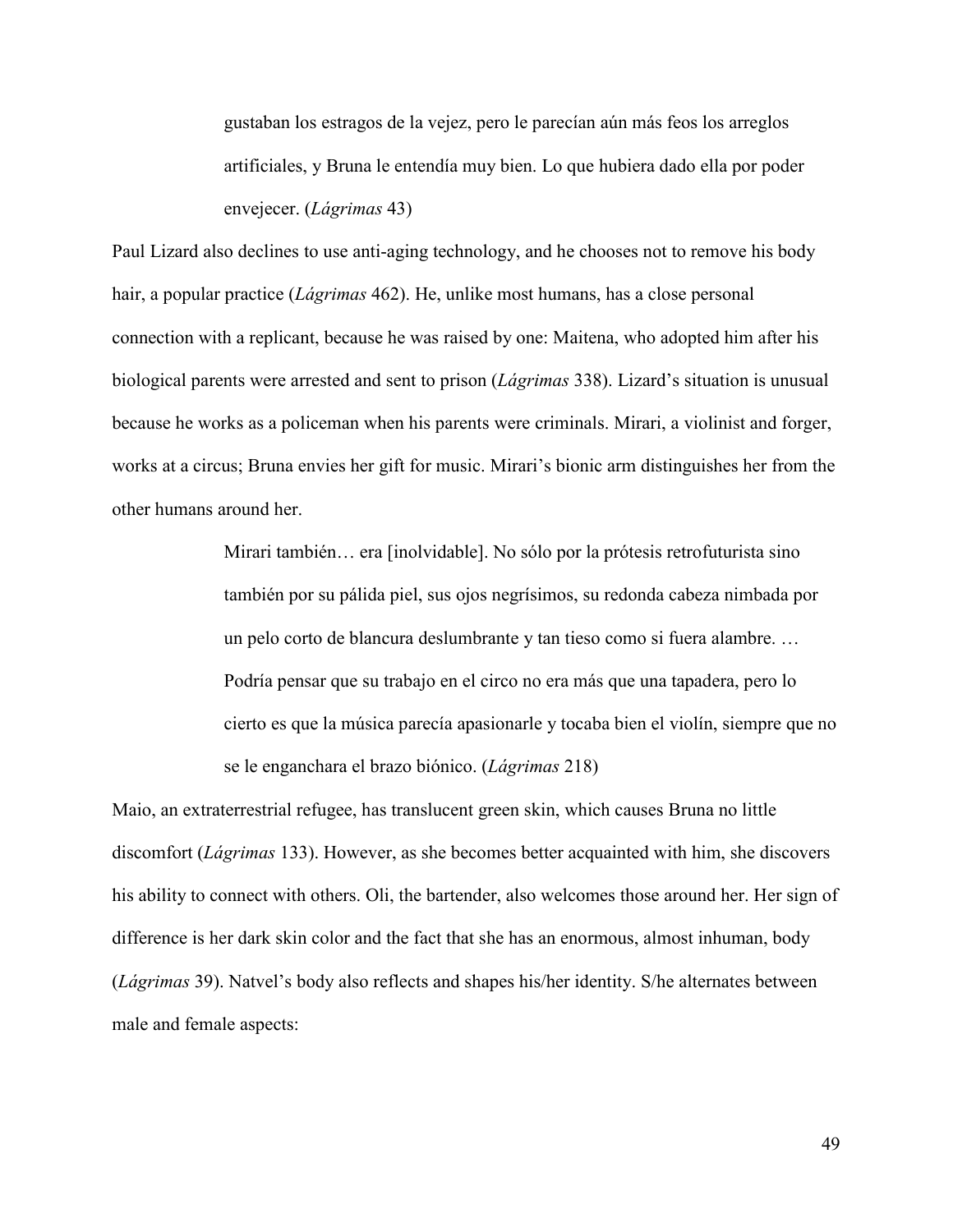Verdaderamente era imposible deducir su género sexual. Y no se trataba de que Natvel fuera un ser andrógino e indefinido, sino que más bien parecía ofrecer sucesivas imágenes cambiantes. De pronto resultaba evidente que era una mujer, y al instante siguiente no cabía la menor duda de que era un hombre. Bruna se preguntó si en realidad sería un mutante. Si ese deslizamiento de su identidad sexual habría sido causado por el desorden atómico de la teleportación. (Montero 161)

Mutants are common in Bruna's world due to the effects of interstellar teleportation. After two teleportations, an individual's body will likely suffer some sort of change. For instance, Bruna meets a woman in a bar with a third eye (*Lágrimas* 250). The woman has been cast out from the Labari society because of her mutation. The Labari see mutants as an abomination and use mutation as a sign of impurity. They believe that the pure will be protected from this curse, and thus they ignore the legal limits on teleportations per person (*Lágrimas* 251). The Labari seek isolation from physical and ideological impurities, attempting to keep their class boundaries impenetrable, partly through the use of tattoos to brand the lower classes. Bruna, unlike the Labari, surrounds herself with people whose bodies and behaviors mark them as atypical members of society, who do not conform to the norm.

# **Scapegoats**

Like the Labari mutant, the replicants in the novel suffer suspicion and scapegoating. In this dystopic world, the community naturally hungers for a scapegoat, for, as René Girard explains, "any community that has fallen prey to violence or has been stricken by some overwhelming catastrophe hurls itself blindly into the search for a scapegoat" (Girard 79). Again, a community that places its troubles upon a scapegoat then transfers its collective problems to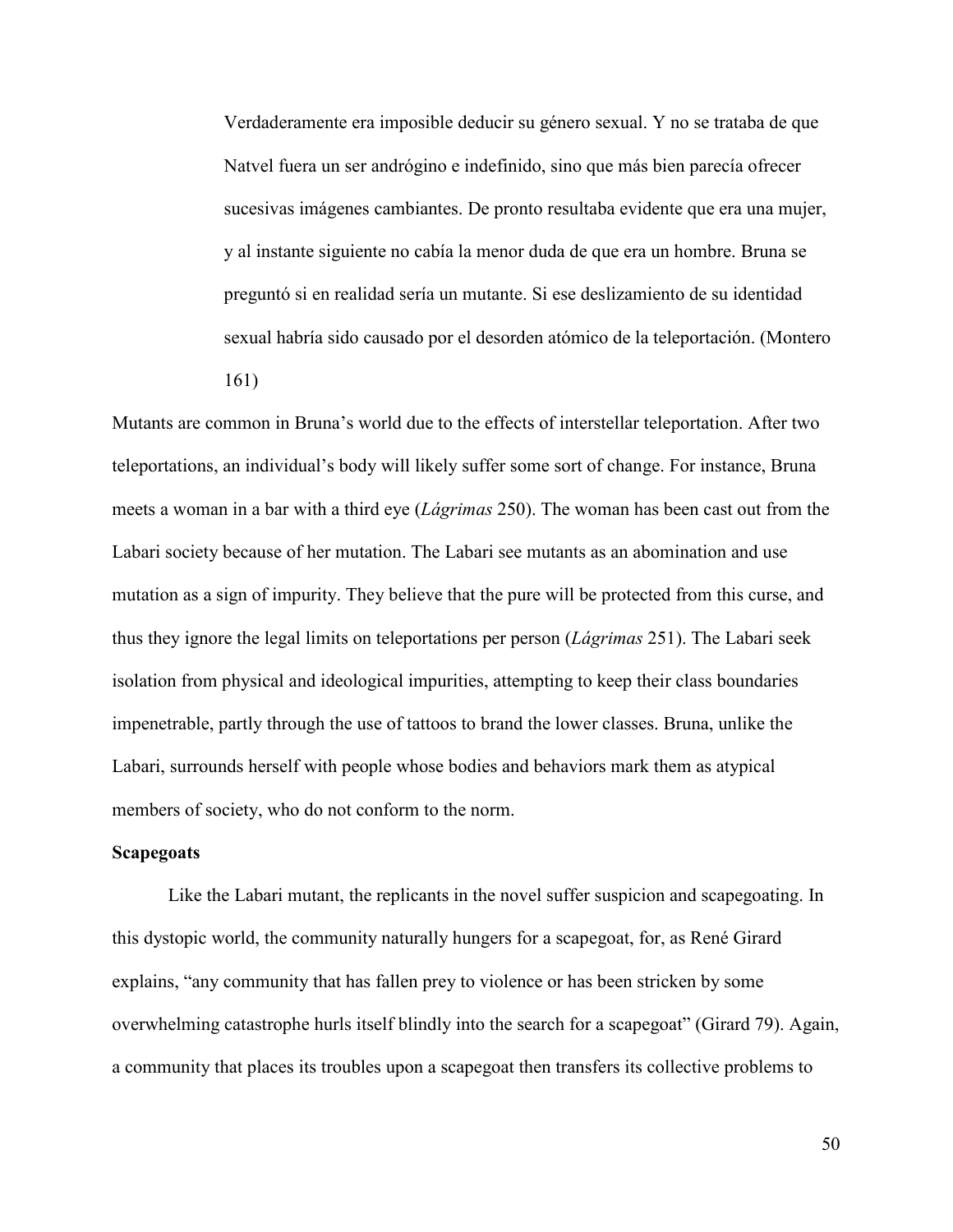that scapegoat. The choice of scapegoat is arbitrary, given that the entire group is guilty, but the scapegoat often comes from among those deemed least important to society. The arbitrary nature of the choice does not prevent someone from manipulating society into choosing a particular group as a scapegoat, as Ainhó does from behind the scenes. The replicants prove to be ideal scapegoats due to their "unnatural" condition as children of humanity, uncannily like humans. They form part of society, thanks to the treaties, yet they also exist on the edges, as liminal, monstrous figures. The situation of the United States of Earth also proves ripe for scapegoating: the people suffer from a plague of poor food, drugs, pollution, economic injustice and government corruption. Bruna complains to Yiannis of these problems after she sees a mother and child cast out of the city because they cannot pay to live in the clean air (*Lágrimas* 209). Yiannis is optimistic about the possibilities for change, but Bruna disagrees, believing that she will not live to see improvement. In Bruna's world, the replicants receive the blame of society, due to the propaganda of the human supremacists. Ainhó frames some of the replicants for murder as part of her plan to cause the scapegoating of all the replicants.

Bruna personally experiences the effects of the scapegoating as she carries on with her daily activities. Just before Bruna's conversation with Yiannis about societal problems, she asks Oli to change the television channel away from supremacist rhetoric. A man confronts her, saying, "¿Te molesta saber que estamos hartos de aguantaros? ¿Que no vamos a dejar que sigáis abusando de nosotros? Y, además, ¿qué haces tú aquí? ¿No te has dado cuenta de que eres el único monstruo?" (*Lágrimas* 207). The drunk man continues talking, telling Bruna to leave the bar. She reacts cautiously, not answering, but weighing her options. Oli steps in and ejects the man from her bar, but society in general refuses to speak up in favor of the replicants. Later, while Bruna infiltrates the supremacist organization, the public news screens are projecting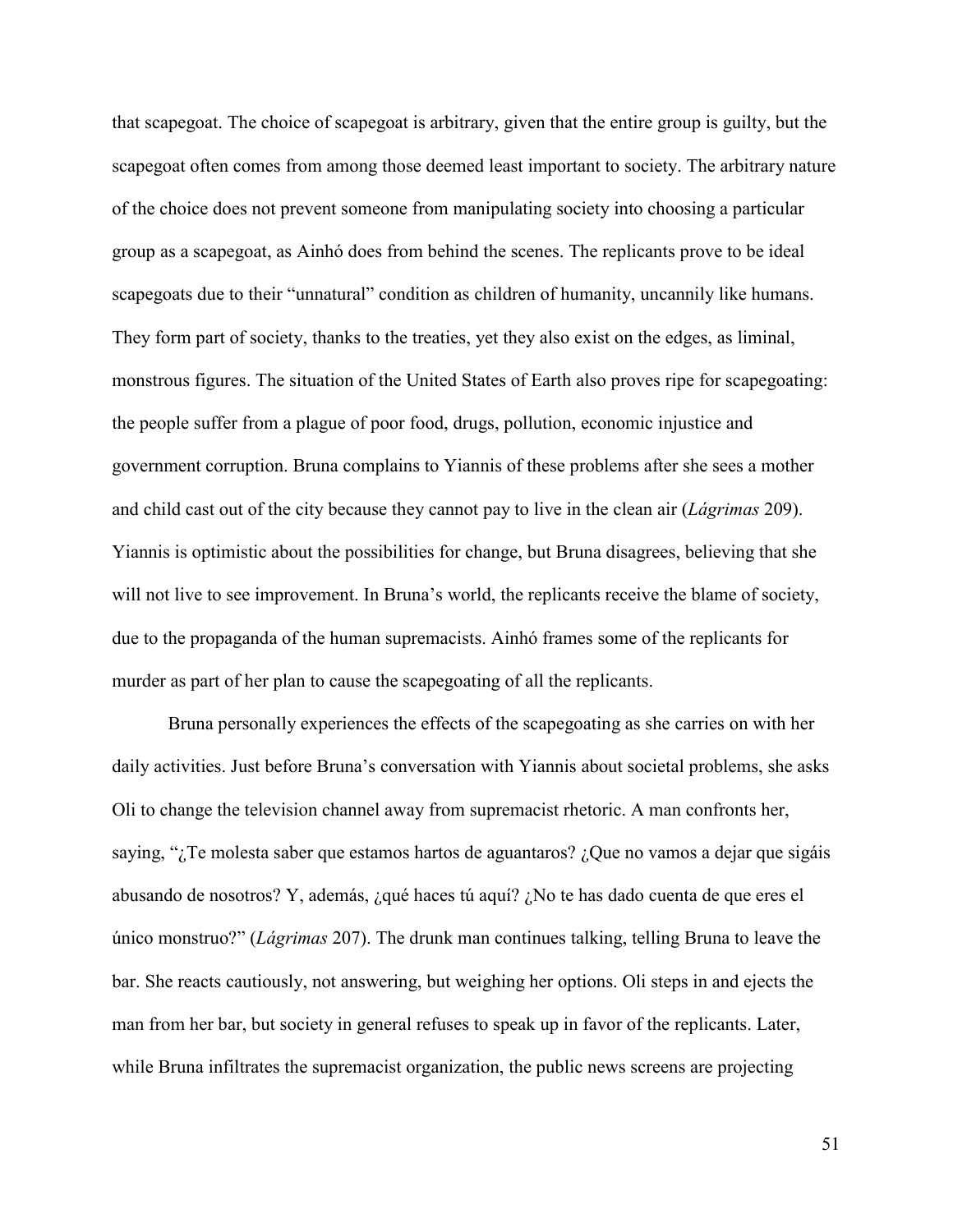specieist messages. "Sobre su cabeza, la pantalla pública estaba pasando atroces imágenes de androides de combate masacrando humanos. Eran viejas grabaciones de la guerra rep. '¿Vas a permitir que vuelva a suceder?', repetía una cinta continua sobre la carnicería" (*Lágrimas* 286). Of course, these messages of suspicion remain tied to Ainhó's desire for personal vengeance after the death of her son, killed by combat rep guards when he tried to break into a lab. She manipulates public opinion, making suspicion and prejudice look like truth. The news show invites the clearly biased supremacist, José Hericio, to speak on this sensitive issue, thus presenting only one side of the story (*Lágrimas* 97). This presentation of a single perspective sways public opinion heavily against the technohumans. Some prejudice already existed in some sectors of society, but become exacerbated by the politicking of the supremacists, who are in turn manipulated by Ainhó.

The archives which Yiannis helps maintain also suffer from the contagious influence of the propaganda. Lacunas and edits appear, and Yiannis recognizes them as falsifications. Yiannis functions as a monstrous figure. His biological mind functions as a more reliable source than the digital files. He attempts to correct the archives, but more and more errors creep in, filled with propaganda and prejudice: "Las alteraciones carecen de IDE (identificación electrónica; es decir, no se sabe quién las hizo, algo ya en sí mismo muy irregular), son totalmente falsas y todas constituyen una burda difamación de los tecnohumanos" (*Lágrimas* 346). This poisoning of the archives becomes an infection that Yiannis is powerless to fix by himself. Not only does Yiannis witness scapegoating in the archives, he becomes a scapegoat when he attempts to correct the problem. Acting as an inoculative force, Yiannis calls the attention of his superiors to the problem through official channels; however, they also suffer from the supremacist virus and it is too far advanced. They take his computer and erase his files, leaving Yiannis no proof other than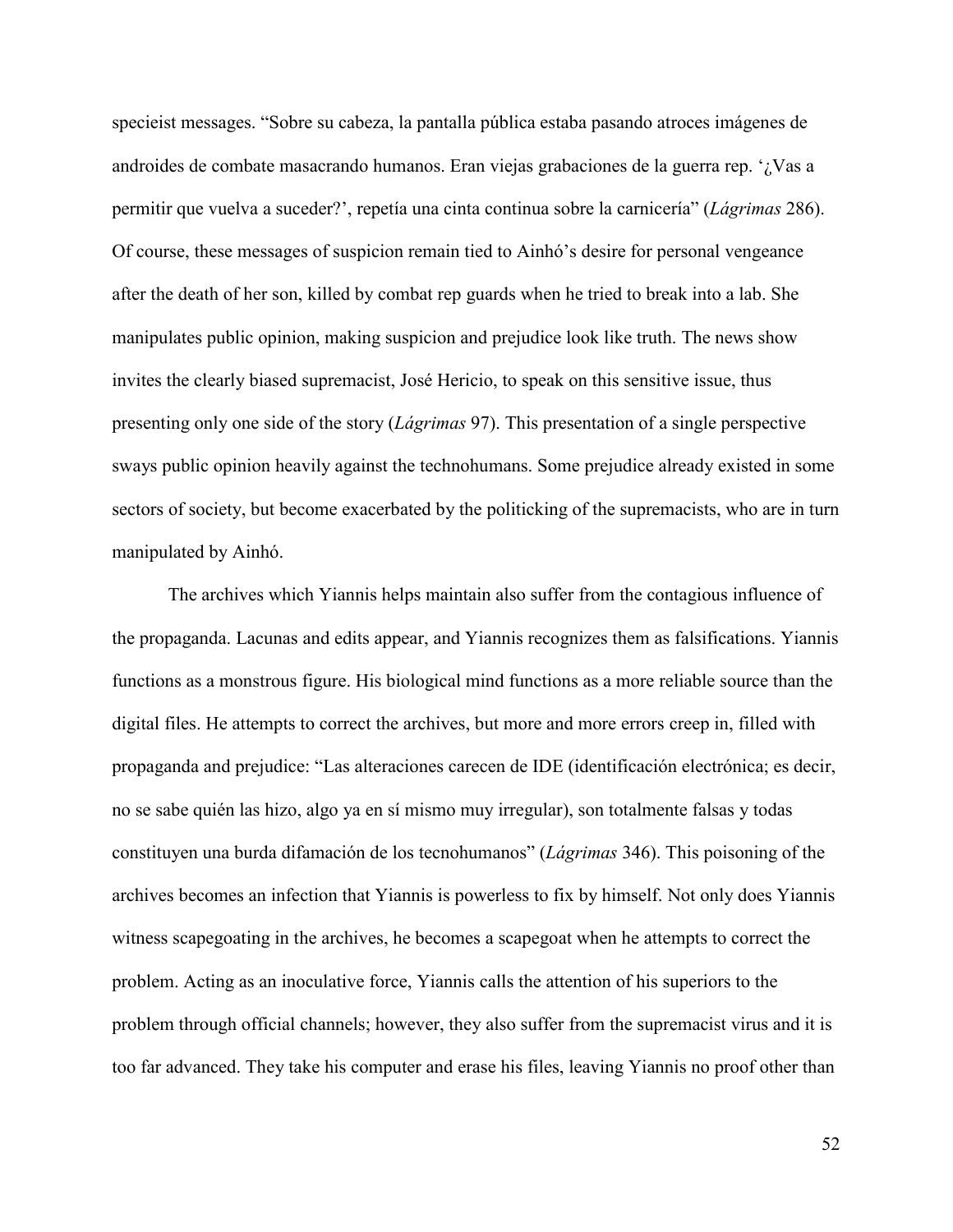his own memories, which few will accept as true. Not only do they call Yiannis's sanity into question, they fire him (*Lágrimas* 390). They thus reject his healing influence for their monstrous infection. Without his job, Yiannis remains at loose ends and feels as if his life is over. Nonetheless, he keeps his integrity and remains opposed to the blatant discrimination evident in the public news and the archives.

Although Bruna has already experienced prejudice and marginalization, she feels the intensified discrimination as a result of the scapegoating in many aspects of her life. Although she normally uses taxis with no problem as she travels around Madrid, she discovers that after the heavily-biased reporting, she cannot find a human taxi driver willing to carry her. She sees no replicant taxi drivers at all (*Lágrimas* 287). At the same time, she sees that few other reps have come out in public. Earlier, she also learns from Lizard that some of the facts about the dead androids have been concealed from the public: "¿Por qué callar algo que demuestra que los reps también son víctimas y no sólo furiosos asesinos?" (*Lágrimas* 146). This concealment concerns both Lizard and Bruna, because someone obviously wants the androids to take the full blame for their actions under the influence of the extra false memories. The human supremacists take advantage of the situation to improve their political standing, even hiring Ainhó as a sort of public relations expert to stir up public sentiment. The propaganda of the human supremacists makes the androids appear dangerous to humanity until the plot's unraveling. When the human news agencies portray the replicants as scapegoats, they treat them as infectious. One reporter says "Y lo que la gente se pregunta es, ¿qué está sucediendo con los tecnos? ¿Acaso están enfermos? ¿Hay una epidemia? ¿Puede ser contagiosa para los humanos?" (*Lágrimas* 97). These questions reflect the human fear of becoming like the replicants. Scapegoating becomes a way to isolate contagion and eject it from society.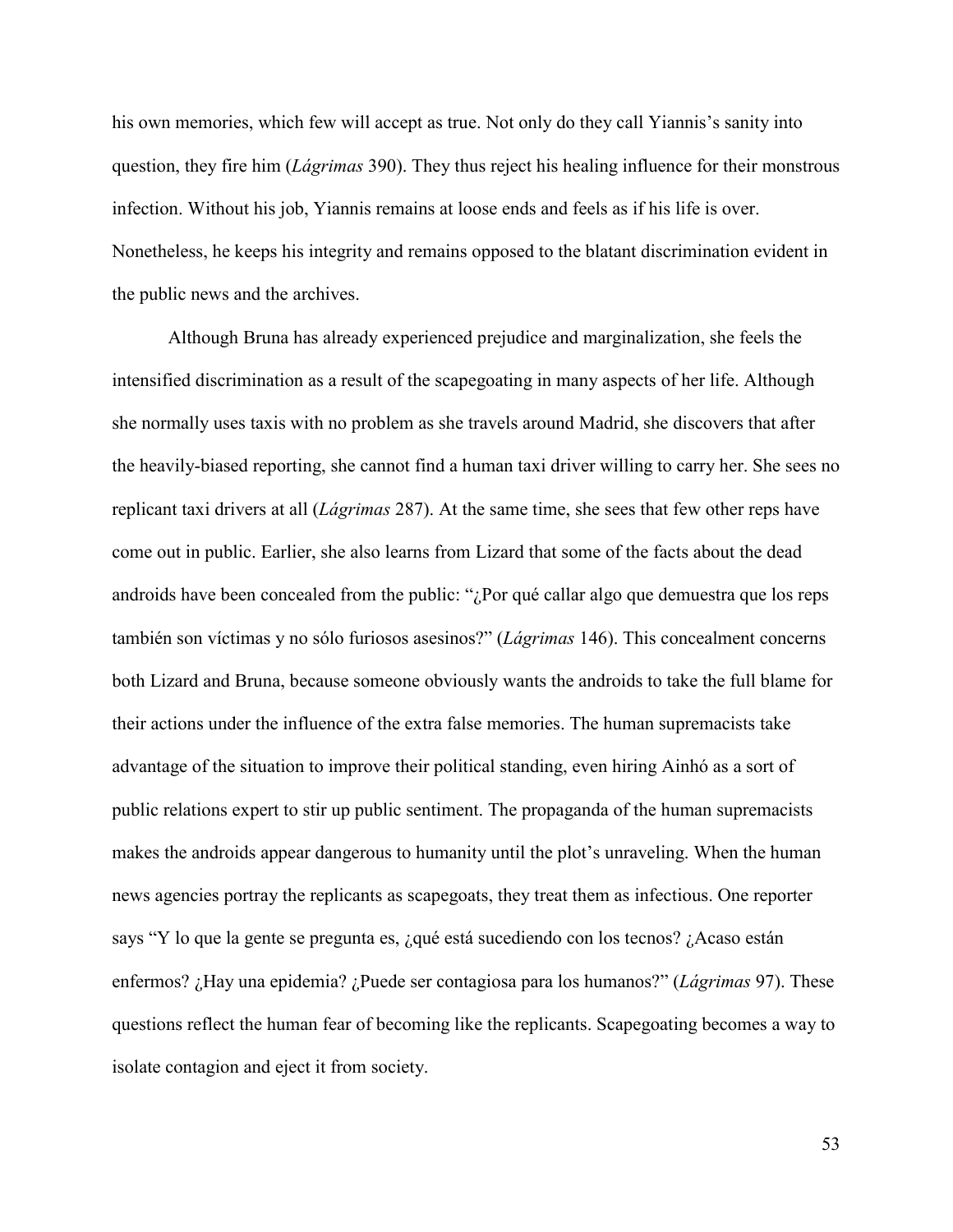The Labari, another group of speciesists, refuse to recognize any personhood in the replicants at all. When Bruna accompanies Paul Lizard to the Labari embassy, the priest who meets with them refuses to speak with her, treating her as a thing rather than a person. When they question him about the tattoos written in Labari script, he tells Paul that they are clearly an imitation. He adds that he does not care about the deaths of the replicants:

> ¿qué nos importa a nosotros que maten o no a esas cosas? No formaron parte del Principio y no cuentan. No existen. No tienen más entidad que la hebilla de tu zapato. Ya ves, nos parecen tan inapreciable se irrelevantes que incluso te hemos permitido introducir aquí, ¡aquí, en la embajada labárica!, a una de esas cosas. Y, por añadidura, hembra. (Montero *Lágrimas* 292)

Because the replicants are so far outside the norms of Labari culture,  $^{11}$  $^{11}$  $^{11}$  they do not count as people within their society. In Labari discourse, Bruna becomes doubly Othered, as both a replicant and a woman.

### **Porous Boundaries**

l

In sharp contrast to the supremacist propaganda, Bruna's care for others crosses species boundaries: she helps those who cannot defend themselves, regardless of who they are. Bruna dislikes hurting others and avoids physical conflict when possible. When a young policeman, only twenty years old, pulls a gun on her, she overpowers him in reflexive self-defense. "Ha sido un acto reflejo al verte venir hacia mí con pistola de plasma. Estoy con los nervios de punta, eso puedes entenderlo. Nos estáis persiguiendo, nos estáis marginando, nos estáis odiando. Nos estáis matando. Pero fuisteis vosotros quienes nos construísteis" (*Lágrimas* 312). Both Bruna and the policeman weep, finding a connection in their anxiety and fear. In moments like these, we

<span id="page-57-0"></span><sup>&</sup>lt;sup>11</sup> The Labari priest insists upon being treated as "usted", creating yet another boundary between himself and Paul and Bruna (*Lágrimas* 289)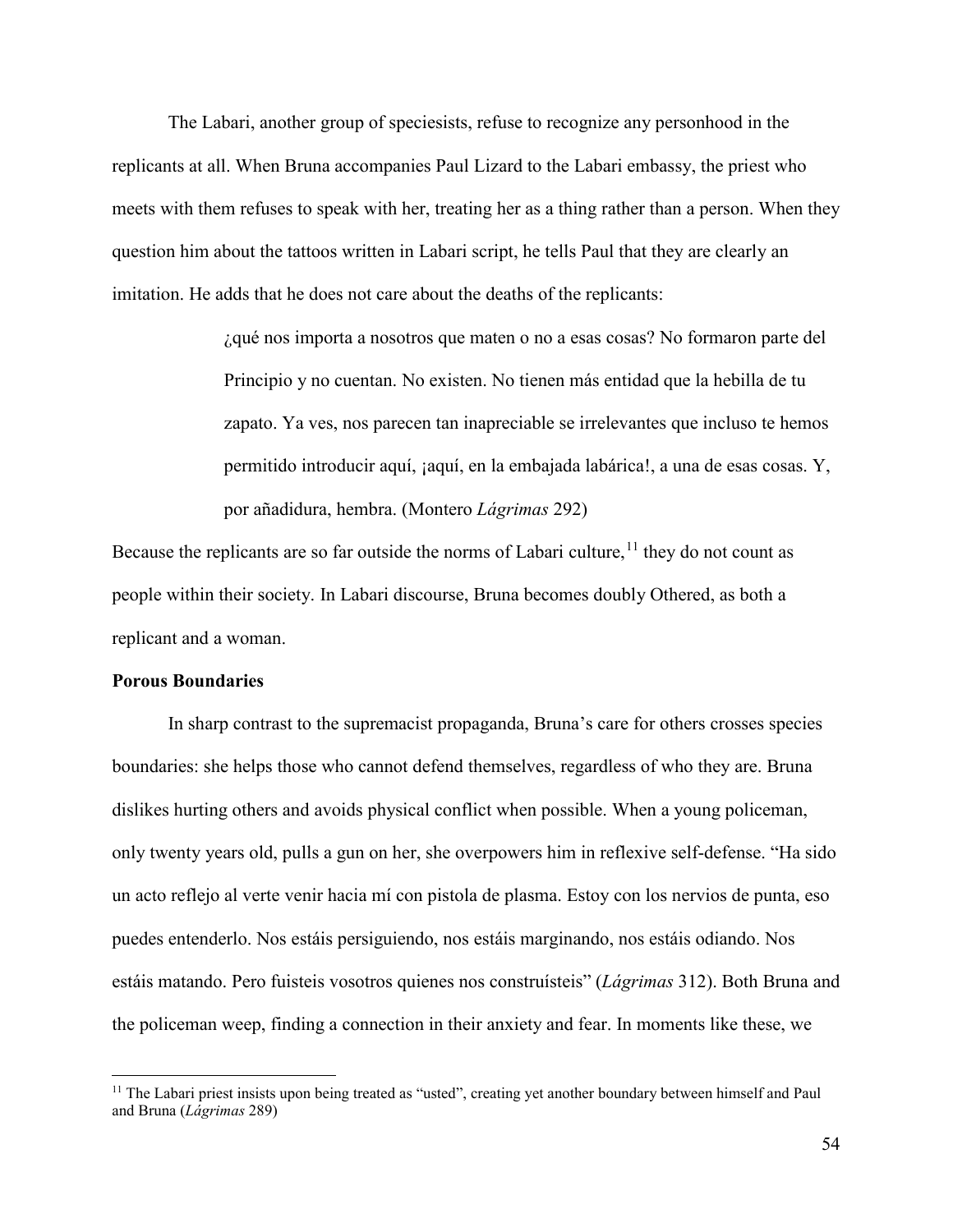see that Bruna likely suffers post-traumatic stress disorder due to her combat experience.<sup>[12](#page-58-0)</sup> Her apology to the policeman also reveals more about her character. She has no desire to hurt others, but she was designed as a weapon. Acting ethically when she was made to kill remains a dilemma. For example, when an assassin attacks her as she hides in the circus tent, she defends herself and kills him. In the aftermath, she laments her actions: "Bruna se vio a sí misma arrodillada con el cuerpo exangüe de su víctima apoyado en el regazo. Era como una imagen de *La Piedad*. Era la Piedad de los impíos. No lo sentía por el hombre, que era un asesino; lo sentía por ella, por su automatismo letal" (*Lágrimas* 431). The image calls to mind Michelangelo's *Pieta*, with Jesus lying serenely in death across Mary's lap: the ultimate representation of a scapegoat. Bruna has killed the man because he would have shot Maio if she did not (*Lágrimas*  436). She prefers to channel her energy into protecting people rather than harming them.

Bruna's actions as an agent of contagion inoculate the society around her. Her job as a detective also allows her to cross boundaries that are closed to reps in particular and other people in general. Her ability to disguise herself as a human assists her here. Her skill in this regard indicates that she has experience prior to her disguise as Annie Heart in going where replicants were not welcome. Bruna-Annie successfully infiltrates the group of human supremacists with Mirari's help.<sup>[13](#page-58-1)</sup> She employs an identity and cover story to implant herself into the supremacist group in an analogous fashion to the false memories implanted into the replicants' brains. This false story allows her to search for the truth. When Bruna takes on this new identity, she also adopts a different set of clothing, temporary body modifications, a wig, a new computer and ID

 $\overline{\phantom{a}}$ 

<span id="page-58-1"></span><span id="page-58-0"></span><sup>12</sup> Bruna fearfully recalls Cata's *mema*, designed to make her kill Bruna and rip out her eyes: "Volvió a sentir un escalofrío y notó que en su memoria se agolpaban antiguas escenas de violencia y de sangre, febriles retazos de su servicio bélico que normalmente conseguía bloquear. Cuatro años, tres meses y veinte días" (*Lágrimas* 155-156).  $<sup>13</sup>$  Mirari functions as a foil for Yiannis. While his biological mind serves as a reliable backup for the digital files,</sup> Mirari can manipulate digital files to create new personalities and identities for her customers. Also, she is a cyborg while he has no body modifications.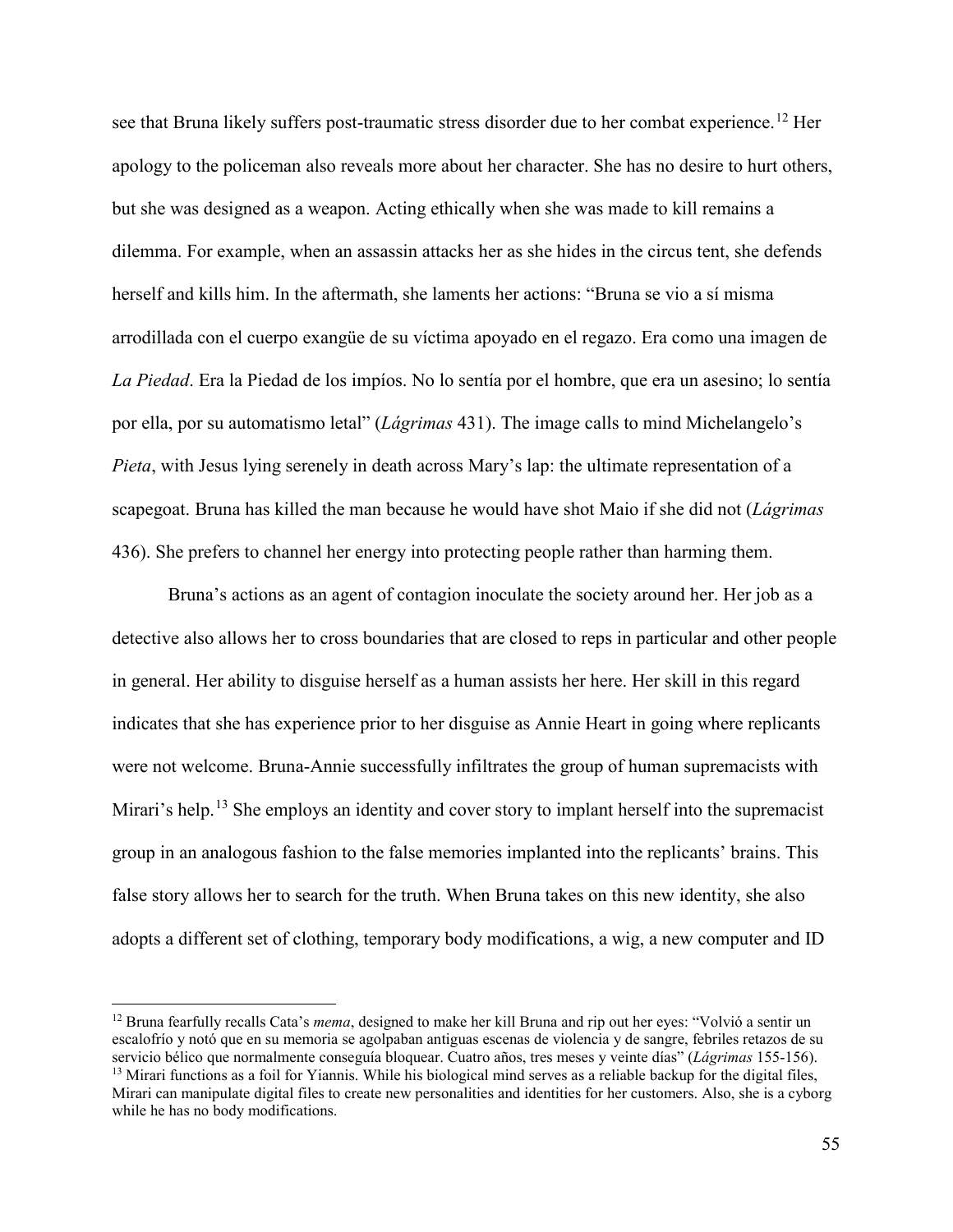card, as well as a hotel room in Annie's name. She also changes her face and her mannerisms. She adopts a heartless personality, her character laced with hatred towards the replicants. She plans to donate a large sum of money to the human supremacists. This attitude and the other items meld and overlap with Bruna's own personality to form a new identity. She also infiltrates other people's thoughts as she questions them. As a noir-style detective, Bruna finds herself free from the rules that bind Lizard as a police detective. Ainhó serves as a foil for Bruna, a pathogen to Bruna's antibody. Her disguise as RoyRoy and her insertion into Bruna's circle of influence parallels Bruna-Annie's infiltration of the supremacist group.

As with all humans, Bruna-Annie's self extends beyond her physical body. To ensure that Annie Heart's identity is authentic, the supremacists search her hotel room as well as check her wrist computer: "El lugarteniente cogió el aparato, le dio unas cuantas vueltas entre los dedos, lo apagó y lo volvió a encender. El móvil se reinició y la pantalla saludó a Annie Heart, mientras Bruna agradecía mentalmente el impecable trabajo de Mirari" (*Lágrimas* 284). Identity includes a physical component (a body or a representation thereof), a social context, and mental processes (See Shapiro 142). Bruna employs all of these as she creates her new identity. Andy Clark proposes the idea that humans are naturally adaptable to new technologies and in fact incorporate them into their own sense of identity, as Bruna does in her disguise: "The image of the physical body with which we so readily align our pains and pleasures is highly negotiable. It is a mental construct, open to continual renewal and reconfiguration" (Clark 61). The technology seen in the novel becomes an extension of an individual's mind, body and identity: personal wrist computers, holographic messages, automated home technology, and ID tags all form part of this larger identity, not just in Bruna's disguises, but for all the characters in their daily lives. When Yiannis calls to tell Bruna of Myriam Chi's murder, waking her with a holographic call, she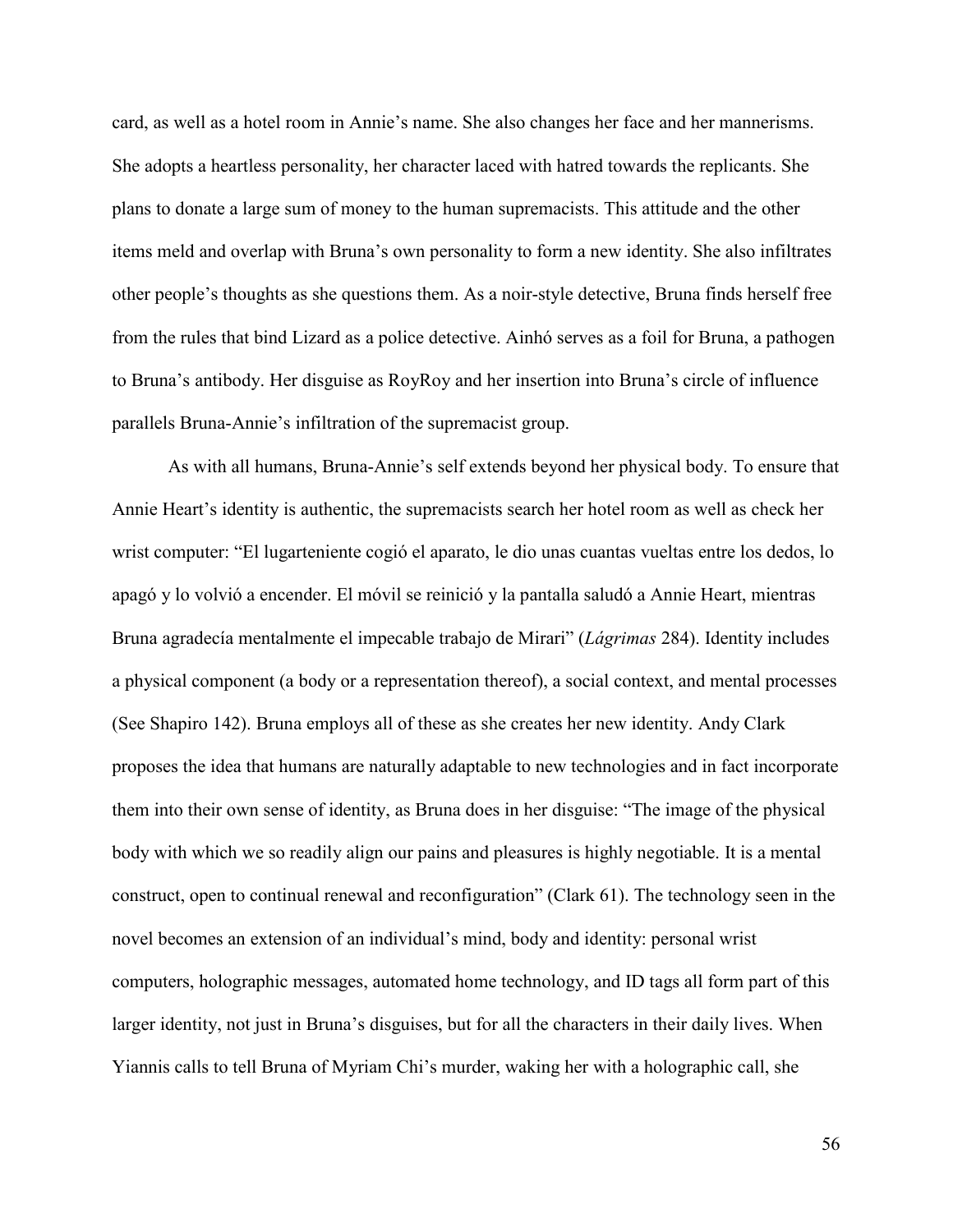says, "¡No soporto que te metas así en mi casa!" (*Lágrimas* 95). She thus recognizes the projected hologram as Yiannis himself and treats the call the same way she would treat a physical intrusion. Bruna also recognizes a holographic image of Myriam Chi as the MRR leader herself: "Tú sonríes todo el tiempo" (*Lágrimas* 57). On both occasions, the relationship between body and identity remains fluid.

Memories have the same contagious, border-crossing properties as Bruna herself. Thoughts can affect the mind the same way that bacteria can infect blood: "Infectious foreign bacteria threatened to penetrate and destroy individual bodies, and it occurred to many physicians in the 1880s that infectious thoughts might destroy an individual mind in an analogous fashion" (Otis 6). Intangible memories and tangible blood work within these two novels to carry disease to the various victims. However, the memories of the androids in *Lágrimas en la lluvia* are encoded in *memas* inside their brains. In addition, with the technology of *Memofree*, memories become tangible, optional and easy to erase, making it possible for individuals to choose their own past (*Lágrimas* 355). Although many androids also choose to insert extra *memas* into their brains, when the victims have these false memories forcibly implanted into their minds, it functions as metaphorical rape, penetrating the boundaries of their autonomy without their permission. In this case, the vector of the infecting memories can be traced to a clear external origin. The false memories implanted in the victims induce a mental disorder, and later death. Lizard tells Bruna that "en estas *memas* sólo hay unas cuantas escenas que hacen creer a la víctima que es humana y que ha sido objeto de persecución por parte de los reps… de los tecnos.[14](#page-60-0) Actos compulsivos que la víctima se ve obligada a cumplir. Algo semejante a los delirios psicóticos" (*Lágrimas* 146). The infection of the *memas* acts like a

l

<span id="page-60-0"></span><sup>&</sup>lt;sup>14</sup> Note that Lizard makes an effort to use the politically correct term, not out of hyper-politeness, but out of respect.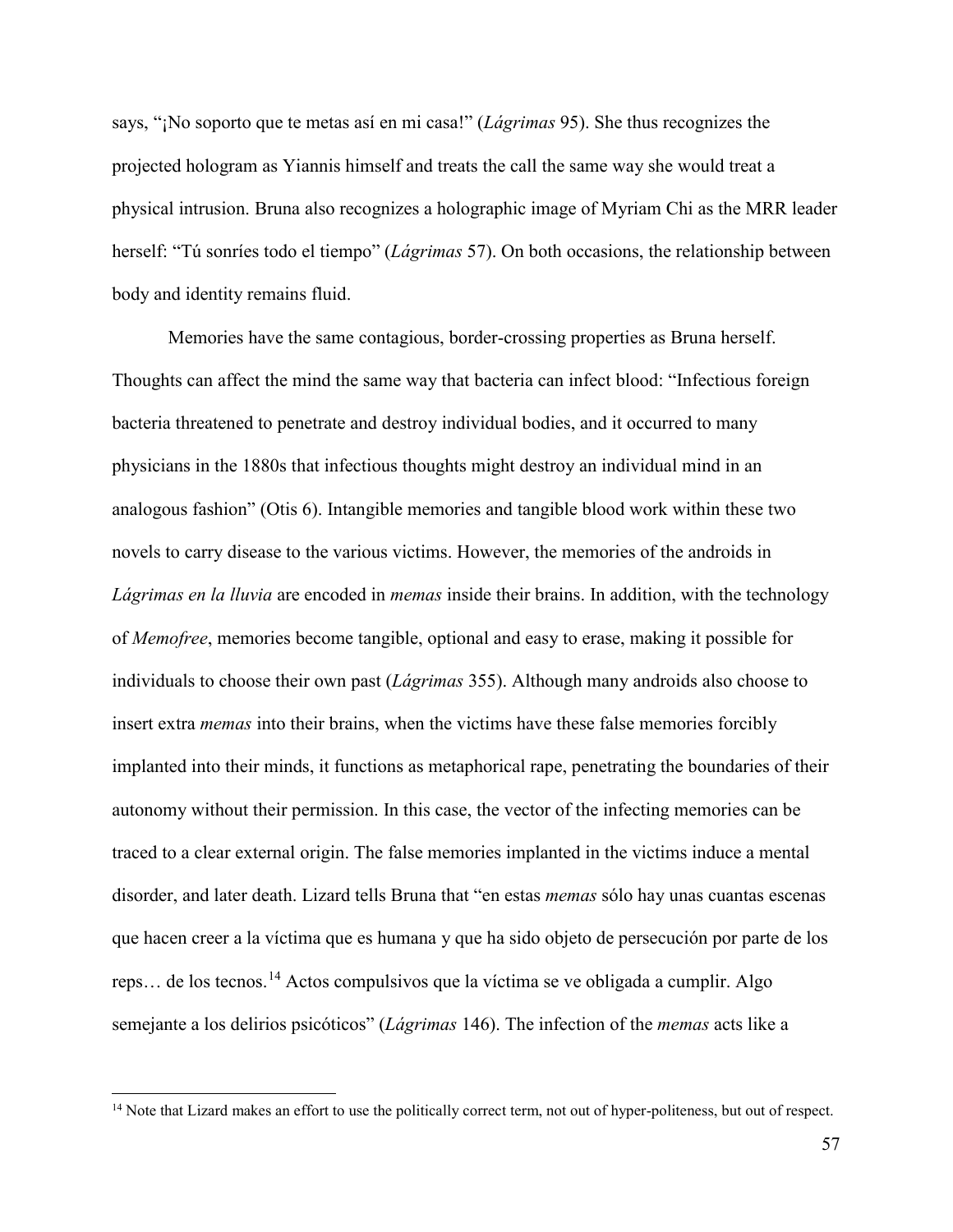psychological disorder, causing the victims to act out of character. "Los implantes inducen una especie de psicosis programada y extremadamente violenta. El impacto es tan fuerte que les destroza el cerebro en pocas horas, aunque no sabemos si esa degeneración orgánica subsiguiente es algo buscado o un efecto secundario e indeseado del implante" (*Lágrimas* 146). In short, the *memas* turn the victims into suicide killers, leaving them unconscious of their actions, then killing them. Through their investigations, Bruna and Lizard discover that these *memas* are the product of Ainhó, who created them to add to the anti-rep sentiment. They infiltrate the thoughts of the androids in question, causing them to do things completely out of character.

Memories are both poison and cure, as Bruna discovers when she becomes contaminated with the extra false memories (see *Dissemination* 97-99). The *mema* used on her, unlike those inserted into the brains of the other reps, consists of salt which will dissolve without a trace, so that it will appear that she acted by her own choice. This metaphorical rape becomes even more insidious than the others, because it would have left no trace, no evidence to prove Bruna's status as a victim. She does not even have the venganza tattoo to mark an outside interference. When Bruna wakes in a strange apartment, she somehow falsely recognizes it as her own, and she remembers that she has a son named Gummy, and that she must set off a gas bomb to save his life. These new memories are a porous membrane, allowing the memories Nopal wrote for her and her own lived experiences to seep through, yet the new memories impel Bruna to urgent action. She calls Paul Lizard, who recognizes that something is wrong (*Lágrimas* 410). He then calls Pablo Nopal to help Bruna recover her identity, crossing a boundary between legitimate police work and a more noir-style liminality. To regain her identity, Bruna must carefully recall and filter all of the memories, from the new false ones to her most painful experiences, both authentic and scripted for her by Nopal. She thus creates a new framework for her experiences.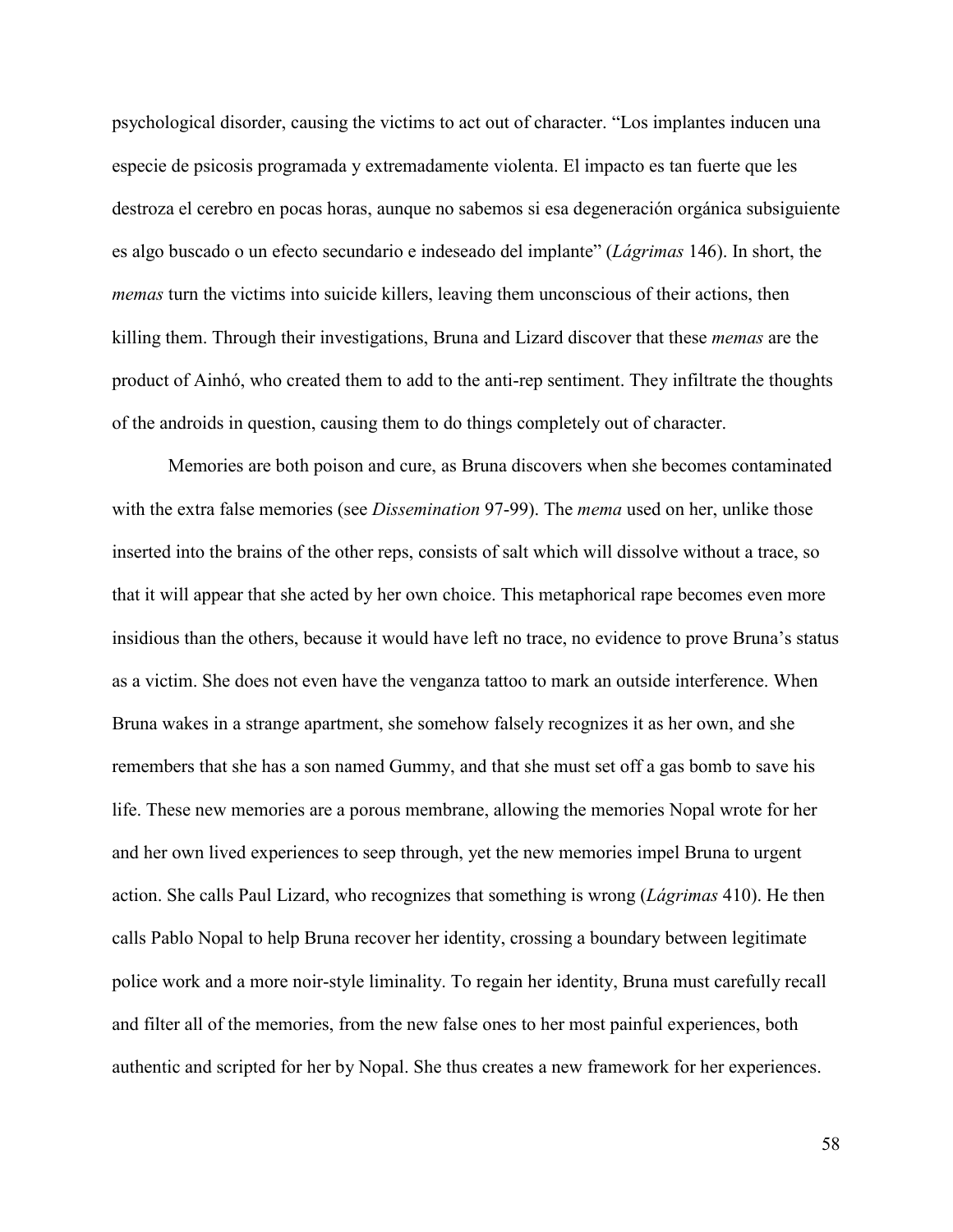With Nopal's help, Bruna searches through her first memories, the one she shares with the memorist. This first level of memory reminds her of her identity as an android. However, she still feels bound by the newly implanted memories of a son. One by one, this time without outside help, she recalls the new false memories of her non-existent son Gummy. In the process, she forces herself to recognize the memories as false, thus "killing" the child she never had in a metaphorical abortion, a reaction to her metaphorical rape. "La rep inclinó la cabeza y cerró los ojos. Y se dispuso a matar a Gummy" (*Lágrimas* 415). After completing this agonizing process, she moves onward and inward, finally confronting her most repressed memory: the pain of Merlin's death. "Pero Bruna siguió adelante, agónica, suicida, escarbando una y otra vez en la carne viva, hasta llegar al recuerdo final y reventarlo. Y allí abajo, en lo hondo, tras completar la muerte imaginaria de Gummy, la estaba esperando agazapada la muerte verdadera de Merlín. Bruna Husky estaba de regreso, toda entera" (*Lágrimas* 415-416). This turning point allows Bruna to feel a sense of wholeness, despite or perhaps because of her pain. Through the rest of the novel, Bruna concludes that she consists of all the moments, both good and bad, that she has lived and that she remembers (409). These remembered moments and her actions bring pain and healing at the same time. The memory of Gummy's face becomes the key to unraveling the mystery of Ainhó's identity, because Bruna discerns Gummy and his mother in a picture, and the mother's face matches RoyRoy's.

In addition to the porous boundaries of memory and body, represented by the *memas* and the influence of drugs on the mind, the novel also represents many instances of the blurring of species boundaries. First, Bruna's friendships with Yiannis, Maio, Mirari, Lizard, and Nopal, as well as Natvel and Oli, all cross the boundaries between technohuman and human, or alien. In addition, Bruna has a connection to Melba, the sole surviving polar bear, crossing the divide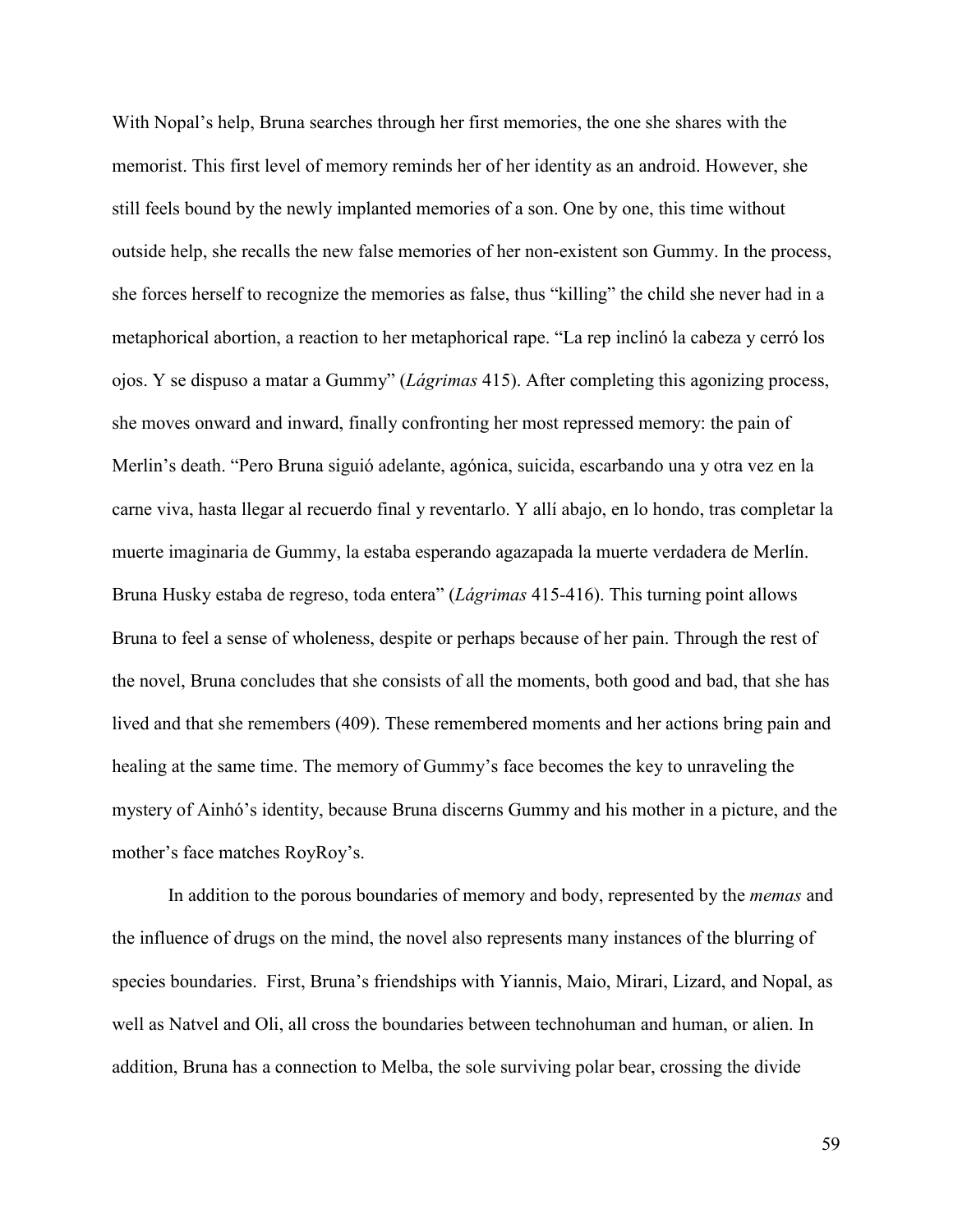between animal and technohuman. When she finally permits Natvel to tell her what s/he has seen as her essential tattoo, she already suspects it to be a bear.<sup>[15](#page-63-0)</sup> She calls Natvel for the news while standing outside Melba's enclosure. The threatening holographic image delivered to Myriam Chi also shows a relationship between human and animal. It shows Chi being disemboweled, but upon closer examination results in a combination of two separate videos: one of Chi's speeches and the butchering of a pig (*Lágrimas* 142). When Bruna analyzes the two films, she discovers that the knife reflects the eye of a replicant. The analysis of the holograph forms a synecdoche of Bruna's search for truth, just as the eye represents identity. The analysis of identity and the search for the culprit both require Bruna to cross boundaries.

Bruna also seeks to overcome interpersonal boundaries as she desires closeness to those around her. At the beginning of the novel, she only calls one person friend: Yiannis. She discusses her lack of relationships with her psychoguide, as well; it causes her deep anguish (*Lágrimas* 154). Bruna's choice of recreational drugs provides insight into her emotional needs. Most of the time she drinks white wine. Other reps use artificial memories. Bruna prefers the temporary unconsciousness that white wine brings her.<sup>[16](#page-63-1)</sup> As Annie Heart, she drinks vodka as part of her cover. The only other drug she uses, however, is oxytocin. When she meets the mutant at the bar, their drinks contain the highest legal limit of the drug (*Lágrimas* 249-250). The drug heightens her sensitivity to others and their emotions, effacing interpersonal boundaries. Her choice of this recreational drug becomes more interesting upon consideration of her loneliness; she chooses a drug that produces closeness to others, although she uses it infrequently. The night she sleeps with Maio, she also takes a *caramelo*, a pill form of the drug,

l

<span id="page-63-0"></span><sup>&</sup>lt;sup>15</sup> Her psychoguide, Nissen, used the metaphor of a bear when he explained to Bruna that not all mammals build close relationships with others. "Por ejemplo, los osos salvajes eran unos animales absolutamente solitarios durante toda su vida. Sólo se juntaba fugazmente para aparearse" (*Lágrimas* 154).

<span id="page-63-1"></span><sup>&</sup>lt;sup>16</sup> In one instance, she completes a puzzle and does not realize it until she wakes and sees it finished (*Lágrimas* 402).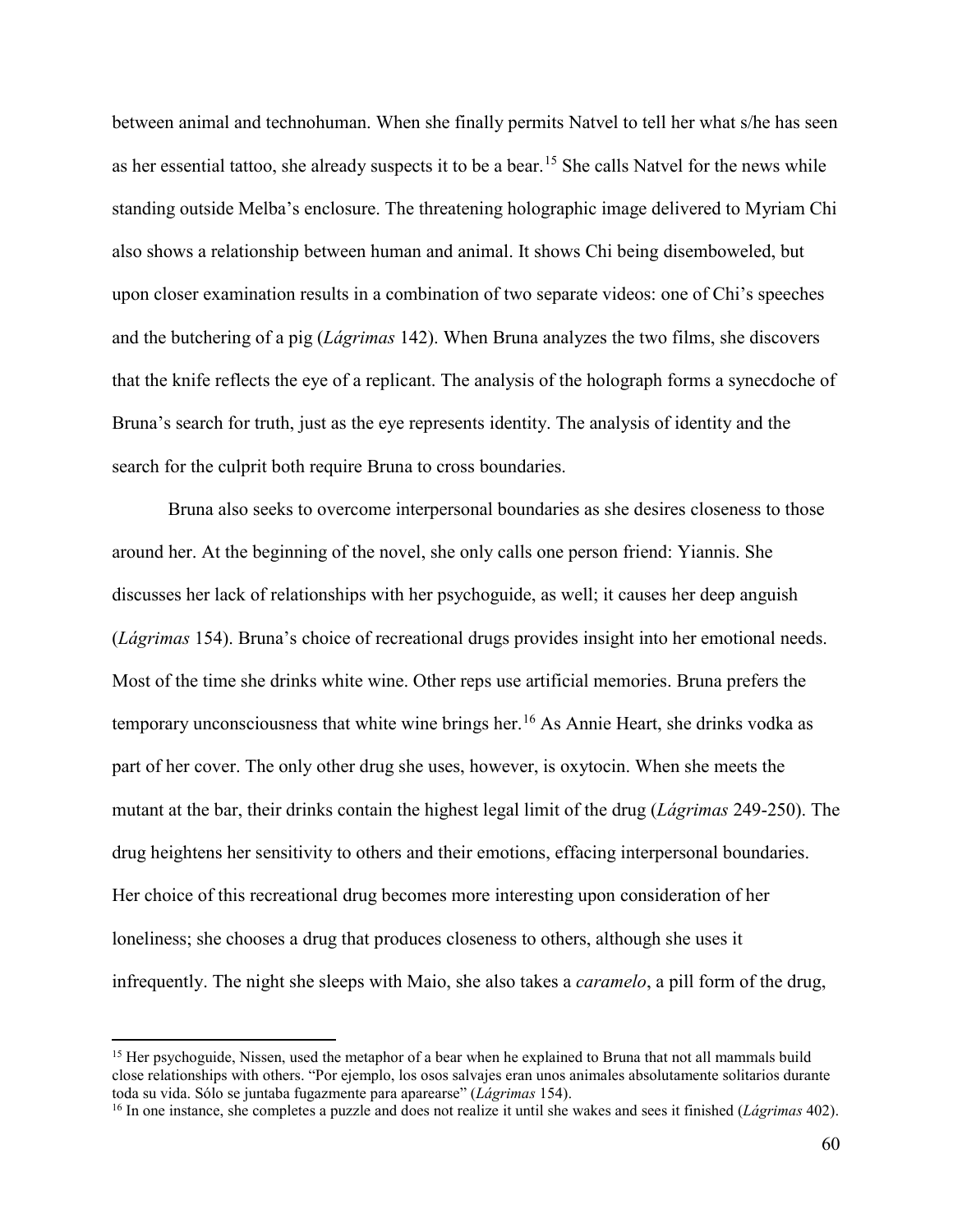and deliberately seeks out a sexual encounter. The next morning, however, she finds the fact that she slept with him unsettling, to say the least. Kristy Eagar points out that this is one occasion that Bruna is grateful for a lack of memory:

> Bruna is a character obsessed with the validity of her memories, with the relationship of her forged memories to her identity as a person. Yet, when confronted with her lack of memory regarding her real and intimate encounter with an alien, this unexpected turn of events is so catastrophically repulsive to her that her lack of memories of the event is a blessing. (Eagar 14)

In this as in other situations, she has drunk so much that she cannot remember the night before, erasing her memories for a short time. She has a varied sex life; when not in a serious relationship, she is open to exploring different partners. Nonetheless, "in this encounter with the alien other, she cannot allow herself to even think about the details of the act she has just engaged in" (Eagar 15). That Maio can then read her thoughts makes the situation that much more uncomfortable. Maio explains that they have such a close connection because their *kuammil*s have touched. He describes the kuammil as an organ which requires care and feeding. The closest comparison he can give her is the human soul. Bruna introduces Maio to Mirari, and the two are able to form a close connection both as musicians and as lovers. Later, with Paul Lizard, Bruna finds a partner who attracts her both physically and spiritually. "Pero cuando el otro también le calentaba el corazón, como sucedía con Lizard, entonces el sexo se convertía en algo cavernoso y complicado, y el simple hecho de besarse era como empezar a caer dentro del otro. Empezar a perderse para siempre" (*Lágrimas* 461). The trust they have built by working together expands to include a sexual relationship.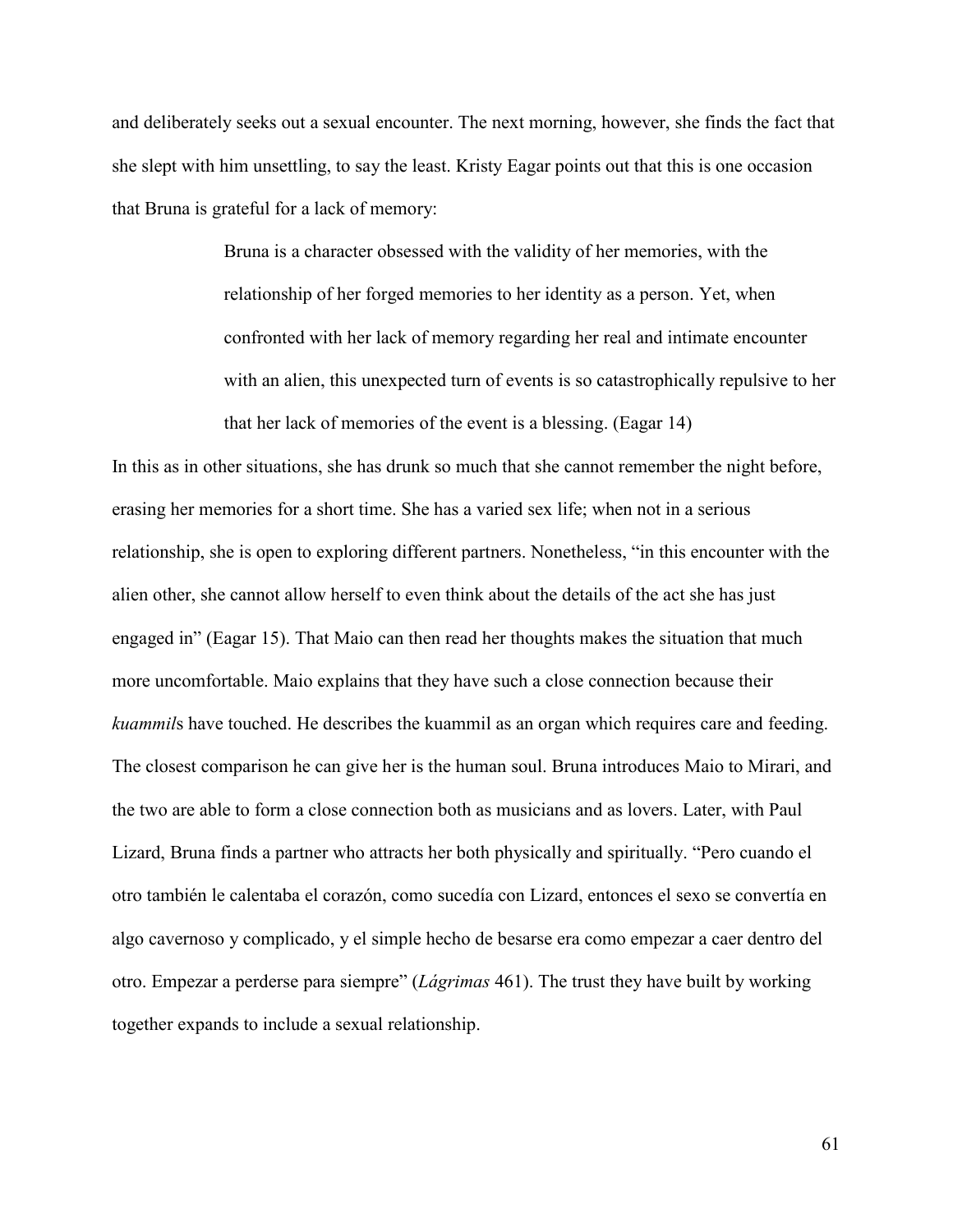# **Ethics and Actions**

The characters' choices and actions shape their identities, in addition to their relationships with the other characters. The characters grow in different ways depending on how they react to the situations they confront. As in *Yeti*, this novel contains examples of masterminds, pawns, traitors, and heroes. For example, Ainhó has made the choice to seek vengeance after the death of her son. According to the Cosmos ambassador, she was deeply wounded when her son was killed by combat droids who were guarding the lab he broke into. "Está patológicamente obsesionada por la muerte del hijo. Sólo vive para la venganza y eso a veces te lleva a cometer graves errores" (*Lágrimas* 453). She has allowed her loss to fill her with bitterness, which prompted her to find a scapegoat and turn her pain outward, inflicting pain on others as well. Like Piera Kernels and Erich Skorzery in *Yeti*, Ainhó does not view other people as valuable in and of themselves. Rather, she uses them to reach her own goals, then discards them. For example, when she visits Hericio, the supremacist leader, she tells him that she has been manipulating him: "Yo no he estado trabajando para ti, sino tú para mí. Eres mi obra, yo te he creado. Y no eres más que un peón dentro de un plan grandioso" (*Lágrimas* 383-384). Thus she takes complete credit for Hericio's identity as a supremacist leader. Like Nopal with Bruna's memories, she has scripted Hericio's part. Then, she injects Hericio with a neuromuscular paralyzing agent, which prevents him from moving or talking while she butchers him, intending to pin the blame on Bruna. As Ainhó uses the false memories to provide evidence for the scapegoating of the reps, she projects her pain outward and severs her connection from the Others around her, preventing herself from finding healing as Bruna does through her relationships. She and Bruna have both face the loss of a loved one, but their reactions are polar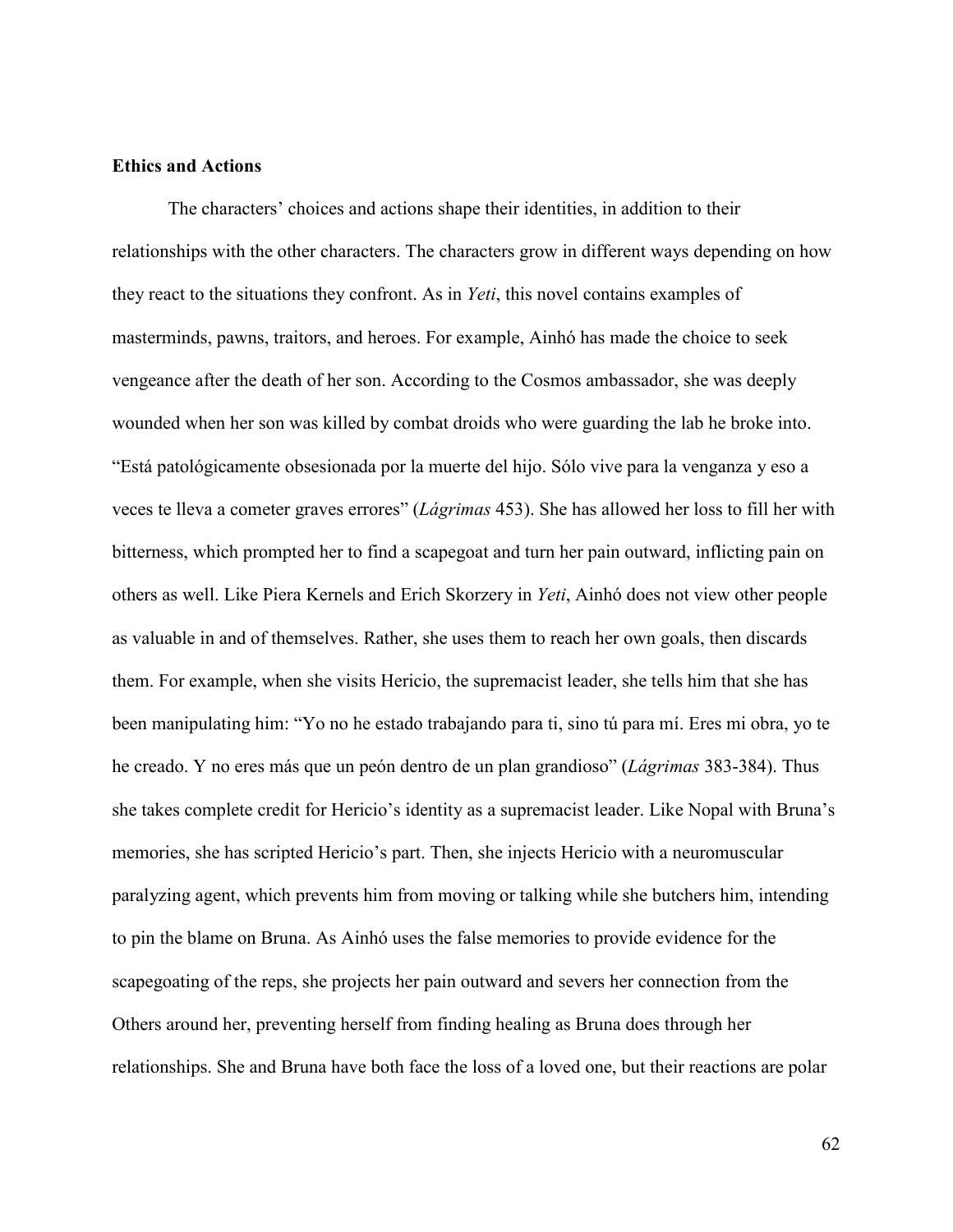opposites. Unlike Bruna, Ainhó clings to the memories of the past. Bruna represses her memories of Merlin, but eventually learns to accept them and find healing. Ainhó, on the other hand, becomes so obsessed with past events that she cannot move forward or find peace.

The supremacists always choose to remember differences and they disseminate that information as if it were the only truth. Like the mercenaries of *Yeti*, who refuse to see the Orang Rimba as people, the supremacists cut themselves off from any possible connection with those unlike them, blocking their opportunities to learn and grow. Hericio claims that the reps are an error, saying, "En realidad, casi me compadezco de ellos, hasta me dan pena, porque son unos monstruos que hemos creado los humanos. Son hijos de nuestra soberbia y de nuestra avaricia, pero eso no impide que sean monstruosos. Hay que acabar cuanto antes con esa aberración" (*Lágrimas* 100). This biased rhetoric treats the subject as if there were only one possible perspective and, like the discourse of the Labari, deprives the replicants of any personhood. Hericio's stated compassion for the replicants reveals itself as a blatant lie when he makes no effort to understand the other points of view.

The android Habib, like Sansul of the Orang Rimba, chooses to betray his friends and his species for the promises he has received. Habib values the longevity that Ainhó and the Cosmos have given him more than his relationships with those around him. Bruna and Lizard learn from the Cosmos ambassador that Habib is seventeen years old, seven years older than all other replicants. The ambassador informs them that "Nosotros disponemos de los conocimientos científicos que hacen posible que viváis mucho más… Dos décadas o incluso tres" (*Lágrimas*  454). When he comes to kill Bruna, he tells her he is sorry, but that it was an impossible proposition to resist (*Lágrimas* 438). Habib's choices, like Ainhó's, contrast sharply with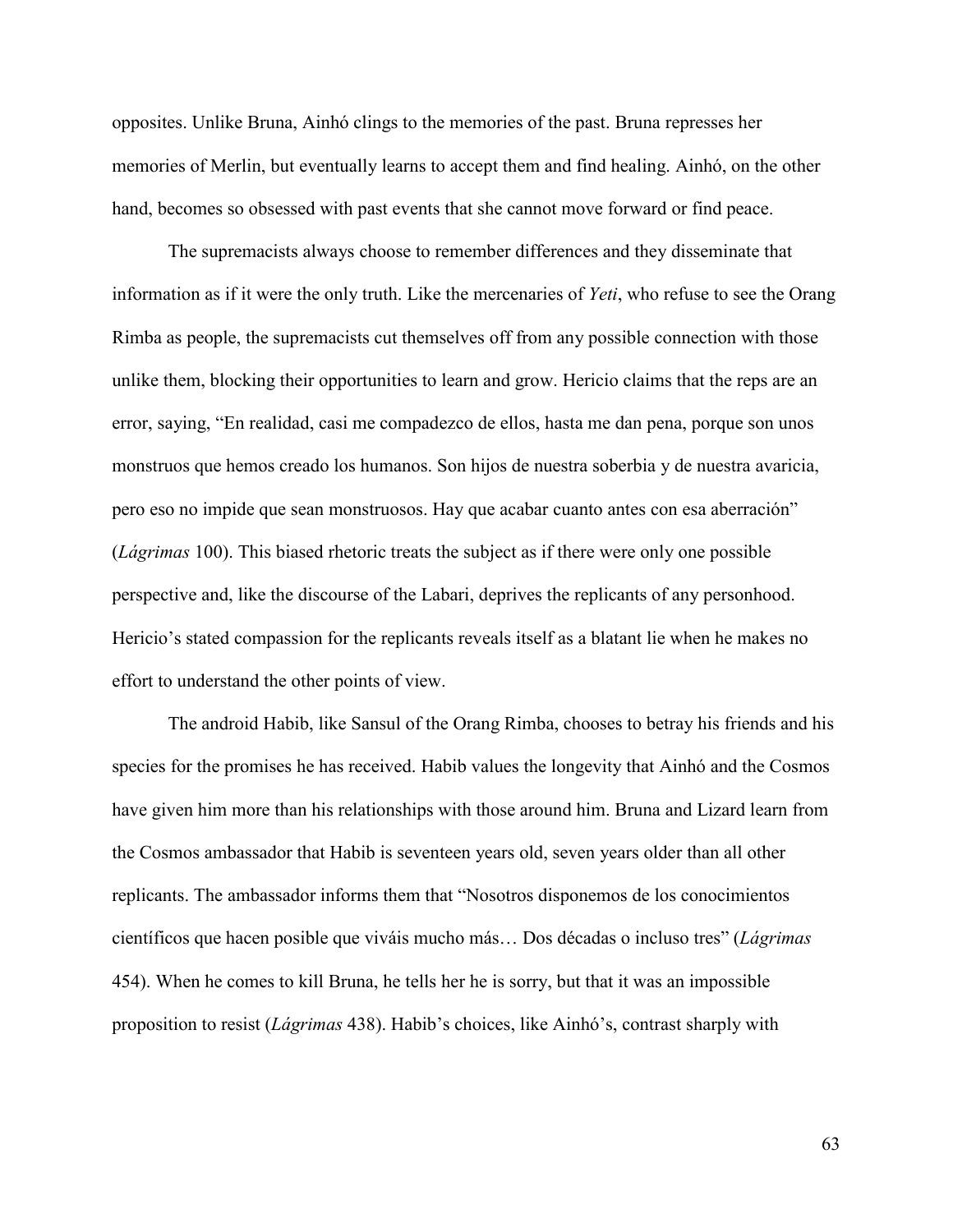Bruna's decisions and her moral code. She feels deep anguish due to her own short life but her loyalty to her principles and her friends comes first.

Like Mario, Bruna constantly chooses to help the Other, to fight on behalf of the underdog, and to care for those who have no one else. For example, she adopts Cata Caín's pet, Bartolo, an intelligent alien creature, left alone after Cata's death. Despite the creature's habit of eating Bruna's favorite belongings, she takes him in and cares for him (*Lágrimas* 172-176). She also refuses to let herself leave Maio alone on the streets, choosing to take him in instead and find him a home with Mirari (*Lágrimas* 306). In addition, she protects RoyRoy from the bullies who threaten her and takes her to safety in Oli's bar (*Lágrimas* 165). Although Bruna does not recognize this aspect of her own character, her kindness and protective instincts form a key part of her being. She exists as an android designed for combat, but she uses that nature to protect others. After Chi's death, when Valo Nabokov tries to fire her, Bruna's instinct is to go away. However, something inside of her will not allow her to leave the case alone: "E inmediatamente después se dijo: pero no puede ser, no quiero dejar el tema, tengo que aclarar lo que ha sucedido. Tengo que seguir investigando" (*Lágrimas* 104). Her own curiosity combined with a feeling of responsibility to finish what she has started pushes her to keep searching.

The individuals who form Bruna's family have, like her, chosen to overcome the popular prejudices of their society. Unlike Ainhó and the supremacists, they refuse to let public opinion limit their friendships. Yiannis has made the choice to befriend Bruna, which has affected both of their lives positively and profoundly. He also makes the choice to speak up about the discrimination he observes, which costs him his job but helps him maintain his integrity (*Lágrimas* 390). Bruna then makes the choice to bring Yiannis back from the dead, symbolically speaking, and to invite him to join her in her detective work (*Lágrimas* 473-474). She thus gives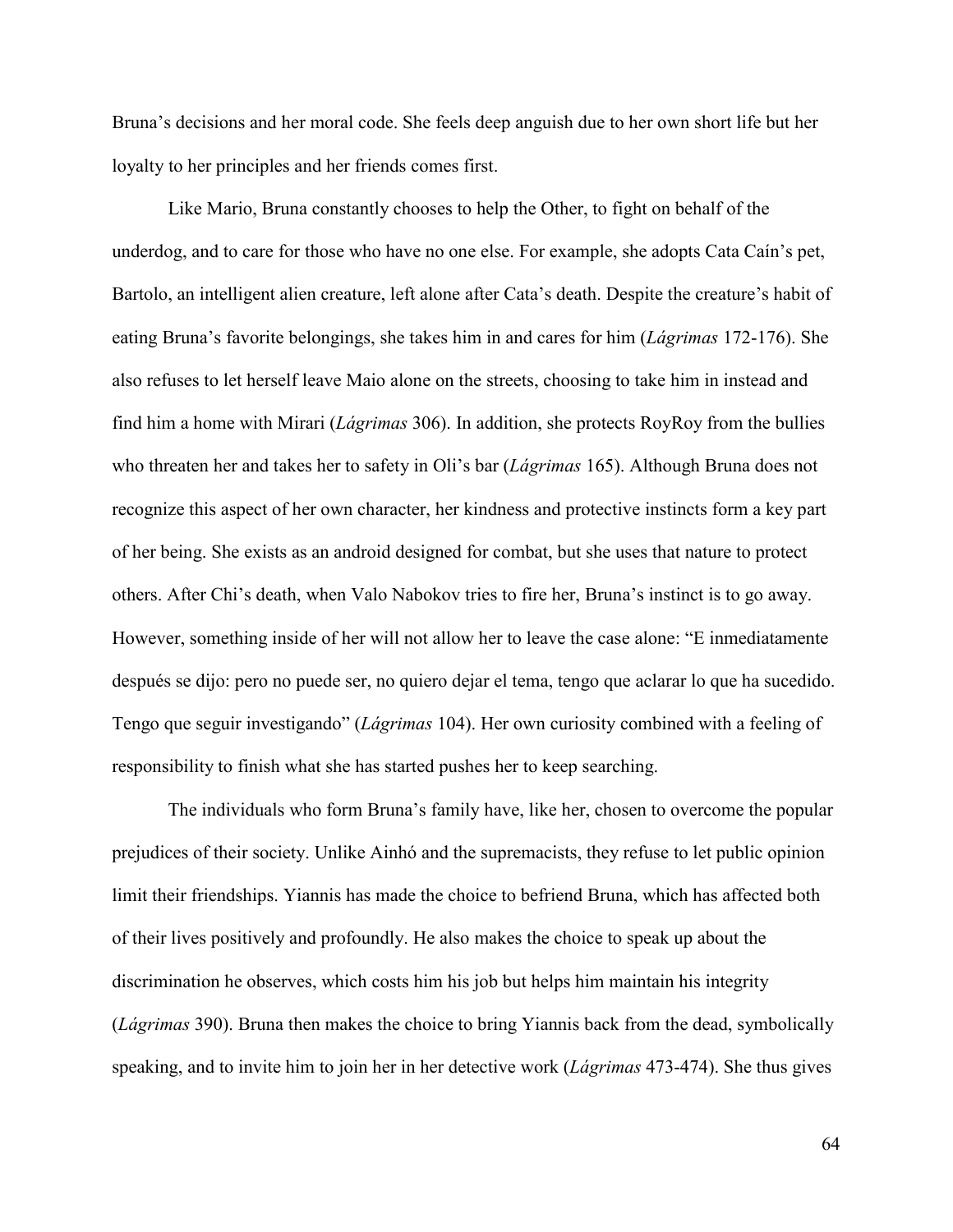his life purpose just as she has done for her. Lizard developed a love for Maitena, his android adoptive mother, as well as a positive view of replicants in general. Lizard's choice to include Bruna in the investigation and to treat her kindly confuses her, but she eventually learns to trust his sincerity. He cares for her when he invites her to his apartment, and makes a concerted effort to keep her safe (*Lágrimas* 340). The novel implies that he would have done much the same for anyone who was in danger. Oli, the mutant bartender, refuses to permit intolerance in her bar, and anyone is welcome there: "Oli nunca le hacía ascos a nadie, así fuera un tecno o un *bicho* o un mutante. Por eso su parroquia era instructivamente variada" (*Lágrimas* 39). Bruna meets Yiannis there often and she feels comfortable. Oli also acts and speaks straightforwardly: "Otra cosa que le gustaba a Bruna de la gorda Oli era que no se andaba con remilgados eufemismos. Siempre llamaba reps a los reps, y era mucho más amigable y respetuosa que los que no paraban de hablar de tecnohumanos" (Montero 40). In addition to being a mutant, Oli also belongs to another marginalized group: she is black. When Bruna brings RoyRoy to the bar after rescuing her from bullies, Oli learns of their attackers, one white and one black: "Ese negro de mierda... Debería acordarse de que hace siglo y medio nosotros éramos los linchados y los perseguidos. Pero los renegados son siempre los peores" (*Lágrimas* 166). Oli sees clearly the discrimination that occurs around her and she refuses to permit it in her establishment. On the day Bruna rescues RoyRoy, Oli refuses to let them pay for their food. Pablo Nopal, unlike the others, remains aloof from relationships in general, but he cares for Bruna. "Esa criatura, en fin, era más que una hija, más que una hermana, más que una amante" (*Lágrimas* 198). Thanks to these relationships, Bruna learns to open herself up and choose to trust at least a group of individuals. The relationships she builds also help her choose to live with the past rather than repressing it.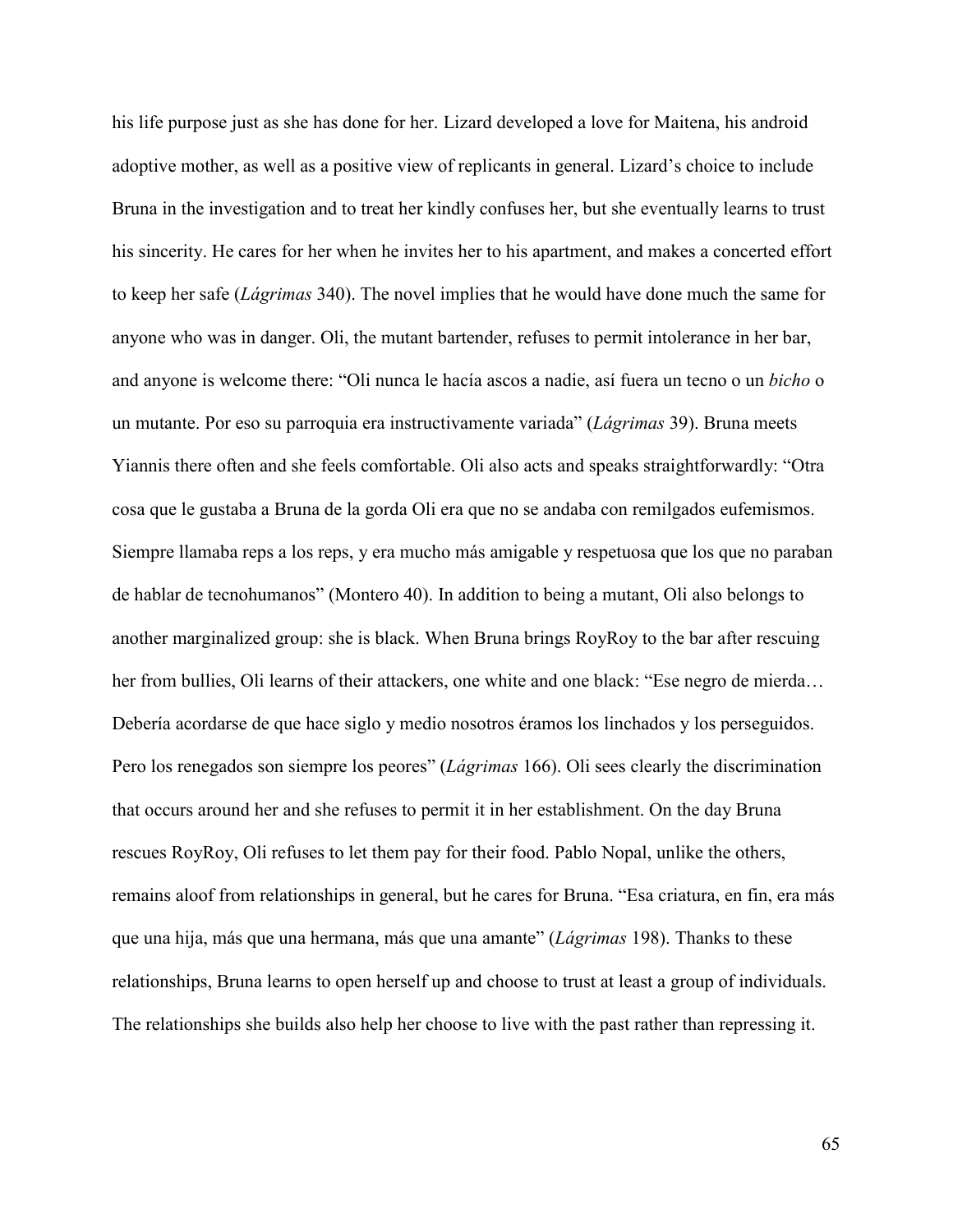As Bruna builds new memories, she learns to accept the painful ones and heal herself with the positive ones. The relationships she creates will continue to help her form new memories, enabling her to find peace. She recognizes that the memories she holds in her mind can both poison and cure her, and that recognition allows her to move forward and seek healing. Bruna can choose between the poison and the remedy.

As Bruna crosses boundaries between species and other categories, she also crosses the line between heroism and monstrosity, blending the two qualities. Her status as an android, her great physical strength, his protection of the scapegoats she encounters, her boundary crossing, her choice to create a family of Others, and her ethical code all lead her to act as she does. Whereas Mario sits on the boundary between the human and more-than-human monster, Bruna sits between the created-by-human and the more-than-human monster. Like Mario, many things make Bruna a monster, but her ethical choices and actions make her a hero.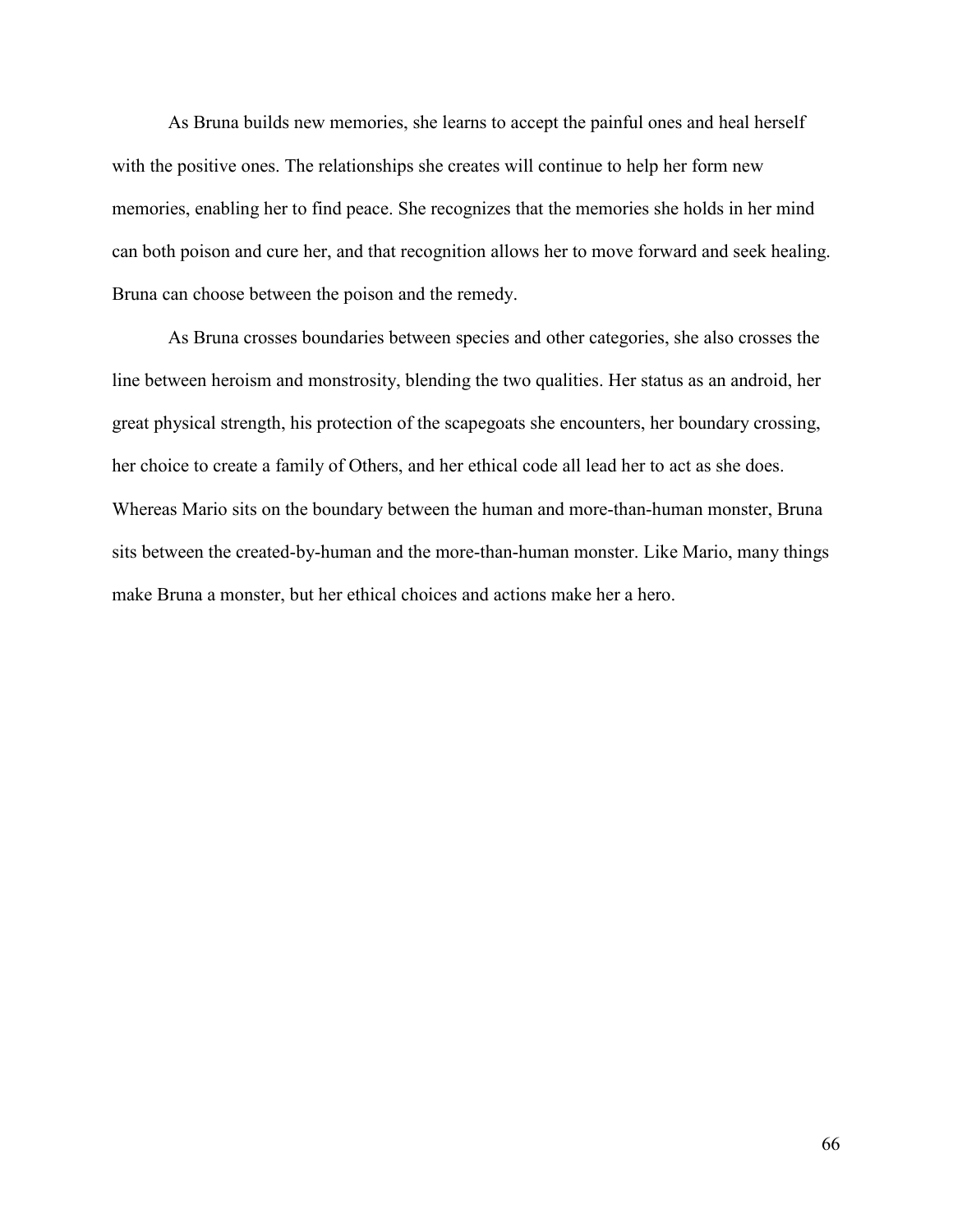#### Chapter 4: Conclusion

The border between monstrosity and heroism is porous, and Mario and Bruna both cross it frequently, blending the two categories together. They both penetrate the borders set up between normatively separate categories. Mario and Bruna are monsters who make heroic choices, to act ethically in their relationships with scapegoats and their treatment of the Other.

# **Knight and Noir**

Both *Yeti* and *Lágrimas en la lluvia* present the protagonists through the lens of established literary tropes. Mario exemplifies many of the characteristics of the knights of King Arthur's court. Bruna follows the tradition of Phillip Marlowe and other cynical noir detectives (See Zizek *Looking Awry* 62-63). However, each character transcends the tropes, becoming more than mere copies of the previous characters who play those roles in other tales.

Although Bruna and Mario represent different literary tropes, they share a similar concern for the Other. Like the knight, the noir detective holds to a code of ethics, though fewer restrictions bind the detective, leaving him or her free to work inside and outside the law. Notwithstanding this minor differences, both novels highlight the necessity of reaching beyond the self towards the Other. The concern for the well-being of the other reflects Levinas's philosophy "To discover in the I such an orientation is to identify the I and morality. The I before another is infinitely responsible" (Levinas 353). Neither Bruna nor Mario would have survived, much less succeeded without support from their respective groups of friends. Connecting with the Other requires Mario and Bruna to cross species, legal, social and other boundaries. Their liminal nature allows them to cross these barriers, creating relationships between previously separate worlds. They act as antibodies, inoculating their societies against prejudice and violence. As they cross borders, they transmit new ideas and possibilities.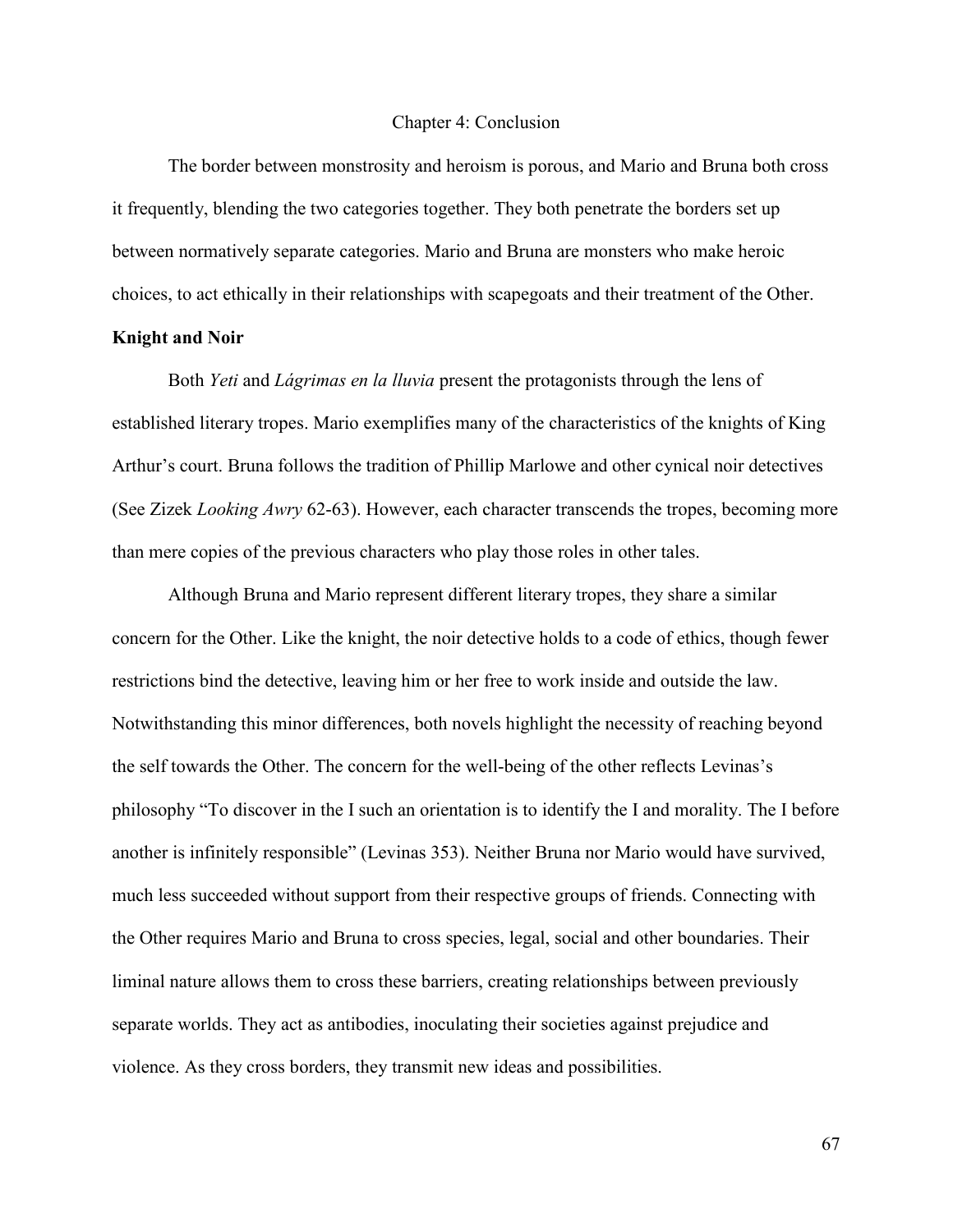Mario and Bruna each confront forces that both cause and cure contagion. Mario faces the Orang Pendek, their weapons and their blood. Like the foolish questers<sup>[17](#page-71-0)</sup> of the tales who enter forbidden places carelessly and without respect, the mercenary who originally enters the forest suffers a fatal injury and brings the virus out with him. Mario, on the other hand, enters cautiously, respecting his surroundings, and performs a great deed by saving the life of the King. He receives a reward: the blood of the King with the necessary antibodies. Bruna, as a detective, faces a much different style of quest than Mario. The contagious force she combats consists of external suspicion as much as the internally inserted false memories. She and other replicants become infected by the *memas*, which override their autonomy, but their contagion only forms a part of Ainhó's larger plan. Bruna must decide whom to trust, from whom to accept help, and she faces betrayal by some of those she trusts. The two quests have a great deal in common, as they both deal with the danger of infection on a similarly threatening scale. If either quest should fail, Mario and Bruna's respective societies would fall.

### **The Fantastic Border**

 $\overline{\phantom{a}}$ 

As liminal figures, Mario and Bruna become metaphors for the genre of speculative fiction itself. Todorov, a key figure in theories of the fantastic, <sup>[18](#page-71-1)</sup> states that "the fantastic permits" us to cross certain frontiers that are inaccessible so long as we have no recourse to it" (158). He

<span id="page-71-0"></span> $17$  Many narratives tell of the first and second questers who ignore warnings and intend to seize whatever their prize may be by force. They most often return home in shame or lose their lives. The third son, who listens to warnings and acts with kindness towards those he meets, receives the prize the others sought.<br><sup>18</sup> Although Todorov's view of the fantastic remains more limited than the modern publishing genre of fantasy, it

<span id="page-71-1"></span>nonetheless provides an excellent lens through which to view these works. He views the fantastic as that which provokes a hesitation: "The reader and the hero, as we have seen, must decide if a certain event or phenomenon belongs to reality or to imagination, that is, must determine whether or not it is real. It is therefore the category of the real which has furnished a basis for our definition of the fantastic" (Todorov 167).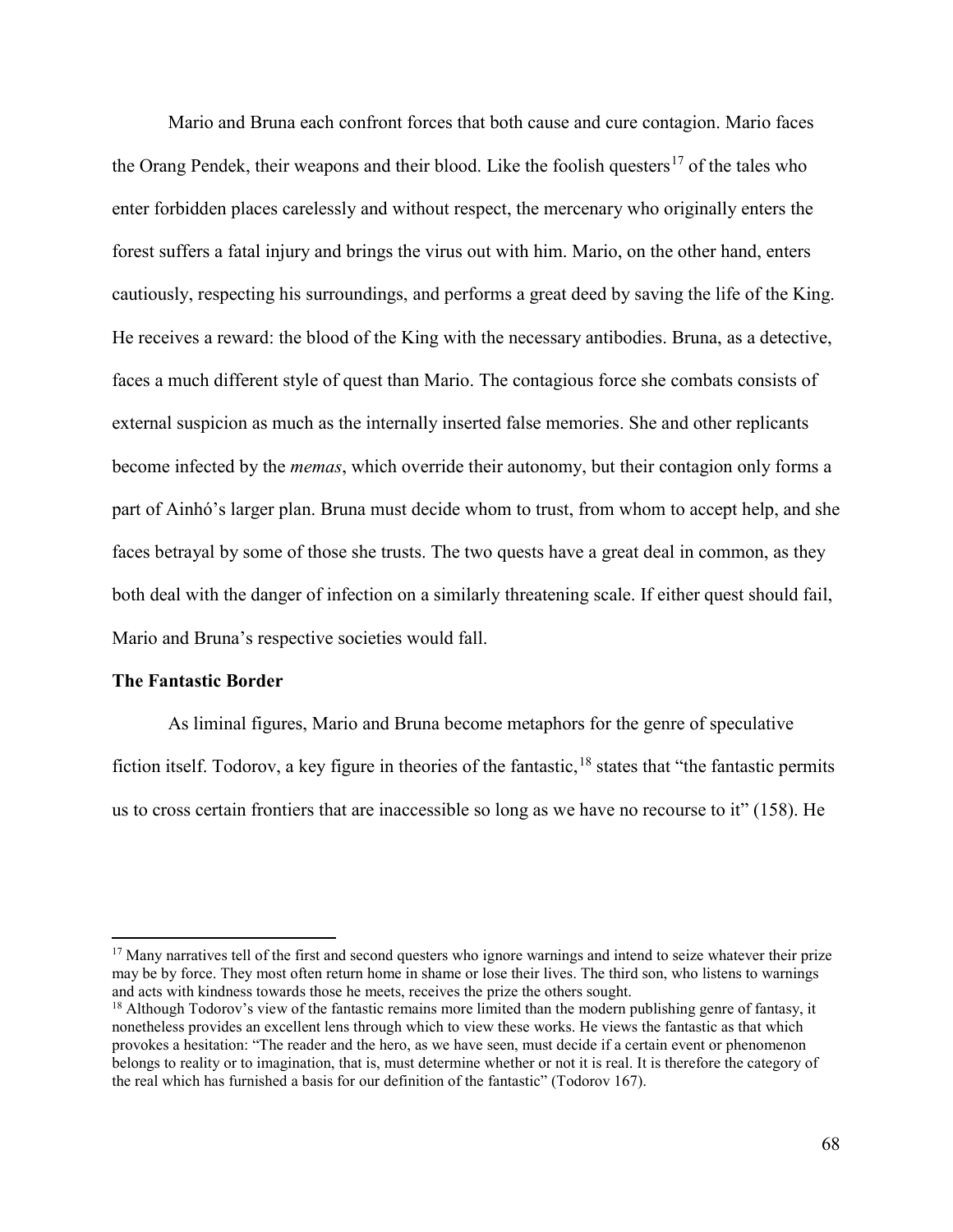thus views the fantastic as a liminal genre. However, he also sees it as essential to the nature of literature itself:

> on the one hand, it represents the quintessence of literature, insofar as the questioning of the limit between real and unreal, proper to all literature, is its explicit center. On the other hand, though, it is only a propaedeutics to literature: by combating the metaphysics of everyday language, it gives that language life; it must start from language, even if only to reject it. (Todorov 168)

Much like Bruna's tattoo, the fantastic remains outside the main body of literature but also reveals (or ought to reveal) its essence. Todorov's analysis of the fantastic as both central and liminal evokes Derrida's conclusion that genre cannot avoid mixing:

> And suppose for a moment that it were impossible not to mix genres. What if there were, lodged within the heart of the law itself, a law of impurity or a principle of contamination? And suppose the condition for the possibility of the law were the a priori of a counter-law, an axiom of impossibility that would confound its sense, order, and reason? ("Genre" 57)

Todorov appears to say that the fantastic does mix with other literary genres and that it is impossible not to do so. He writes, "Far from being a praise of the imaginary, then, the literature of the fantastic posits the majority of a text as belonging to reality -- or, more specifically, as provoked by reality, like a name given to a pre-existing thing" (168). Speculative fiction provides a way to cross the border into the fantastic, allowing readers to detach themselves from reality and at the same time consider real-world situations and problems in a safe environment. Spec Fic texts often appear to tell stories from some other world and time, yet they also discuss the present. Spec Fic interests Rosa Montero for this reason, as she explains in an interview:

69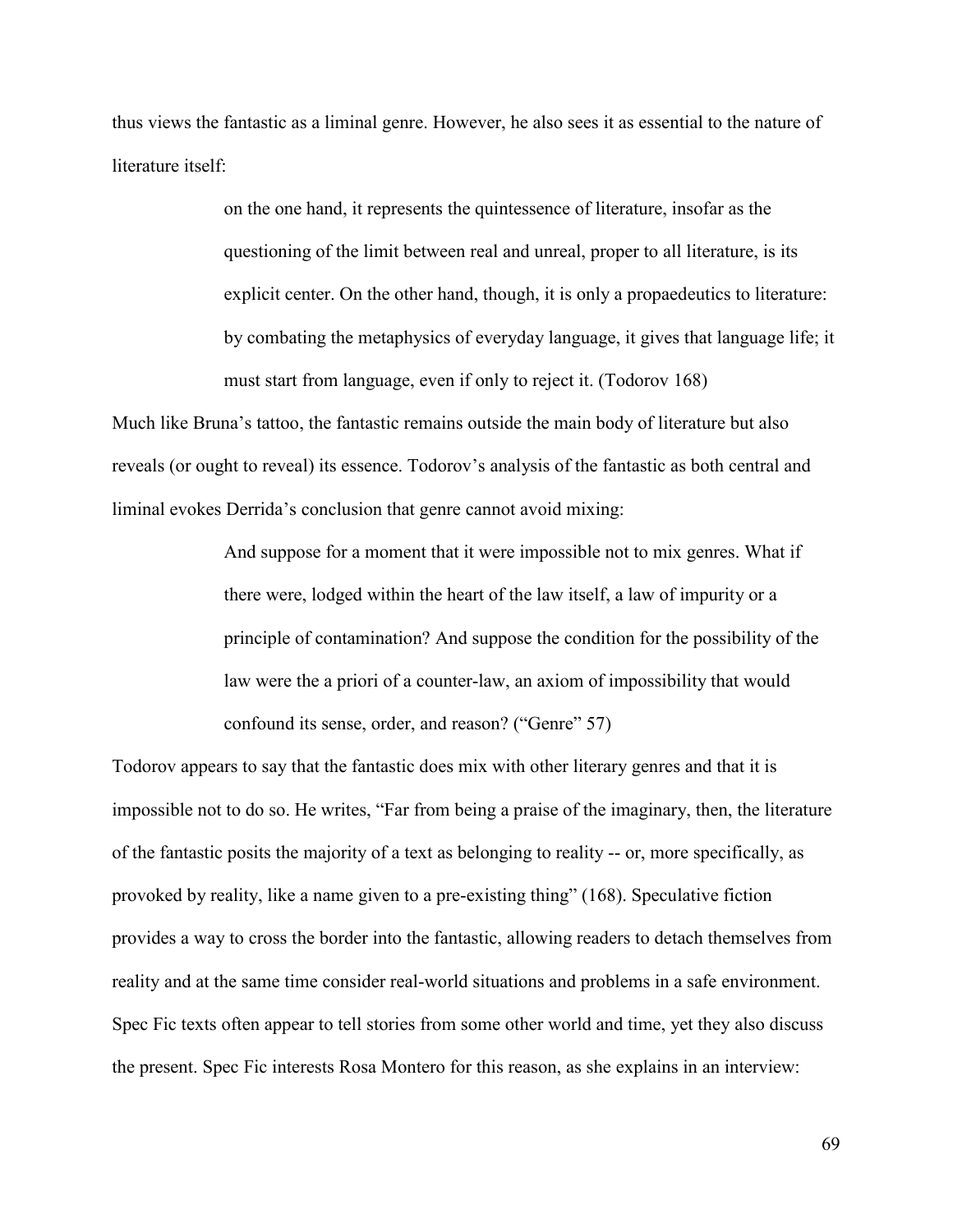"Claro, a mí lo que me interesa de la ciencia ficción es que es un género que te da unas posibilidades, una herramienta metafórica para hablar de la condición humana. A mí no me interesa hablar del siglo veintidós, lo que estoy hablando es del ser humano que es el mismo desde Pericles". All literature in some way speaks about the human condition just as all literature broaches upon the fantastic. This relates back to Todorov's point that the fantastic is central to literature.

Debate continues about the place of the fantastic in literature and speculative fiction as a genre. In a recent conversation, Neil Gaiman and Kazuo Ishiguro discuss speculative fiction's acceptance in the literary world. Ishiguro asks,

> Is it possible that what we think of as genre boundaries are things that have been invented fairly recently by the publishing industry? I can see there's a case for saying there are certain patterns, and you can divide up stories according to these patterns, perhaps usefully. But I get worried when readers and writers take these boundaries too seriously, and think that something strange happens when you cross them, and that you should think very carefully before doing so.

("Boundaries")

Ishiguro sees the divisions between genre in much the way that Todorov and Derrida do. These categories exist, and can be useful, but they are far more porous than some would claim. Gaiman agrees, stating that "subject matter doesn't determine genre" ("Boundaries"). He, like Ishiguro, sees genre as a publishing phenomenon.

> [They] only start existing when there's enough of them to form a sort of critical mass in a bookshop, and even that can go away. A bookstore worker in America was telling me that he'd worked in Borders when they decided to get rid of their

> > 70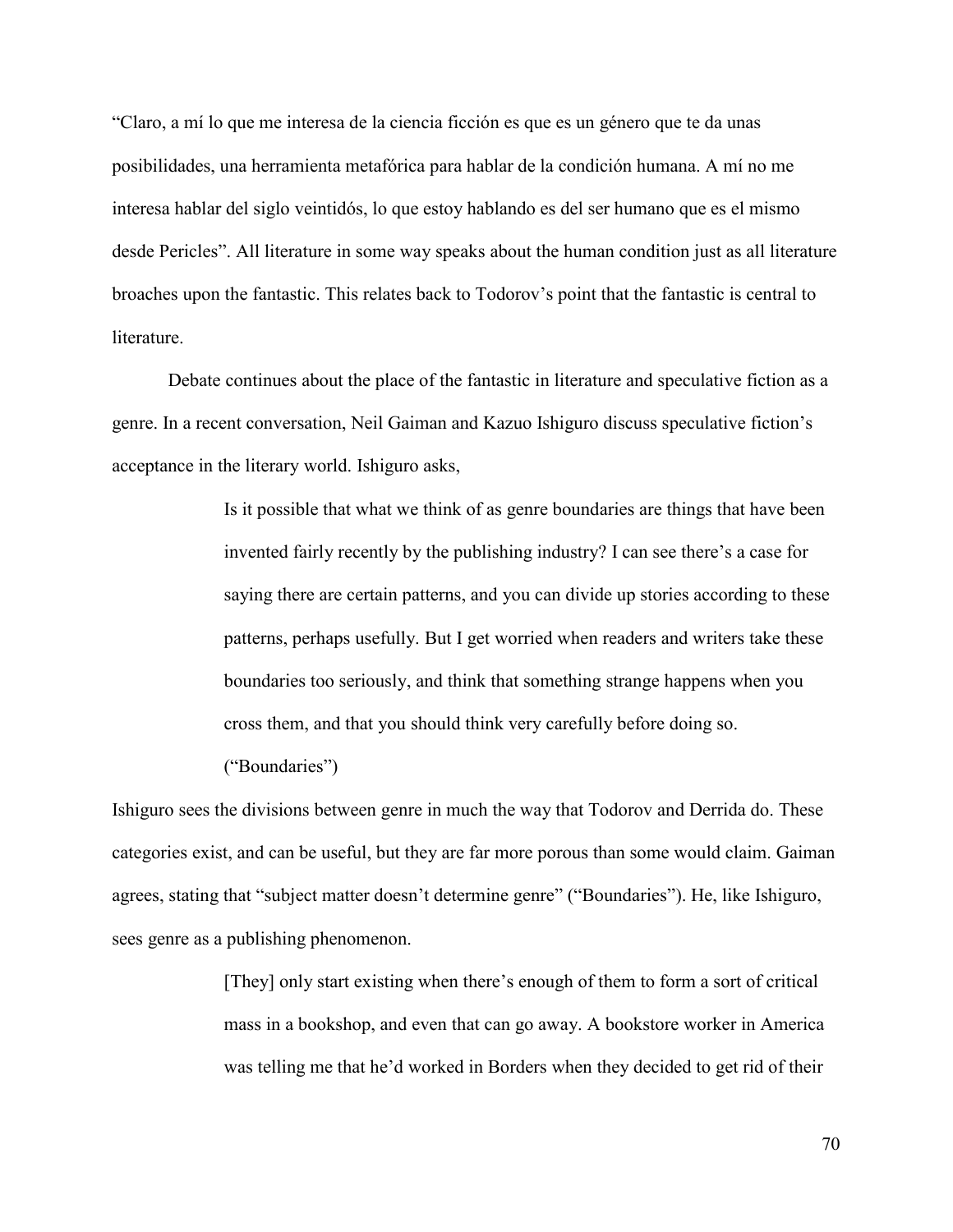horror section, because people weren't coming into it. So his job was to take the novels and decide which ones were going to go and live in Science Fiction and Fantasy and which ones were going to Thrillers. ("Boundaries")

At stake in this thesis is the idea that monsters, as part of genre, can cross boundaries, either as inoculative or infectious forces. The two novels themselves exist as liminal works in the world of publishing, marketed as thrillers because speculative fiction does not sell well in Spain. Many places, not just Spain, consider Spec Fic a childish genre or merely trade fiction. Ishiguro states, "Parents will naturally discourage children once they get to a certain age from continuing with the fantasy element in their lives; schools will, too. It becomes taboo in the society at large" ("Boundaries"). Works of Spec Fic commonly cross into mainstream literature and vice versa, and taboos often become a theme in works of Spec Fic, as they do in *Yeti* and *Lágrimas en la lluvia*. The taboo around the *Bosque Prohibido* in *Yeti* as well as the prohibition of replicants on both Cosmos and Labari in *Lágrimas en la lluvia* provide excellent examples. Both Mario and Bruna have the ability to cross over these taboos and choose to reinforce them or break them down. In both cases, they must deal with enemies who are also capable of crossing boundaries, with severe consequences. They are all infectious, liminal, monstrous forces, but Mario and Bruna, along with their allies, use this attribute to inoculate their societies, while their enemies cause harm. Literature in general, and speculative fiction in particular, has the same monstrous ability.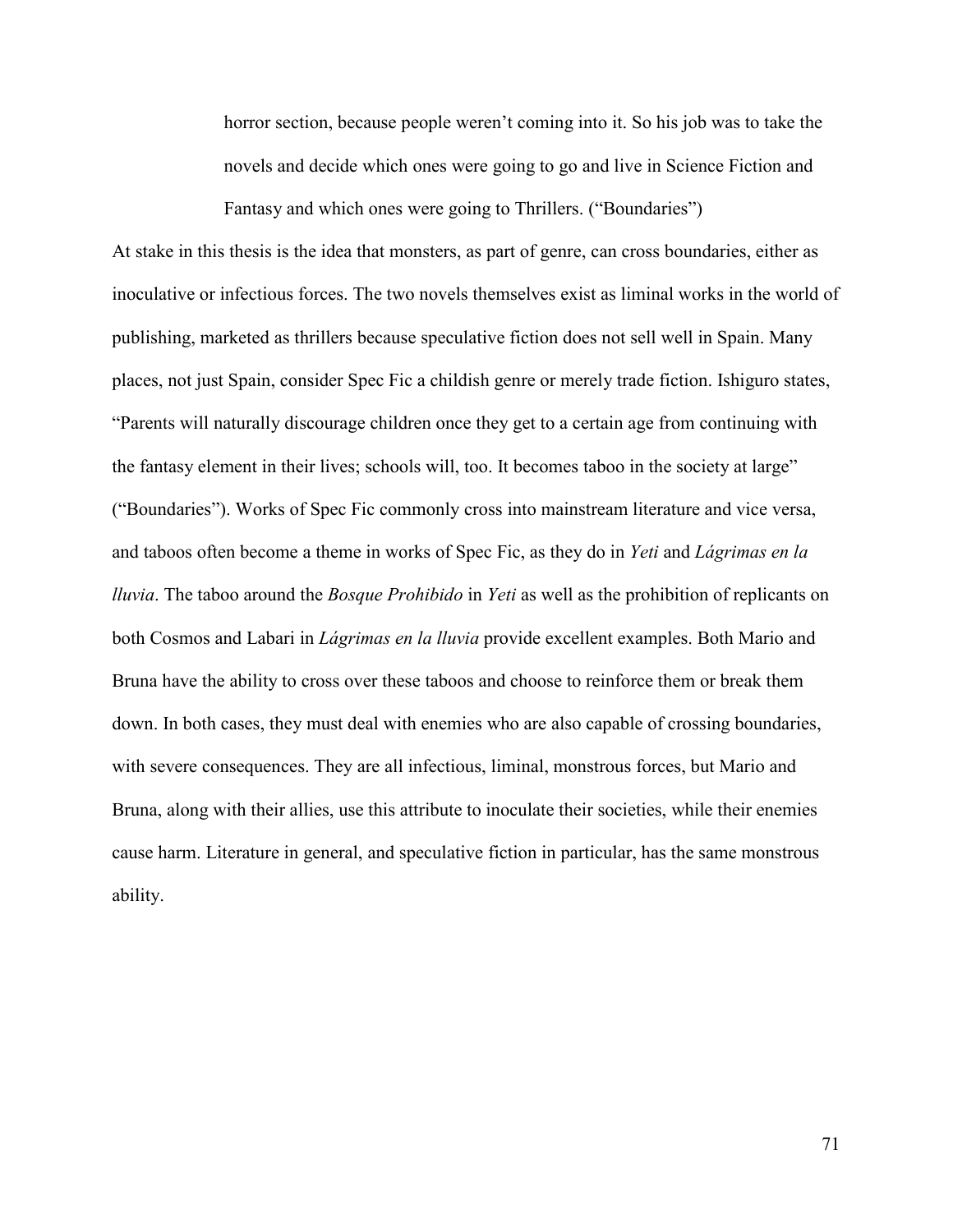## Works Cited

Clark, Andy. *Natural-born Cyborgs*. Oxford: Oxford UP, 2003. Print.

- Cohen, Jeffrey Jerome. "Monster Culture (Seven Theses)." *Monster Theory*. Minneapolis: U of Minnesota P, 1996. (3-25) Print.
- Csicsery-Ronay, Jr., Istvan. *The Seven Beauties of Science Fiction*. Middletown, CT: Wesleyan University Press, 2008. Print.

Derrida, Jacques. *Dissemination*. Trans. Barbara Johnson. Chicago: The U of Chicago P, 1981. Print.

--- *Of Grammatology*. Trans. Gayatri Chakravorty Spivak. Baltimore: The Johns Hopkins UP, 1976. Print.

---"The Law of Genre" *Critical Inquiry*. 7.1 (1980): 55-81 U of Chicago P. Print.

Eagar, Kristy. "The Incomprehensible Intimate" Unpublished manuscript.

- Gaiman, Neil and Kazuo Ishiguro. "Breaking the Boundaries Between Fantasy and Literary Fiction." *New Republic*. 7 June 2015. Web. 8 June 2015.
- Gilmore, David D. *Monsters: Evil Beings, Mythical Beasts, and All Manner of Imaginary Terrors*. Philadelphia: U of Pennsylvania P, 2003. Print.

Girard, Rene. *Violence and the Sacred*. Baltimore: The Johns Hopkins UP, 1977. Print.

- Hanafi, Zakiya. *The Monster in the Machine: Magic, Medicine, and the Marvelous in the Time of the Scientific Revolution*. Duke UP, 2000. Print.
- Haraway, Donna. "A Manifesto for Cyborgs: Science, Technology, and Socialist Feminism in the 1980s." *The Haraway Reader*. New York: Routledge, 2004. 7-45. Print.
- Kearney, Richard. *Strangers, Gods, and Monsters: Interpreting Otherness*. London: Routledge, 2003. Print.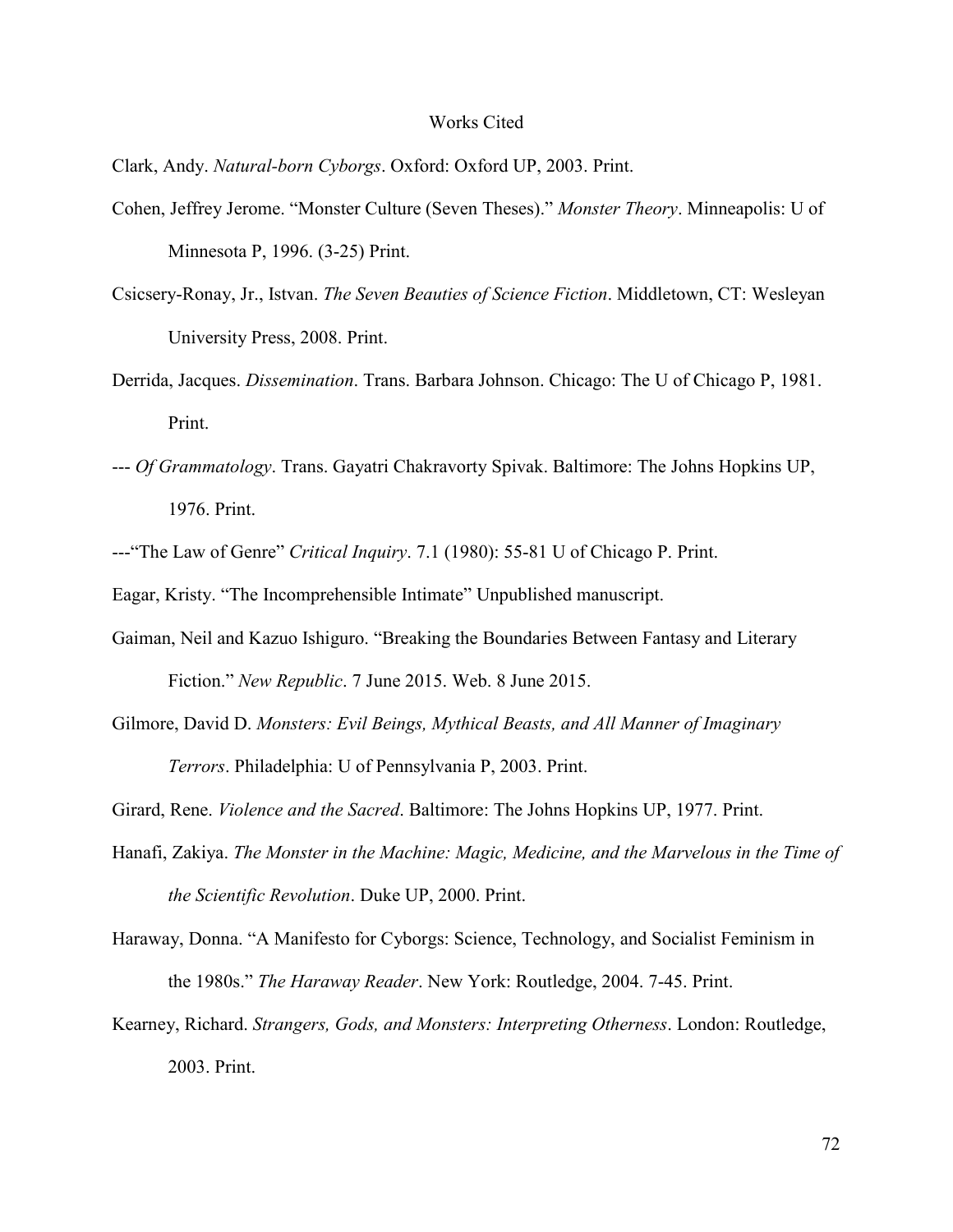Keen, Maurice. *Chivalry*. New Haven: Yale UP, 1984. Print.

- Lestel, Dominique. "Why Are We So Fond of Monsters?" *Comparative Critical Studies* 9.3 (2012): 259-269. Web. 11 Sep 2014.
- Levinas, Emmanuel. "The Trace of the Other." Tr. A. Lingis. *Deconstruction in Context*. Ed. Mark Taylor. 345-359. Chicago: U of Chicago P, 1986. Print.

López del Oso, Fernando J. "Apuntes" Personal Correspondence. July 2014.

- ---*Yeti*. Barcelona: Minotauro, 2011. Print.
- Lund, Joshua. *The Impure Imagination: Toward a Critical Hybridity in Latin American Writing.* Minneapolis: U of Minnesota P, 2006. Print.
- Mondelo González, Edisa. "Héroes y espacios. Del mar abierto a la ciudad cerrada." *Área Abierta* [Online], 13.1 (2013): 7-25. Web. 11 Sep. 2014.

Montero, Rosa. *Lágrimas en la lluvia*. Barcelona: Editorial Seix Barral, S.A., 2011. Print.

- *---* Personal Interview. 21 July 2014.
- Monk, Patricia. *Alien Theory: The Alien as Archetype in the Science Fiction Short Story*. Lanham, MD: The Scarecrow Press, Inc., 2006. Print.

Otis, Laura. *Membranes*. Baltimore: The Johns Hopkins University Press, 1999. Print.

Said, Edward. "Introduction [from *Orientalism*]" *The Norton Anthology of Theory and Criticism.* Leitch, et al. New York: Norton and Company, 2001. 1991-2012. Print.

Sainz Borgo, Karina. "Alejandro Gándara traza en su última novela la geometría pura del duelo". *Vozpopuli* 12 Oct 2013. Web. 9 May 2015

Saul, Nigel. *For Honour and Fame*. London: The Bodley Head, 2011. Print.

Schneider, Joseph. "Haraway's Viral Cyborg." *Women's Studies Quarterly*, 40.1-2 (2012): 294- 300. Print.